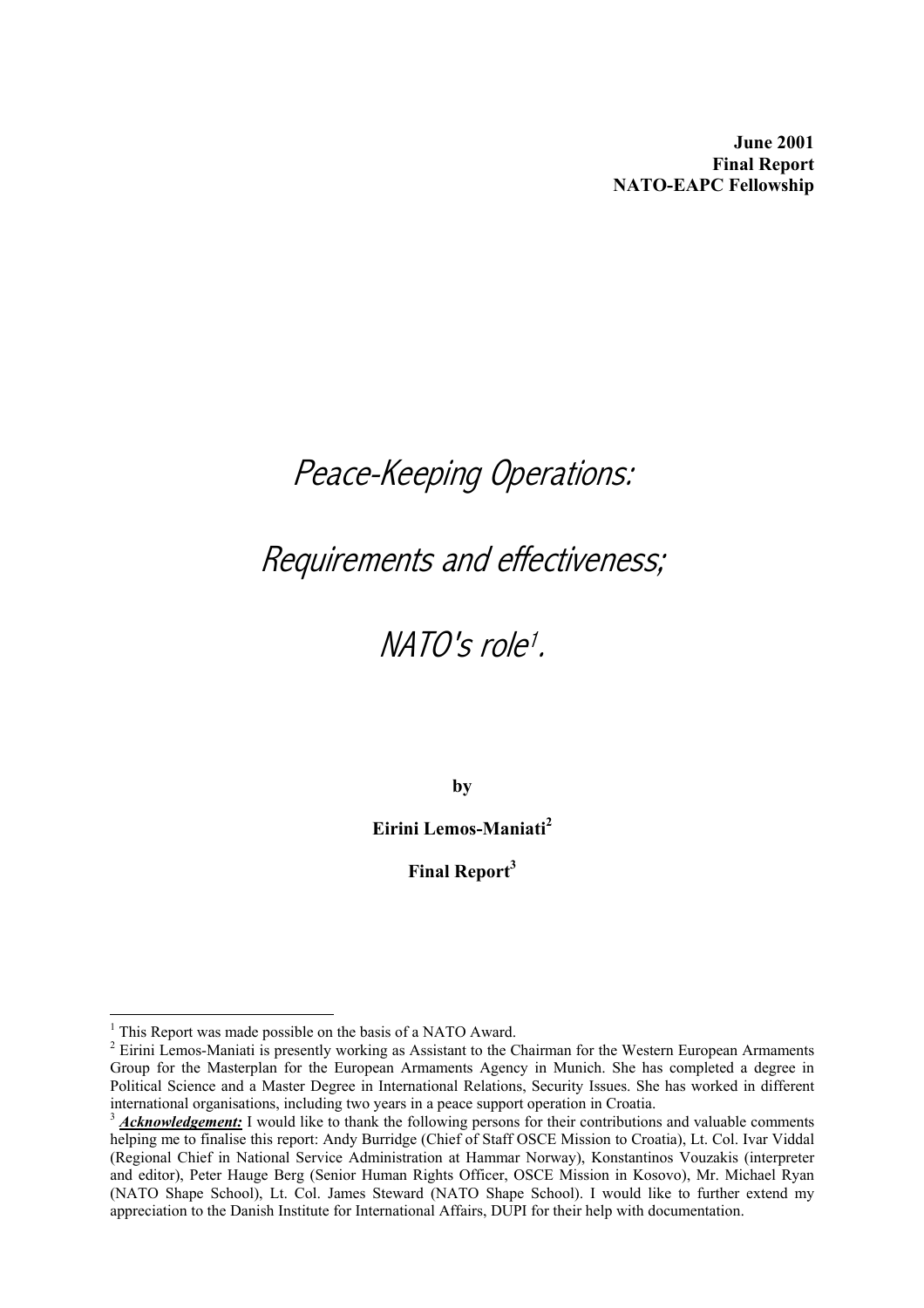## **Final Report**

# **Peace-Keeping Operations: Requirements and effectiveness; NATO's role.**

*Eirini Lemos-Maniati* 

## *Introduction*

In the past decade an upsurge in the number and intensity of international conflicts, marked by massive displacements of people and extensive inter-ethnic violence, represented the new challenges of the post-Cold War period. International security organisations have been tasked with the responsibility of helping all parties to a conflict, reach a peaceful settlement, diffuse crises and prevent further belligerent entanglement. Consequently, United Nations peacekeeping operations have grown rapidly in number and complexity. While 13 operations were established in the first 40 years of United Nations peace-keeping history, 28 new operations have been launched since 1988<sup>4</sup>.

These new conflict-related challenges made the traditional form of peace keeping seem outdated, obsolete. Complex emergencies<sup>6</sup> have demolished the old distinction between natural and man-made crisis, and have rendered the substance of peacekeeping action more labyrinthine and muddled. Thus, a new form of peacekeeping has emerged, which has further been seen as a means to enhance political stability, in the absence of long-term policies, intertwining thus with conflict prevention, conflict management and conflict resolution. If previously the term peace-keeping applied largely to the ultimate rationale of the operation, it now relates more to the type of activity with which it is conspicuously associated throughout the operation<sup>7</sup>.

Consequently, these peace-keeping operations, the milestone in the activities and objectives of the security architecture, have been loudly criticised for doing too little, too late, without

<span id="page-1-0"></span><sup>&</sup>lt;sup>4</sup> United Nations Peace-keeping, www.un.org/Depts/DPKO/intro.

<span id="page-1-1"></span> $\frac{5}{3}$  See definition for "traditional peace-keeping" p. 4.

<span id="page-1-2"></span><sup>&</sup>lt;sup>6</sup> John Mackinlay and Randolph Kent, "International Responses to complex emergencies; why a new approach is needed", NATO Review, Web-edition, No.3 May-June 1997, Vol.45, p.27-29.

<span id="page-1-3"></span><sup>&</sup>lt;sup>7</sup> Adam Roberts, "Humanitarian War: military intervention and human rights", International Affairs, Vol.69, No.3, July 1993, p.445.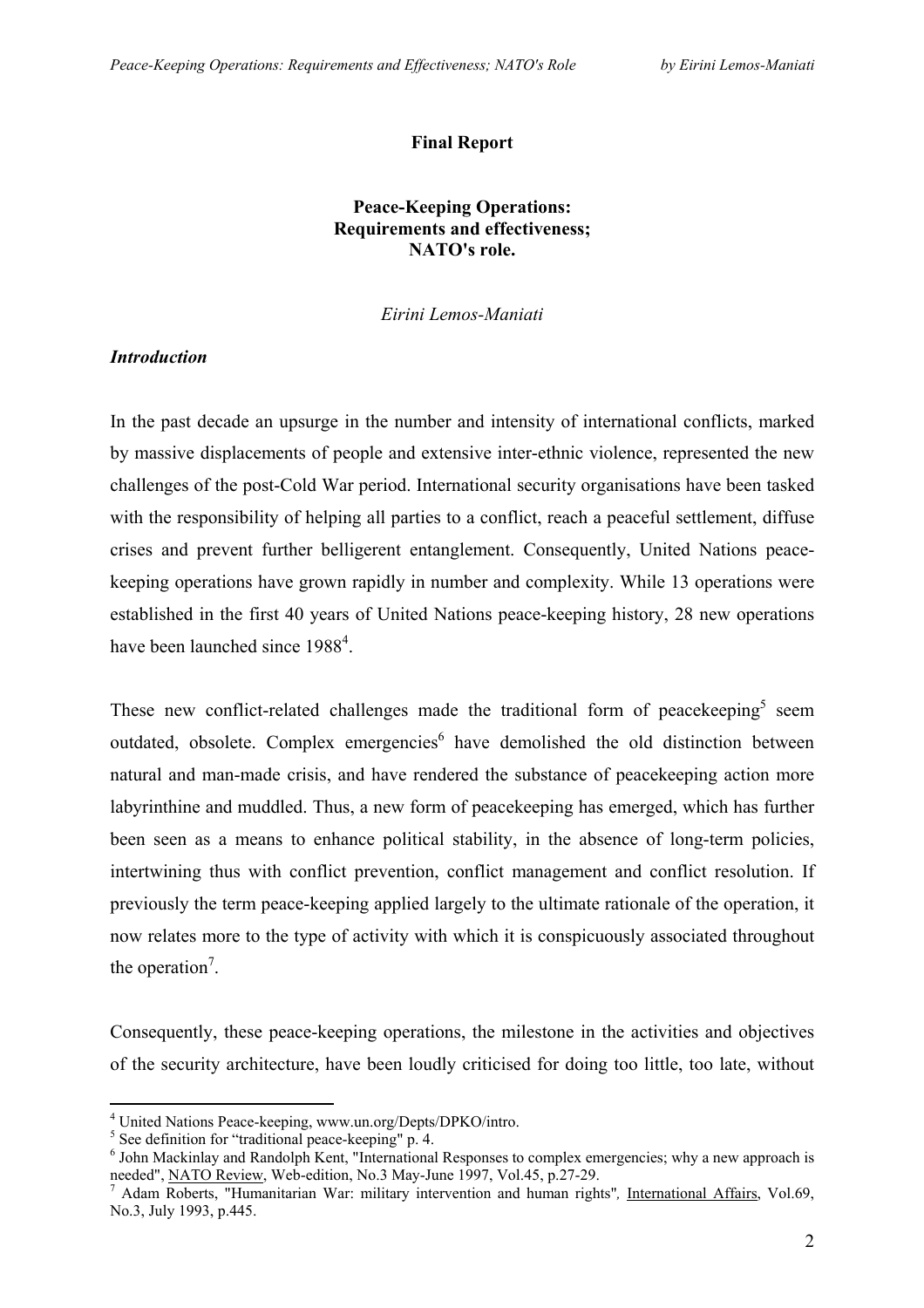succeeding in discouraging genocide and ethnic cleansing. Authors $\delta$  have gone to the extent of arguing that the genocides (Rwanda, Srebrenica), witnessed in the 90s were acceptable if the alternative was to harm the United Nation's future. Others have alleged that the bureaucratisation of the peace-keeping operation contributed to the suffering of the very people it was mandated to assist.

Several of these operations have manifested the fact that peace-keeping is not a panacea for every case of international disorder; it can potentially solve certain kinds of problems but not always. However, the United Nations Security Council fervently believed that it needed "to do something" in a number of crises during the 90s, and found in peace-keeping the "something" the UN supposedly could do. This "something" led to the proliferation of mandates, which were neither well defined nor easily implemented, if at all.

In this context of confusion and indiscriminate loss of civilian lives, the tasks of peacekeeping operations which once seemed to belong exclusively to the United Nations, became a growth area of interest for regional security organisations in the 90s. This interest derived both from a larger demand for mechanisms of conflict resolution and conflict prevention, other than in its traditional form and from the will to revitalise international or regional organisations to the post-cold war security environment.

And since the UN had long lost its credibility, with civilians being the preferred target of the belligerent parties, both in Bosnia and then in Kosovo, NATO decided to intervene in order to halt repression and play the role of peacemaker and occasionally that of a policeman. Since NATO had a strong institutional interest in preserving its credibility and saving its reputation as the main military guardian of security and stability in Europe, it could not afford to be jeopardised by non-involvement in strategically important areas. However, in this broad security context with trans-national threats, international co-operation, role-sharing and operational co-habitation were necessary to meet the new challenges.

The above scenario, namely the involvement of regional organisations, or "other international arrangements", as prescribed in Chapter VIII of the United Nations Charter<sup>9</sup>, is not a novelty.

<span id="page-2-0"></span> $\overline{a}$ <sup>8</sup>Michael N. Barnett, "The Politics of Indifference at the United Nations and Genocide in Rwanda and Bosnia", in the book "This time we Know; Western Responses to Genocide in Bosnia; Thomas Cushman and Stjepan G.

<span id="page-2-1"></span><sup>&</sup>lt;sup>9</sup> Art. 52. 1 *"Nothing in the present Charter the existence of regional arrangements or agencies for dealing with such matters relating to the maintenance to the international peace and security as are appropriate for regional*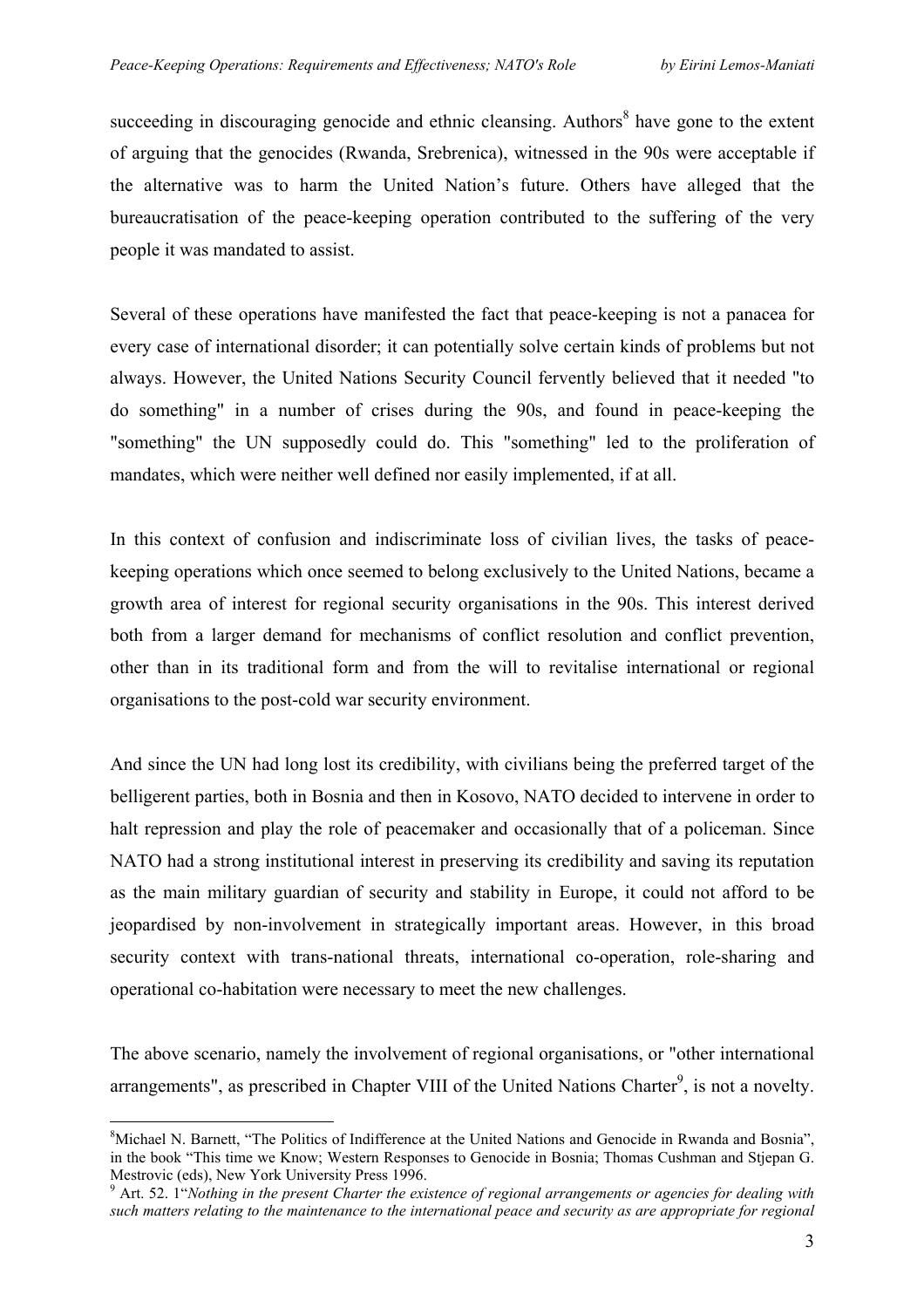They have conceded a role in the maintenance of peace and security in the UN from the outset. However, this formula, which had never been operated before, highlighted a number of issues, among others a need for a qualified definition of the UN's relation with the "other arrangements", the need of flexibility in interpreting international instruments, the use of force, when necessary, as well as the levels of authority, the deficiencies of which were demonstrated in the theatre of operations both in Bosnia and Kosovo.

Initially, the conceptual discrepancies, stemming from the organisations doctrinal inheritance rendered these missions illusionary. The UN's concern to conduct traditional peace-keeping, maintaining neutrality and utilising force only in self-defence, prevented it from developing a credible deterrence policy to contain the conflicting parties that violated Security Council resolutions. On the other hand, NATO's doctrine emphasised the need to ensure that the use of force for both deterrence and coercion be part of an overall strategy of effective and credible intervention, in order not to undermine the viability of the operation, endanger its personnel, halt atrocities and limit the disaster $10$ .

In spite of these potential stumbling blocks, there was no doubt that the UN would continue to need partners to face new challenges. Regionalism has always been an option for the way forward, the delegation of measures to suitable organisations if available, in order to carry out peace-keeping operations to avert atrocities.

In this context, the United Nations never displayed an intention on monopolising collective security efforts, for which Chapter VIII was deliberately included. But issues such as legality, levels of authority, co-ordination, co-habitation, division of tasks, flexibility and more specific to operational command and control, availability of troops, equipment and mandates, need to be addressed if the overall declared objective is to maintain and/or restore international peace and security.

These issues emerging from the experience on the ground led to the search of alternatives and effective modes of operations forms, re-orientating post cold-war peace support policies and practices as necessary. As Secretary-General Kofi Annan mentioned:

*action, provided that such arrangements or agencies and their activities are consistent with the purposes and principles of the United Nations*." <br><sup>10</sup> NATO Handbook, 50<sup>th</sup> Anniversary Edition, Office of Information Press, 1998-1999, Chapter 2 "The

<span id="page-3-0"></span>transformation of the Alliance", or [www.nato.int/docu/handbook/2001/index.htm#CH2](http://www.nato.int/docu/handbook/2001/index.htm)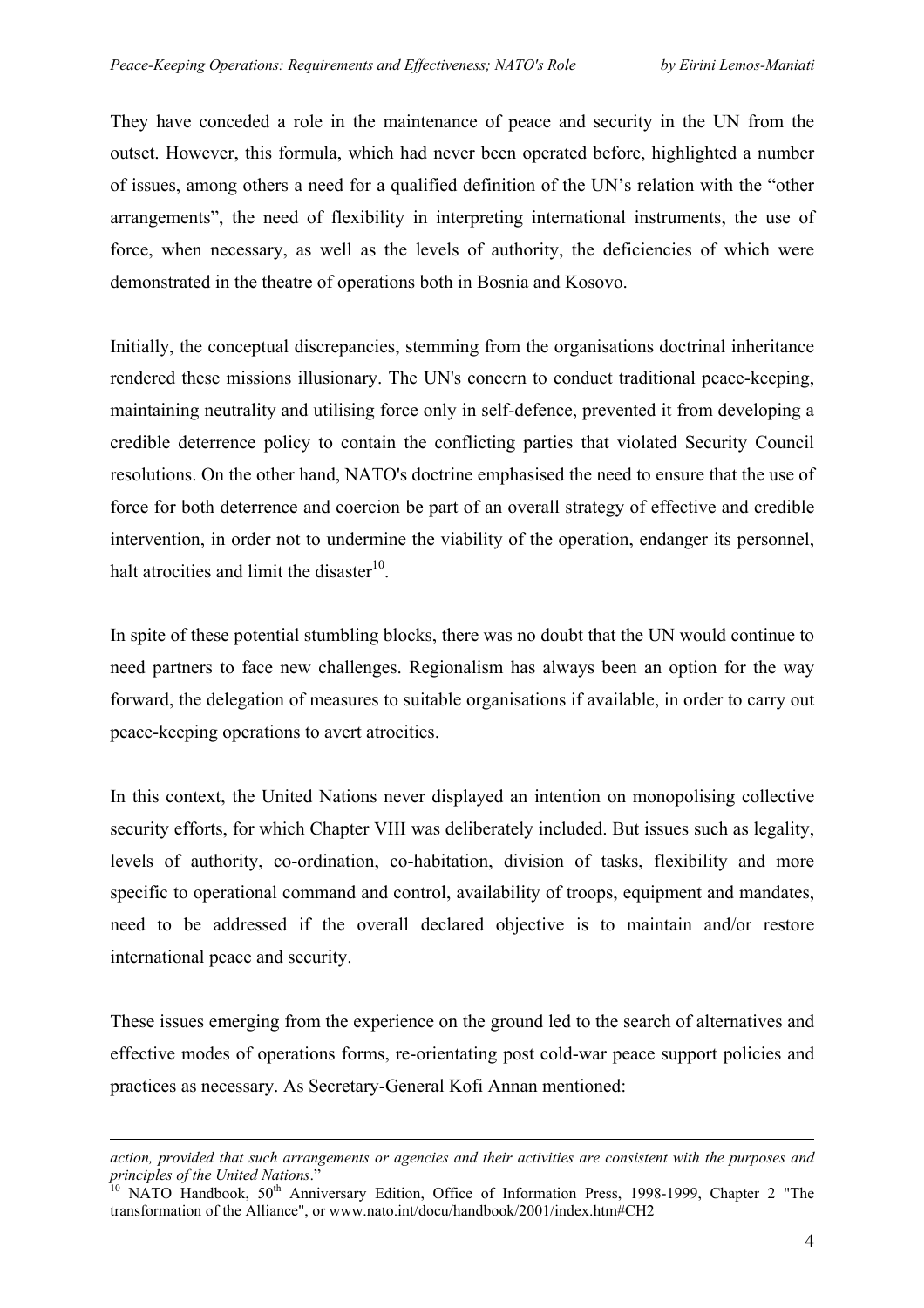*"Peace-keeping is not to become a rivalry between UN and NATO, in the European context. There is plenty of work for both organisations. Both work better when they respect each other's competence and avoid in getting in each other's way. In fact UN Charter explicitly encourages regional arrangements and agencies, like NATO to deal with regional problems, provided they do so in a manner consistent with the purposes and principles of UN. In recent years the Security Council has been reluctant to authorise new United Nations peace-keeping operations and has often left regional or sub-regional organisations to struggle with local conflicts on their own"*[11.](#page-4-0)

This paper will look into the two recent peace-keeping operations in Bosnia and in Kosovo<sup>[12](#page-4-1)</sup> with the aim of illustrating the need for more robust support operations through possible "franchising" of adequate "regional arrangements", in situations where peace cannot be achieved in any other way. Both operations represented by far the largest peace-keeping operations in the history of the United Nations as well as the first full-scale operation in NATO's history. Furthermore, both helped to propel changes in the characteristics of peacekeeping operations in Europe as well as in certain aspects of the UN and NATO doctrines<sup>13</sup>.

The first part of the paper will concentrate on the requirements for an effective peace operation. What are the elements necessary to render an operation successful and what shortcomings need to be avoided, what efforts need to be made in order to narrow the gap between aspiration and accomplishment. This is exemplified by a success story in Eastern Slavonija.

The second and third parts of this paper will look into peace-keeping operations undertaken by UN and NATO in the former Yugoslavia, (Bosnia and Kosovo) and their pitfalls. This cooperation within the framework of international response to the Yugoslav conflict was the first interaction between the UN and NATO. There was no past experience from which one could draw lessons or infer a model of co-operation. Thus the embryonic character for such endeavours accounted for many of its shortcomings, setbacks and difficulties on the ground.

<span id="page-4-0"></span><sup>&</sup>lt;sup>11</sup> Address of Secretary-General Kofi Annan, "The future of United Nations Peace-keeping", at the Georgetown University, Washington D.C., 23 February 1999.<br><sup>12</sup> Due to the high number of UN operations carried out the last 20 years, it is practically impossible to undertake

<span id="page-4-1"></span>thorough analysis of each one of them in order to assess the inter-operability and the efficiency of the collective measures undertaken for the prevention and removal of threats to the international peace and security.

<span id="page-4-2"></span> $\frac{13}{13}$  NATO Handbook, 50<sup>th</sup> Anniversary Edition, Office of Information Press, 1998-1999.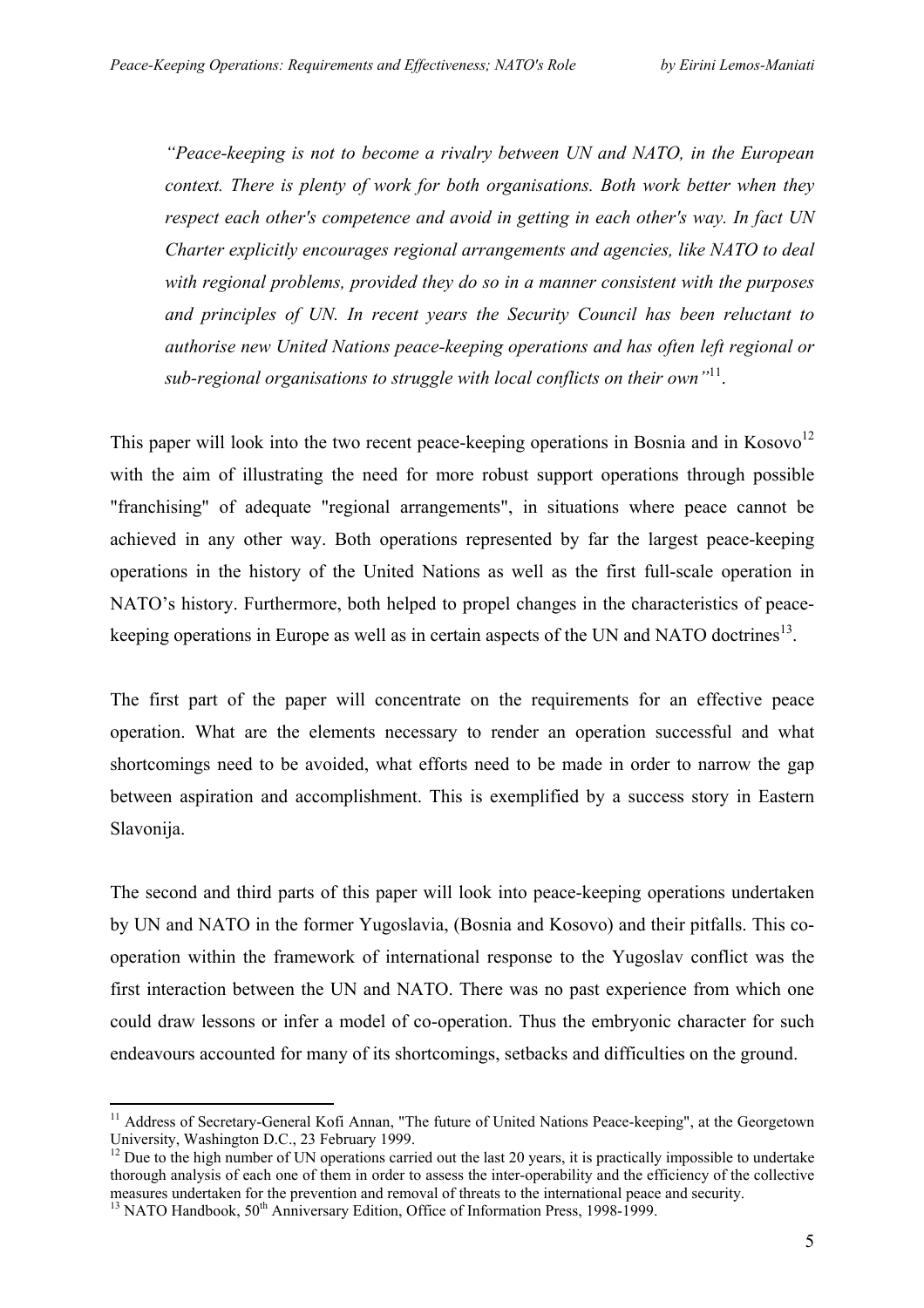The fourth part of the paper will present the emergence of a trend, the regionalism for peacekeeping operations, a provision already endowed to the United Nations by its founding fathers. The steady evolution of security, away from the predictable threats and challenges of the past, emphasise the need for international co-operation and clear role sharing to ensure that as far as possible the challenges will be met.

The fifth part of the paper focuses on the role of NATO in the regionalisation context, illustrating the necessary steps undertaken in order to adjust and accommodate the new challenges.

Concluding, out of the last crises occurring in Europe after the Cold War, regionalism, based on a UN legitimisation and the local/regional "muscle" has been seen as a credible option, as a practical way for the international community to stop atrocities it no longer seemed able to stomach. This option could further lead us towards a new principle, the principle of "subsidiarity", where the authority of decision is given to the most appropriate body to address the issue. What is a daring vision, or a dangerous illusion for some traditionalists, could gradually become an irresistible reality.

#### *Part I*

# *A. Requirements for a Peace-keeping Operation.*

United Nations peace-keeping operations during the Cold War meant that peacekeeping forces and military observer missions were designed with an eye to the politics of territorial restraint and juridical sovereignty<sup>14</sup>. The United Nations peace-keeping operations did not concern issues of human security, the protection of human rights or the goal of humanitarian intervention reflecting the general insistence of the newly emerging states that state sovereignty be duly protected.

Throughout this 50-year-old enterprise that has evolved rapidly in the past decade from a traditional, primarily military model of observing ceasefires and force separations after interstate wars, to incorporate a complex model of many elements, military and civilian, working

<span id="page-5-0"></span> $\overline{a}$ <sup>14</sup> *Ibid* pp.135.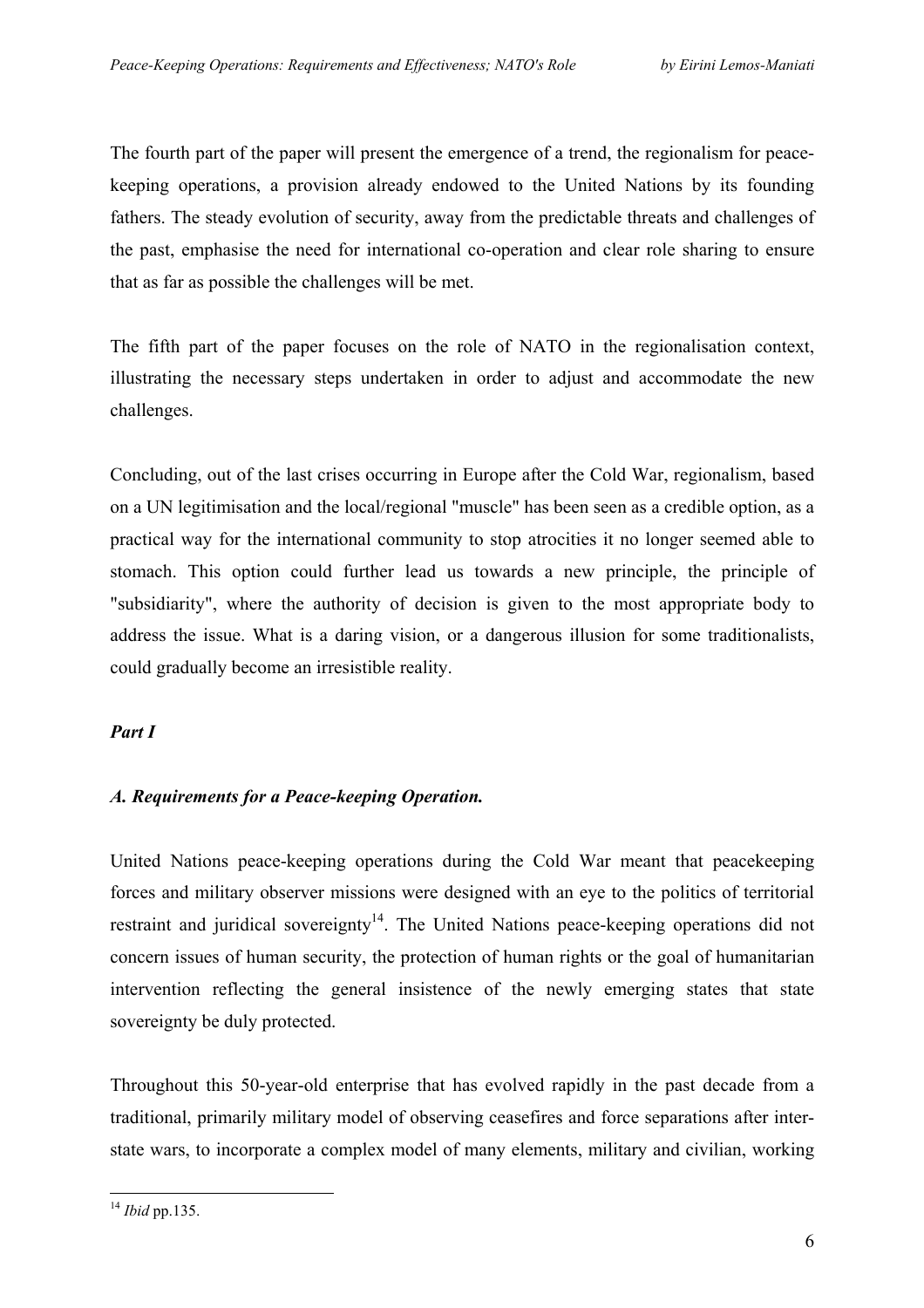together to build peace in the dangerous aftermath of civil wars. In other words peace-keeping has become a general term, entailing different kinds of operations in order to maintain peace within states and peace among states.

"Traditional peace-keeping"<sup>15</sup>, according to United Nations is defined as a:

"*United nations presence in the field (normally including military and civilian personnel) with the consent of the parties, to implement or monitor the implementation of arrangements relating to the control of conflicts (cease-fires, separation of forces etc.) and their resolution (partial or comprehensive settlements), and/or to protect the delivery of humanitarian relief"*. [16](#page-6-1) 

A more qualitative depiction of traditional peace-keeping operations has been given by Martin Smith:

"*The essence of… international peace-keeping lies in the fact that enforcement plays no part in it. It is a concept of peaceful action, not of persuasion by force, where the fundamental principles are those of objectivity and non-alignment with the parties to the dispute, ideally to the extent of total detachment from the controversial issues at stake. The "weapons" of the peacekeeper in achieving his objectives are those of negotiation, mediation, quiet diplomacy and reasoning, tact and the patience of a Job - not the self-loading rifle*" [17.](#page-6-2)

This definition stresses three main characteristics for peace-keeping: the impartiality of the peace-keeping forces vis-à-vis the disputants; at least implicit consent from all relevant parties to the insertion and conduct of a peace-keeping operation and a non-use of force (except, most would allow, in self-defence). Thus, the concept of peace enforcement in its traditional UN definition has been widely understood to denote offensive military operations.

<span id="page-6-2"></span><span id="page-6-0"></span><sup>&</sup>lt;sup>15</sup> On definitions of peace-keeping and Peacekeeping Operations, see Boutros Boutros-Ghali, "An Agenda for Peace, Preventive Diplomacy, Peacemaking and Peacekeeping", Report of the Secretary-General pursuant to the statement adopted by the Summit Meeting of the Security Council on 31 January 1992 (New York: United Nations 1992); Mats Berdal, "Wither UN Peace-keeping", Adelphi Paper 281, October 1993, p.3; and Michael C. Williams "Civil-Military Relations and Peace-keeping" Adelphi Paper 321, August 1998, p.84. 16 "Improving the Capacity of the United Nations for Peacekeeping: Report of the Secretary General", A/48/403,

<span id="page-6-1"></span>para 4.c New York: United Nations, 1994.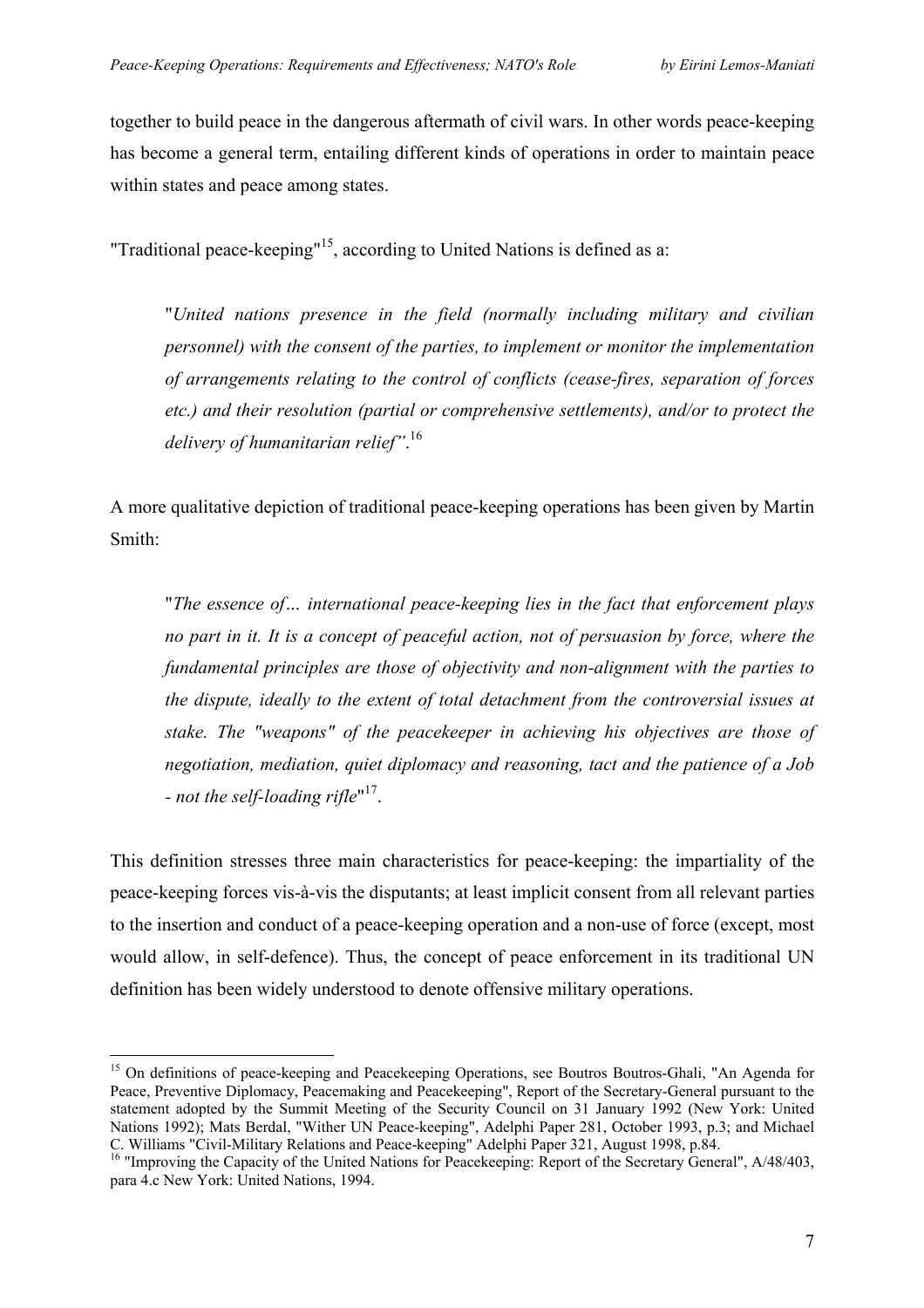<span id="page-7-1"></span>Taking into consideration the conflicts in the 90s, this "traditional peace-keeping" represented an imperfect and insufficient formula for the emerging peace-keeping operations. The numerous difficult and complicated operations have rendered the use of force indispensable as part of the peace-keeping equation in order for the efforts not to fall short of their objectives. Hence, the efficacy of traditional criteria of consent and minimal use of force have been called into question by the international community including the former Secretary-General Boutros Boutros-Ghali in his report "Supplement for the Agenda for Peace". The experience of the 90s demonstrated a need for more robust and less consensual approaches in many volatile situations:

*"Nothing is more dangerous for a peace-keeping operation than to ask it to use force when its existing composition [and military resources] … deny it the capacity to do so. The logic of peace-keeping flows from political and military premises that are quite distinct from those of enforcement… To blur the distinction between the two can undermine the viability of the peace-keeping operation and endanger its personnel… Peace-keeping and the use of force …should be seen as alternative techniques and not as adjacent points on a continuum, permitting easy transition from one to another." [18](#page-7-0)* 

Using the generation evolution scheme to describe the different steps peace-keeping operations have undergone, today we have reached the "third generation["19](#page-7-1) or "second generation" for other scholars, both representing primarily enforcement operations taken under Chapter VII of the United Nations Charter to cope with the new commitments. The characteristics of these "third generation" operations comprise involvement in internal conflicts (as opposed to deployment on international borders and truce lines) and being multifunctional (as opposed to monitoring missions).

This peace-keeping generation, a generation with muscles or "peace-keeping with teeth" as referred to on several occasions by Secretary-General Kofi Annan, was carried out by "regional arrangements" (their role affirmed in Chapter VIII) in Bosnia and later in Kosovo

<sup>&</sup>lt;sup>17</sup> Martin Smith "On Rocky Foundations: NATO, the UN and Peace Operations in the Post-Cold War Era",

<span id="page-7-0"></span>University of Bradford, September 1997, p.56.<br><sup>18</sup> "Supplement to an agenda for peace: position paper of the Secretary General on the occasion of the 50<sup>th</sup> anniversary of the United Nations", A/50/60 – S/1995/1, 3January

<sup>&</sup>lt;sup>19</sup> Michele Griffin, "Retrenchment, Reform and Regionalism: Trends in UN Peace Support Operations", International Peace-keeping, Vol.6, No.1, Spring 1999, p.1-31. On this topic see also Yasushi Akashi, "The Limits of UN Diplomacy and the future of conflict mediation", Survival, Vol.37, no.4, Winter 1995-96, p.83-98;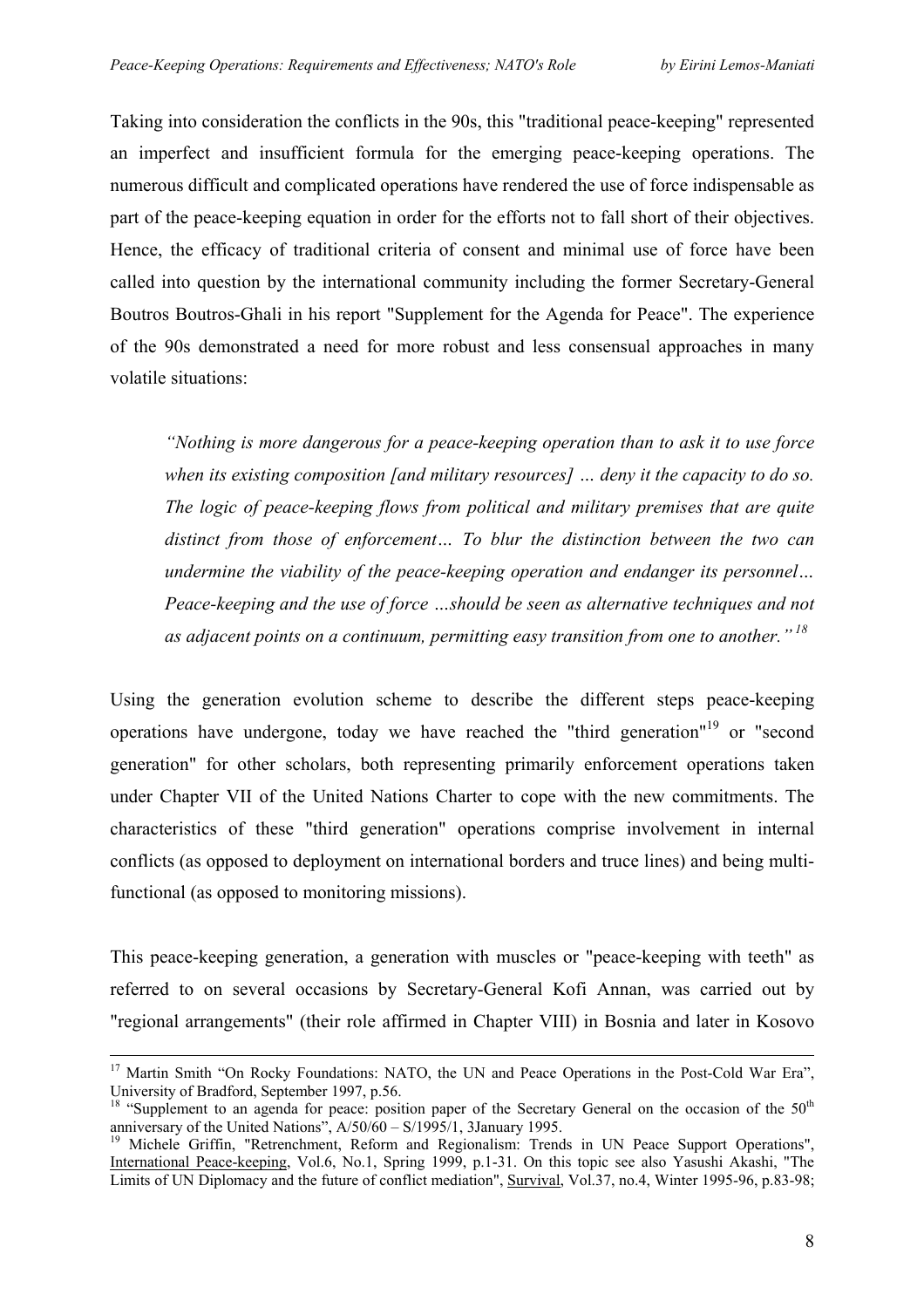since peace-keeping missions were deployed when armed conflicts were still ongoing and there was no realistic expectation of an early solution. The United Nations was trying to deal with issues it was not equipped to deal with, since it had neither the men nor the money nor the institutional structure for the optimistic tasks it was asked to carry out. And faced with these challenges it became clear that for a peace-keeping operation to accomplish its mission, no amount of good intentions can substitute for the fundamental ability to project credible force, which subsequently creates a space in which peace can be built. Political blandishments, economic and commercial sweeteners and security diplomacy simply did not work, unless accompanied by military muscle. But, these increased demands placed upon it seriously over-stressed its capacities.

But what constitutes a successful peace-keeping operation? What are the "magic potions" the "elixir of peace-keeping" to ensure success in such missions?

The United Nations Brahimi Report<sup>20</sup> groups the "key conditions" for the success of future complex operations in the political support, rapid deployment with a robust force posture, and a sound peace-building strategy.

Other practitioners and commentators, in the wake of the failures of the UN in Bosnia, have also striven to identify the "key ingredients". Many have stressed the three basic principles, namely consent, impartiality and the limited use of force<sup>21</sup> - the pitfalls of all three have been clearly demonstrated in Bosnia. Others, in addition to the maintenance of the three traditional principles, have placed emphasis on the consent and co-operation of the parties, the existence of a comprehensive settlement agreement, the political support of the  $P5^{22}$  for the operation, the logistical, financial and political support of the United States for the operation and the support of regional organisations.

However, it is very difficult to set objective standards in order to gauge success in peacekeeping operations. At first glance in Bosnia, all above-mentioned key-elements were absent, giving way to a dearth of confidence for UN peace-keeping capabilities. In the case of

Gordon Wilson, "Arm in Arm after the Cold War? The Uneasy NATO-UN Relationship", <u>International Peace-Keeping</u>, Vol.2, No.1, Spring 1995, p.74-92.

<span id="page-8-1"></span><span id="page-8-0"></span>

 $\frac{20}{21}$  Brahimi Report, Report of the Panel on United Nations Peace Operations, A/55/305, S/2000/809.<br><sup>21</sup> Duane Bratt, "Explaining Peace-keeping Performance: the UN in internal conflicts", <u>International Peace-</u> keeping, Vol. 4, No.3, Autumn 1997, p.45-70.<br> $\frac{22}{22}$ China, France, Russia, UK, US.

<span id="page-8-2"></span>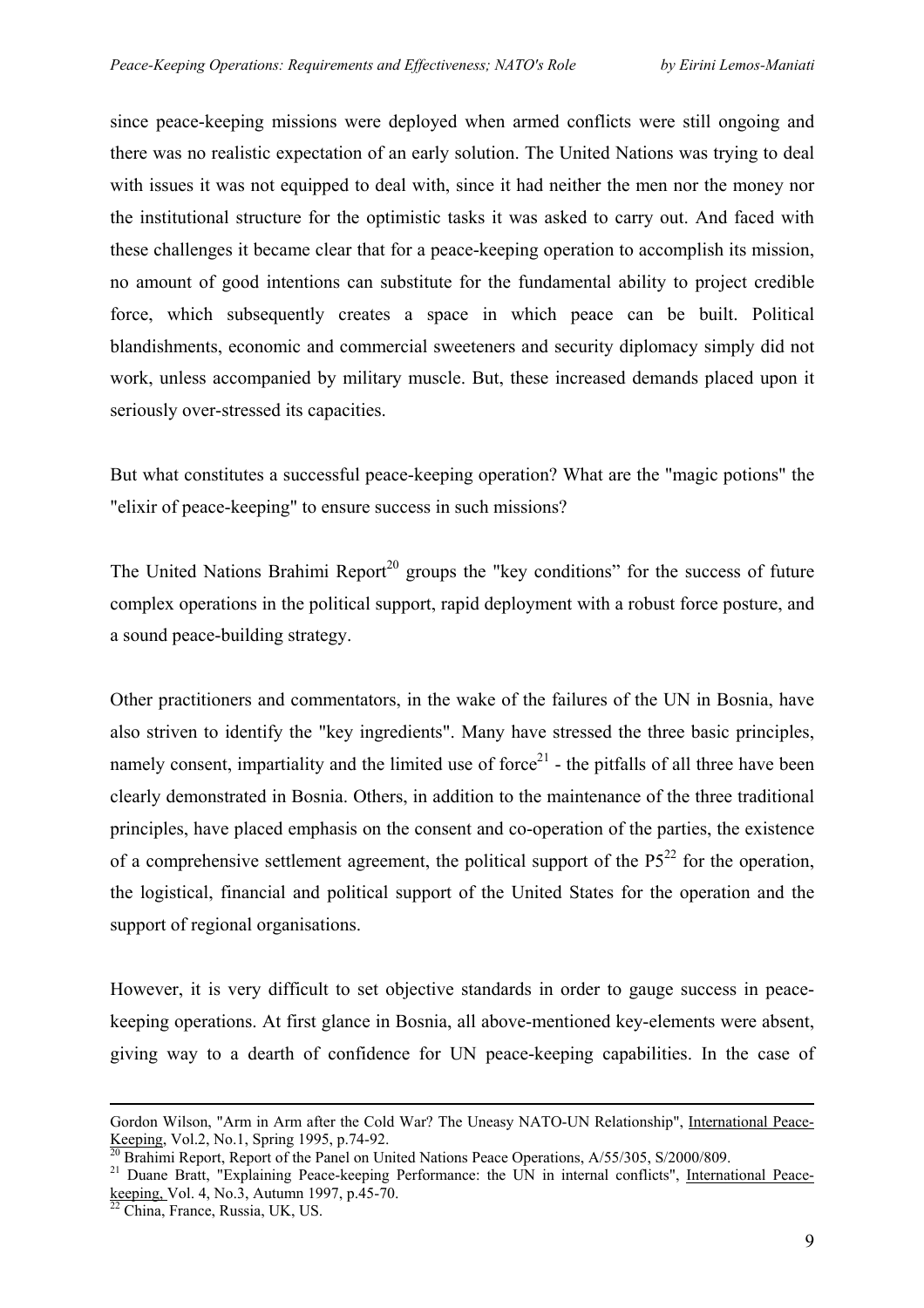Kosovo however, another peace-keeping operation, these elements were present, but not under the auspices of UN; rather, under those of a "regional arrangement".

There are many variable factors for successful peace support operations, which consequently preclude any simple or singular solutions. It is necessary that any assessment deals with the regions and their potential in terms of local conditions and institutional infrastructures prevailing in each instance. Therefore, any attempts to extrapolate lessons from the case in the former Yugoslavia or apply the experience to other situations can present a general model extremely superfluous and doubtful. A more pragmatic and ad hoc approach to each problem needs to be adopted that clearly affirms the potential solution to the new challenges.

The paradox for the key elements, identified by the different commentators, mentioned above, is that although all the international participants to the peace-keeping operations under the auspices of the United Nations have recognised them, have indicated their support to further develop them, have developed plans and highly political reports to demonstrate them, the fact remains that at this point of history, the political and financial support is lacking and the world is unlikely to be able to respond quickly and effectively to any crisis in the foreseeable future.

A major problem has been the member countries' unwillingness to provide sufficient resources. This critical discrepancy between mandates and resources, whereby financial support and political will did not match the complexity of the operations, shattered United Nations credibility. Peace-keepers had been handed daunting tasks by the Security Council but had not been given the means to carry them out. For example, in 1994, the Secretary-General informed the Security Council that peace-keeping commanders would need 35,000 troops to deter attacks on the "safe areas" in Bosnia and Herzegovina created by the Security Council. Member countries authorised 7,600 troops and took them a year to provide them<sup>23</sup>.

Furthermore, in UN missions, when military contingents are under the operational control of a non-national commander, strategic command remains with the national government, and this determines a national accountability. Indeed, the more powerful western military

<span id="page-9-0"></span><sup>&</sup>lt;sup>23</sup> Even the number was not really deployed. "UN Peace-keeping: Some Questions and Answers", [www.un.org/news/facts/peacefct.html](http://www.un.org/news/facts/peacefct.html), Report of the Secretary General pursuant to the Security Council Resolution 836(93), 14 June 1993, S/25939 para.5-6, Security Council Resolution 844, 18 June 1993 authorised 7600 additional personnel all ranks of which only 5200 were actually deployed. See e.g. "Report of the Secretary General pursuant to the Security Council Resolution 900 (1994), 11 May 1994, S/1994/291, para.9.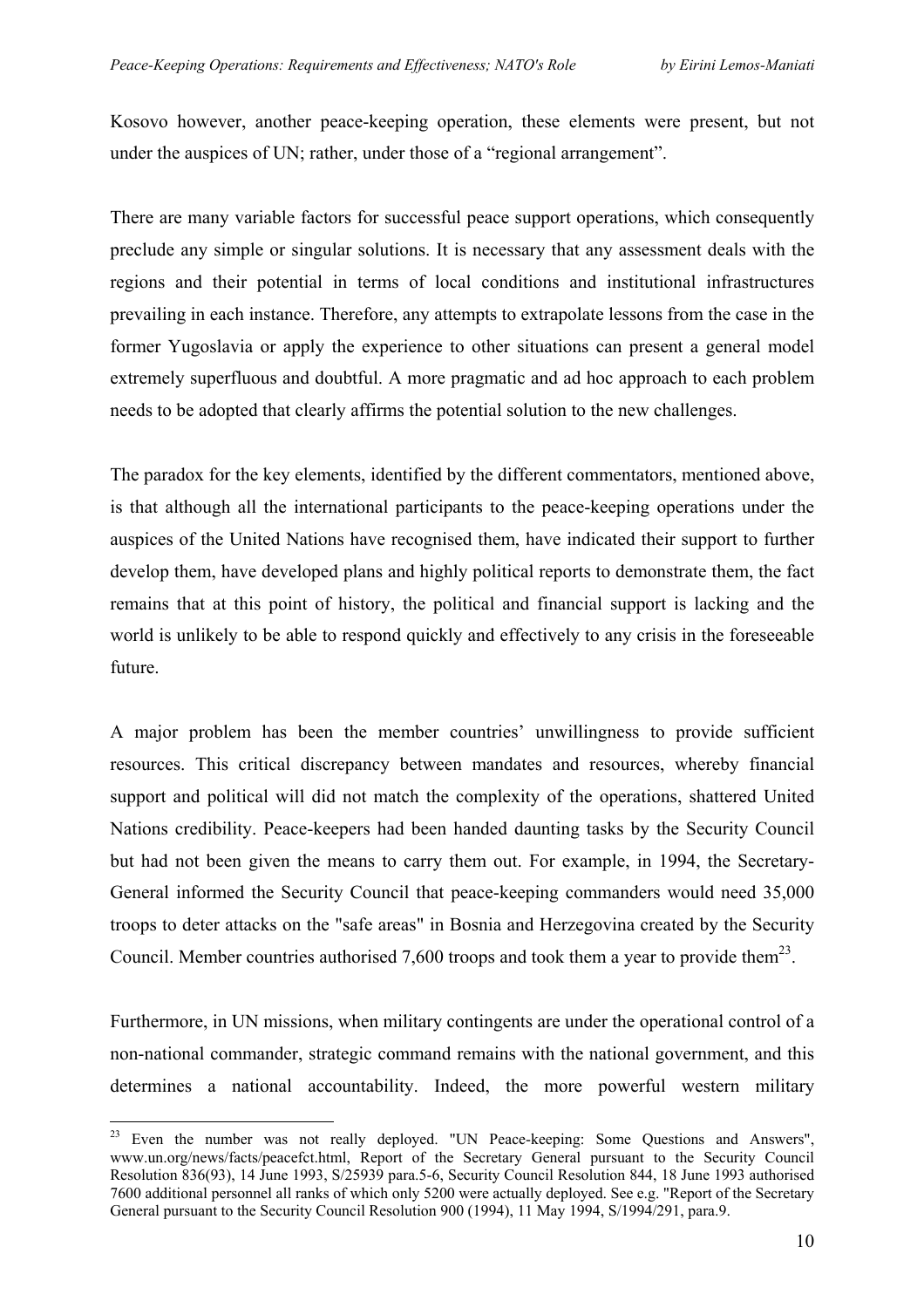establishments avoid being answerable to international civil servants, especially for enforcement operations. When states deploy forces under the UN, national military forces establish parallel reporting and control structures with their home base. Even in a wellintegrated inter-governmental military institution such as NATO, the member states, directly determine crisis management and their contributions to it.

As a general rule, the effectiveness of any operation bears a strong relation to its capacity to deploy swiftly the resources necessary to fulfil a given mandate. If an operation arrives in the field without the necessary capacity, this not only limits its practical effectiveness, but also undermines its political viability. A mission that is perceived as strong from the beginning of its deployment is far less likely to be tested than one which is perceived as initially vulnerable or ineffective.

## *B. A success story*

 $\overline{a}$ 

Before starting the litany of problems for the peace-keeping operation in Bosnia, a success story within the years of the Yugoslav conflict should not be overlooked. Although it is an operation rarely reflected in articles covering the Yugoslav conflict, I believe it is important to show accomplishments of UN forces, the effectiveness of which is not widely known.

United Nations Transitional Administration in Eastern Slavonia - UNTAES [24w](#page-10-0)as established after the United Nations had gone through traumatic experiences in its peace-keeping operations: the Somalia operation from whence it withdrew because the parties could not implement any agreements they signed; the genocide of Rwanda; the ethnic cleansing of the former Yugoslavia; and the experiences in Cambodia, Haiti and many other countries in conflict. By the time UNTAES was deployed, the United Nations had almost 50 years of peace-keeping experience behind it.

The UN experienced successful integration into Croatia the region of Eastern Slavonija, Baranja and Western Sirmium. At the time for negotiations for the Dayton Agreement, international focus was in Bosnia. The situation on the Croatian/FRY border in the Serb held

<span id="page-10-0"></span><sup>&</sup>lt;sup>24</sup> "Lessons Learned; The United Nations Transitional Administration in Eastern Slavonija and Western Sirmium (UNTAES), January 1996 - January 1998", Lessons Learned Unit, Department of Peace-keeping Operations, United Nations New York.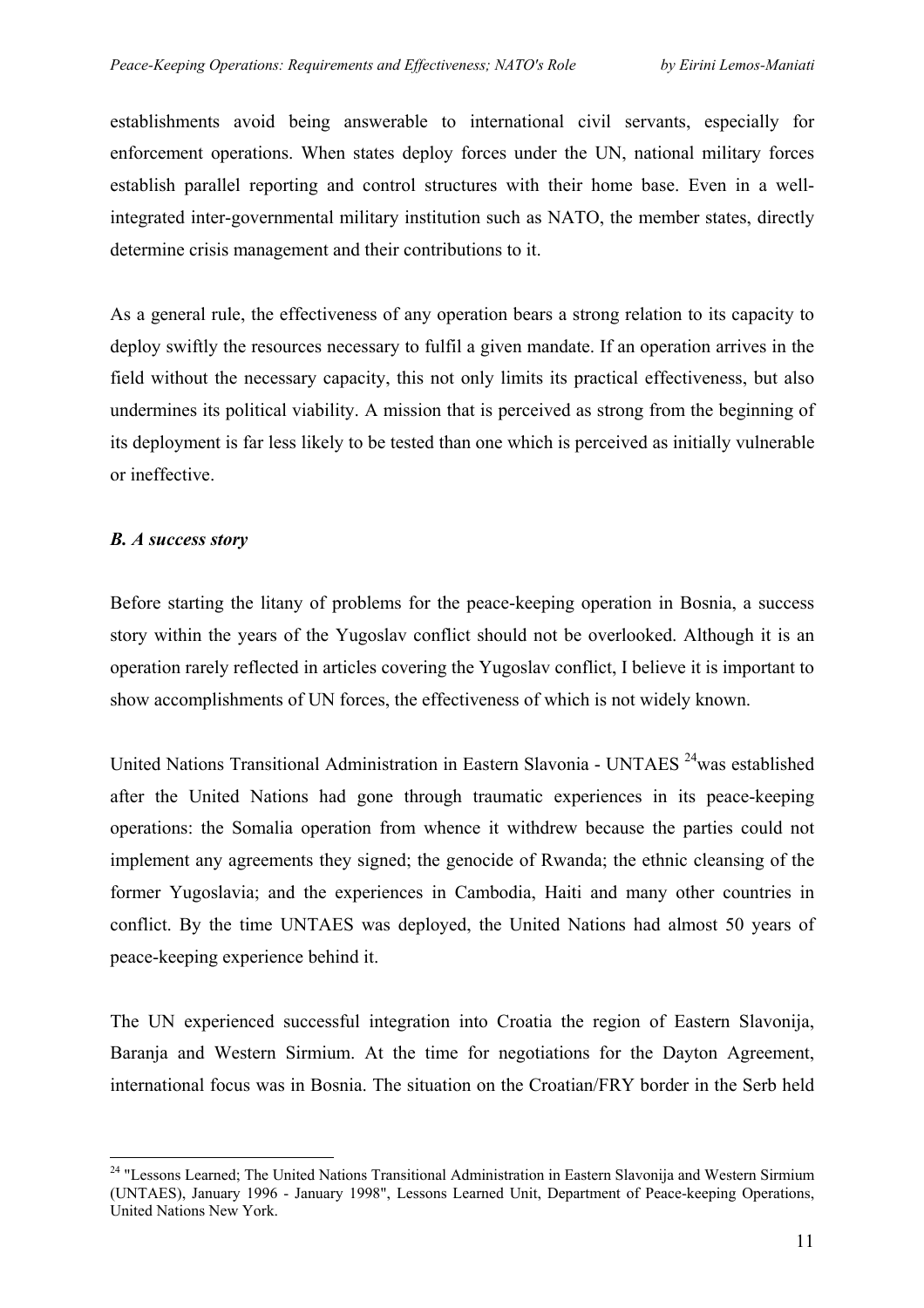region of Eastern Slavonija was a secondary and seemingly a minor issue, despite the fact that this was one border where full war between Croatia and FRY could have taken place.

President Tudjman would not have signed the Dayton Agreement without cast iron guarantees that Slavonija would be re-integrated into Croatia. However, NATO showed no interest in taking on this project as an adjunct to Dayton. Eastern Slavonia was in many senses an orphan mission, which was imposed on the UN.

Exceeding all expectations, UNTAES was a highly successful mission. The mission's mandate was peaceful reintegration. More specifically, UNTAES was charged with demilitarising the region, ensuring that the multiethnic character of the region was retained and promoting an atmosphere of confidence among local residents of all ethnic origins. UNTAES was also mandated to allow refugees to return safely to their homes, promote redevelopment and reconstruction of the region and to organise free and fair elections; a number of these aims were achieved.

Two factors were particularly significant in the success of UNTAES: a strong viable mandate and an extremely well organised mission with unity of command and control. Unlike other UN operations in the Balkans, which had complex and often disparate goals, the UNTAES mandate was specific and finite. It was supported with adequate resources and 5000 multinational peacekeepers.

Although a UN mission, UNTAES relied a lot on "regional arrangements" in meeting its mandate objectives.

In the "Agenda for Peace"<sup>25</sup> the former Secretary-General Boutros Boutros-Ghali stated:

*"But in this new era of opportunity, regional arrangements or agencies can render a great service if their activities are undertaken in a manner consistent with the Purposes and Principles of the Charter, and if their relationship with the United Nations, and particularly the Security Council, is governed by Chapter VIII . . . Under the Charter, the Security Council has and will continue to have primary responsibility* 

<span id="page-11-0"></span><sup>&</sup>lt;sup>25</sup> "An Agenda for Peace, Preventive Diplomacy, peace-making and peace-keeping",  $A/47/277-S/24111$ , 17 June 1992, Report of the Secretary General pursuant to the statement by the Summit meeting of the Security Council on 31 January 1992.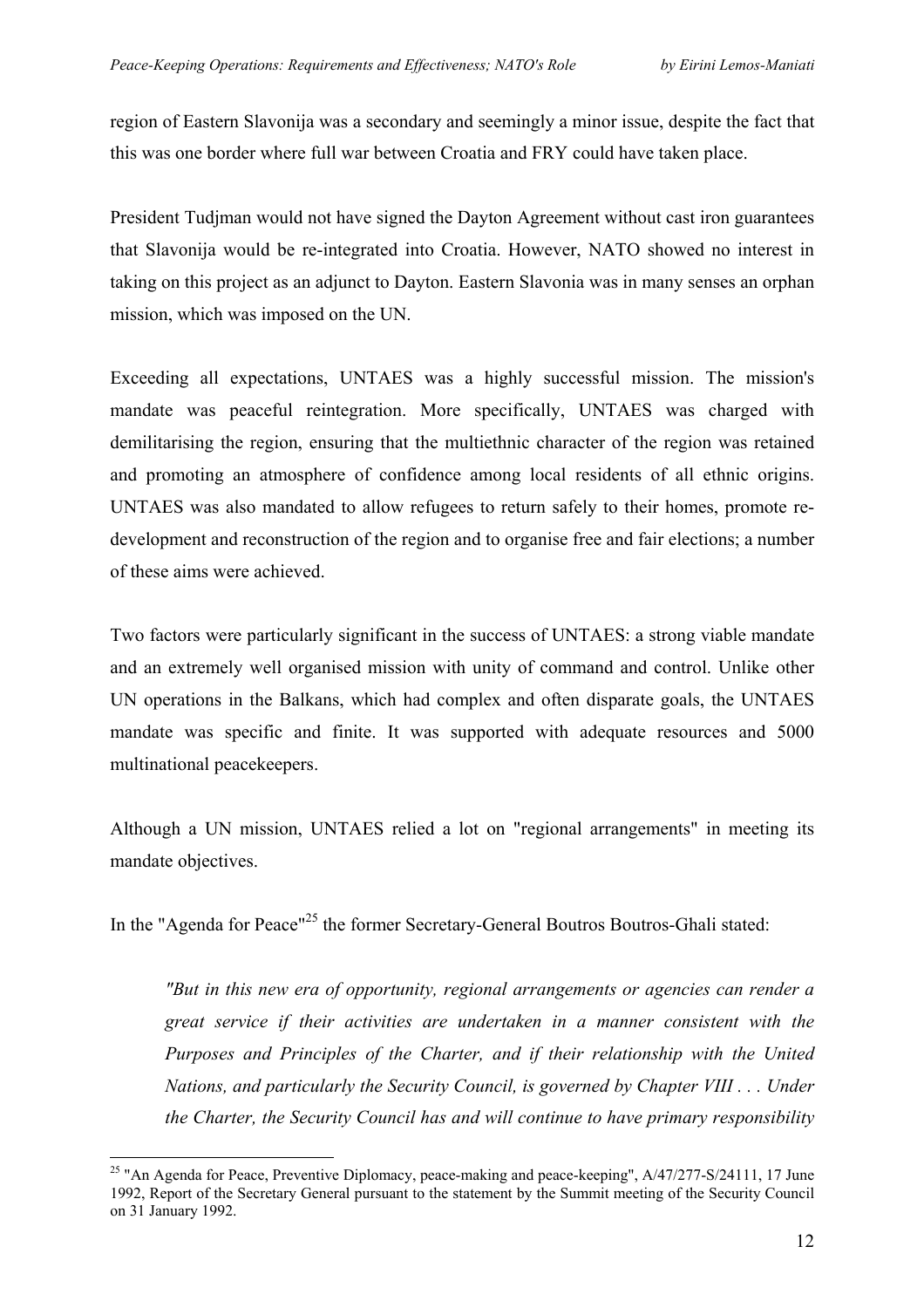*for maintaining international peace and security, but regional action as a matter of decentralization, delegation and co-operation with United Nations efforts could not only lighten the burden of the Council but also contribute to a deeper sense of participation, consensus and democratisation in international affairs ... And should the Security Council choose specifically to authorize a regional arrangement or organisation to take the lead in addressing a crisis within its region, it could serve to lend the weight of the United Nations to the validity of the regional effort . . ."* 

In light of this statement NATO, OSCE, and the European Union, regional arrangements in the United Nations jargon, contributed immensely to the success of the peace-keeping operation in Eastern Slavonia. Co-operation between the United Nations and the regional organisations allowed each organisation to utilise its comparative advantages to complement the other. It enabled the United Nations to receive intelligence and information analysis beyond its own capacity and use the regional organisation's familiarity with the country in conflict, with the root causes of the conflict and with the parties and personalities to the conflict, knowledge gained solely through the co-operation, enhanced with extensive consultations between the parties.

Although UNTAES cannot be compared to the strenuous conditions of the following two operations, it demonstrated however the way the inter-actors of different regional arrangements operated under realistic and clear mandates in order to contain and end a war.

# *Part II*

#### *A. UN - NATO in Bosnia; mission impossible.*

UN-NATO co-operation has been problematic from the very beginning due to differences in organisational cultures and mission perceptions, thus keeping each other at arm's length. Series of events manifested a slowness and discord on actions, to the extent of impeding effective action to the detriment of peace-keepers, humanitarian employees and last but not least the civilians on the ground.

The *modus vivendi* was not easy throughout all aspects of the co-operation. Misunderstandings, lack of flow of information, inadequate planning and military advice,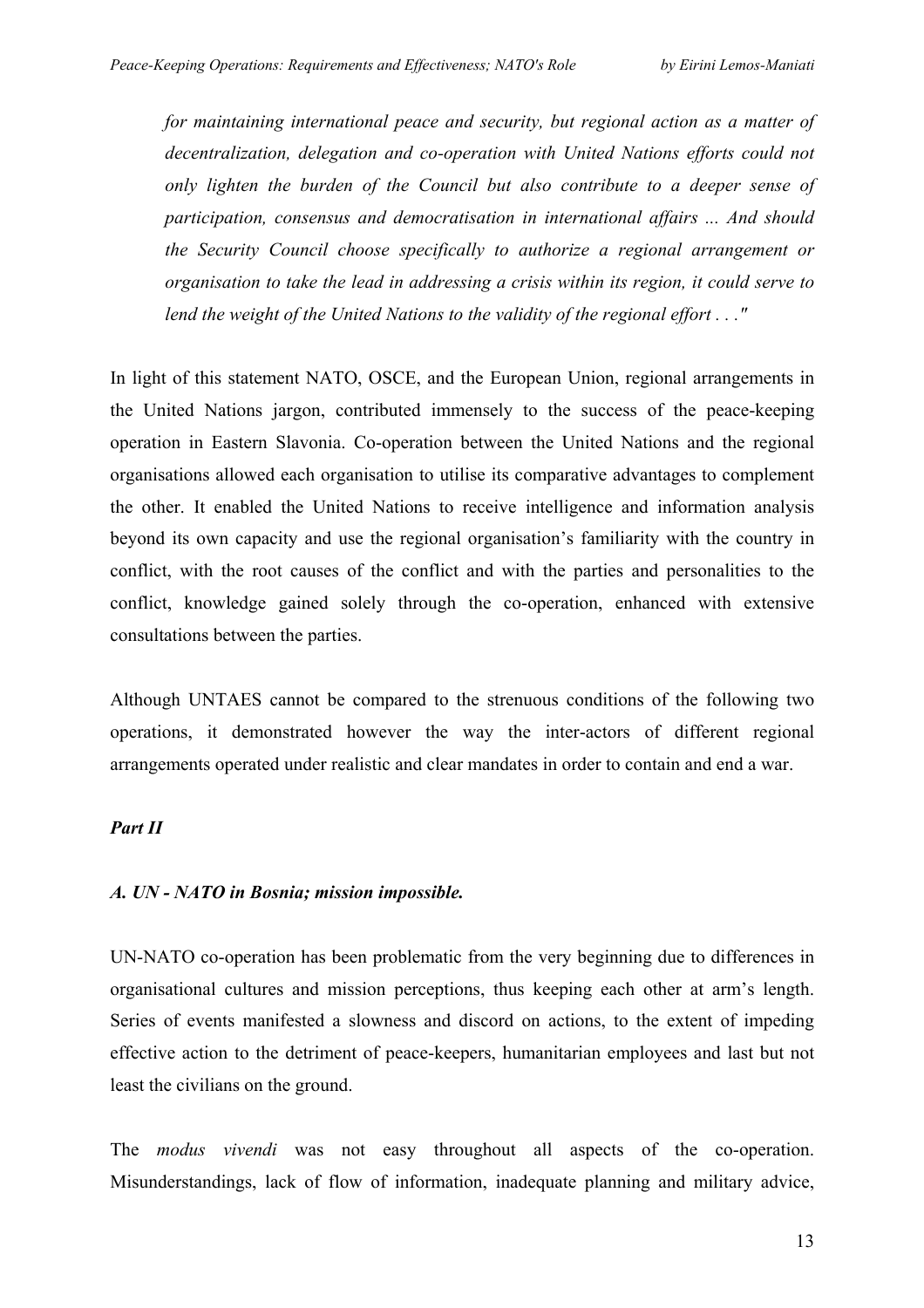combined with the inherent disadvantages of attempting to maintain peace in the middle of an ongoing war, were just a fraction of the long list characterising the perplexity of the UN-NATO relation.

There are several striking examples reflecting the complexity and the changing nature of authority between UN and NATO on all the different sea, land and air operations carried out in common. Some of the most contentious issues in the uneasy UN-NATO relationship have been the calls for air strikes, disputes over their effectiveness when they had been forthcoming and the associated arguments as to which organisation is in control over them. On several occasions air strikes had been called by the United Nations forces on the ground, planned by NATO, but then vetoed by senior UN officials. On other occasions, NATO's proposed interdictions had been overruled, with the consequence that NATO forces had felt unreasonably restrained. Frequently the UN put its credibility in jeopardy, and thereby lost effectiveness in dealing with the Bosnian Serbs, by failing to enforce compliance with NATO ultimatums.

## *B. UN in Bosnia - Operational paralysis*

Several scholars and commentators have written a plethora of articles on the UN's presence in Bosnia. The majority of the articles have charged that the United Nations is failing to operate successfully, a criticism stemming from the ambiguities and contradictions surrounding the organisation's role in the three-year conflict in Bosnia and its mere response to the cataclysmic events.

Looking into United Nations documentation on operations carried out during the war in the former Yugoslavia one can allege that the United Nations in Bosnia failed. The United Nations peace-keeping initiatives revealed several fundamental deficiencies that NATO's wider involvement was regarded as the only possible way for the actual implementation of the various UNPROFOR mandates. The United Nations Security Council entrusted the UN force with the task of performing newer and more demanding functions while upholding the same old rules and procedures. Additionally, the constant modifications in the mandate illustrated that there were mainly reactions to the development on the ground rather than a proactive peace planning with clear objectives and goals.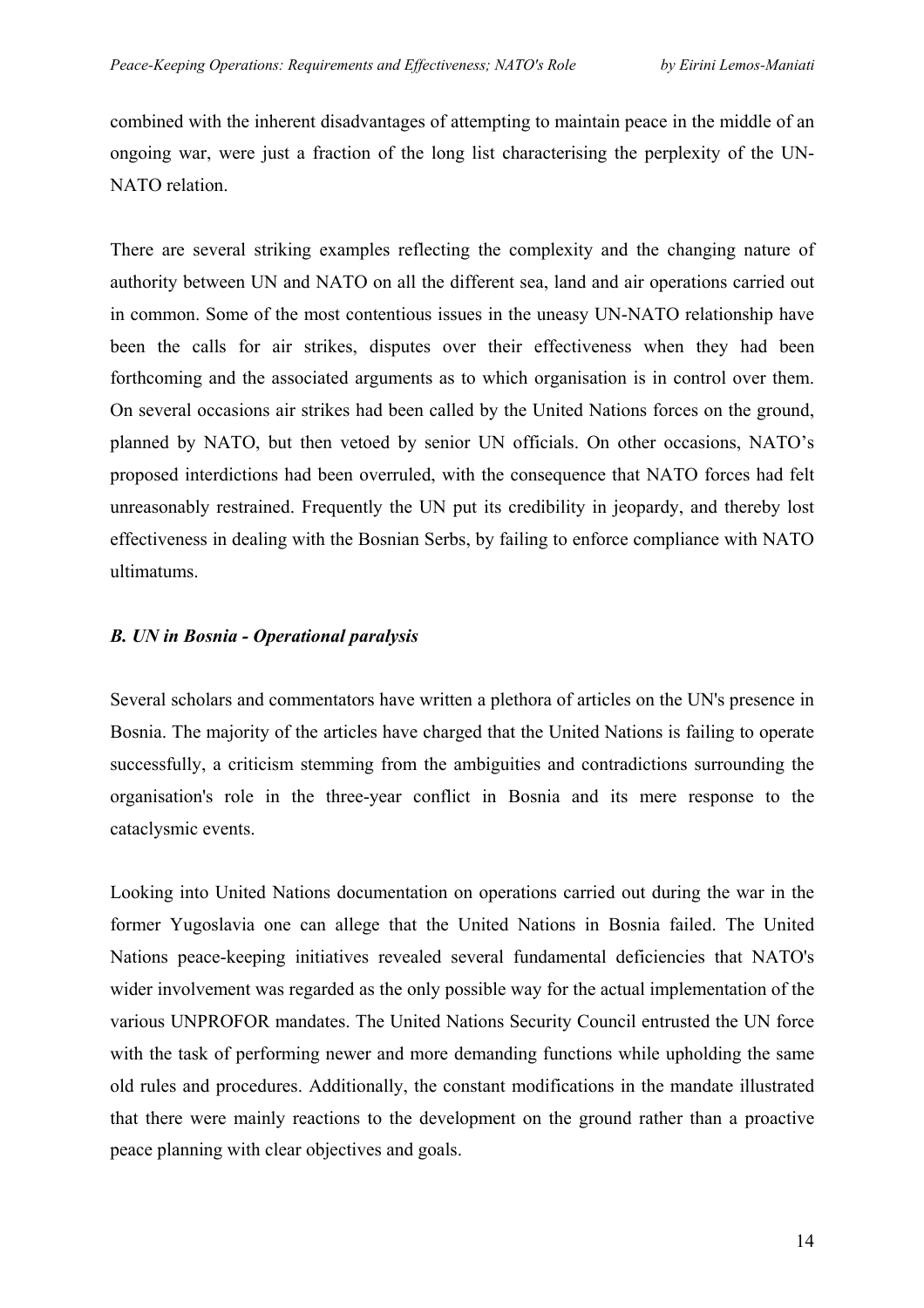The - inevitable - successive expansion of the UN mandate, which shifted towards peace enforcement, maintained again the original traditional "peace-keeping" goals. Thus, the Security Council continued characterising the mission in terms of traditional peace-keeping, while clearly the basic requirement of the consent of all parties involved was absent. There was no peace plan to which all sides had signed up. Additionally, it was earmarked as a humanitarian mission, while it was several times proved that the conflicting parties were manipulating the UN humanitarian action in order to advance their political and military goals. The Serbs had proved a point to the UN soldiers "you are here on our sufferance, you are not here to fight, we can stop you when we wish, there is no real freedom, you have no power"[26.](#page-14-0)

The final decision of the Security Council to authorise UNPROFOR to employ increasing force in implementing its mandate was still perceived within the framework of the traditional peace-keeping doctrines, granting to UNPROFOR the use of force as "self-defence" as prescribed in the United Nations Charter under Chapter VII (art.51). And while in some cases this was used with a strict reference to the physical security of the blue-helmets, in other cases it clearly served the purpose of authorising enforcement. The most striking example was the UN Security Council Resolution  $824^{27}$  (May 1993) concerning the protection of "safe areas" whereby the UNPROFOR was authorised to use force

"*in reply to bombardments against the safe areas … or to armed incursion into them… or in the event of any deliberate obstruction.. to the freedom of movement of UNPROFOR or of protected humanitarian convoys"* but only "*acting in self-defence*".

A masterpiece of diplomatic drafting but largely non-implementable as an operational directive. And as it became clear, that only force could meaningfully protect territory in the midst of an ongoing war, the United Nations peace-keepers found themselves in the position of having to call in air strikes, an action that put an end to the co-operation with the authorities whose permission and consent gave "oxygen" to the "safe areas", the protection of which was their task, their mandate, their *raison d'être*.

<span id="page-14-0"></span> $\overline{a}$ <sup>26</sup> William Shawcross "Deliver us from evil, warlords and peace-keepers in a world of endless conflict", Bloomsbury, Great Britain 2000.<br><sup>27</sup> Security Council S/RES/824 (1993), www.un.org/Docs/sres/1993.

<span id="page-14-1"></span>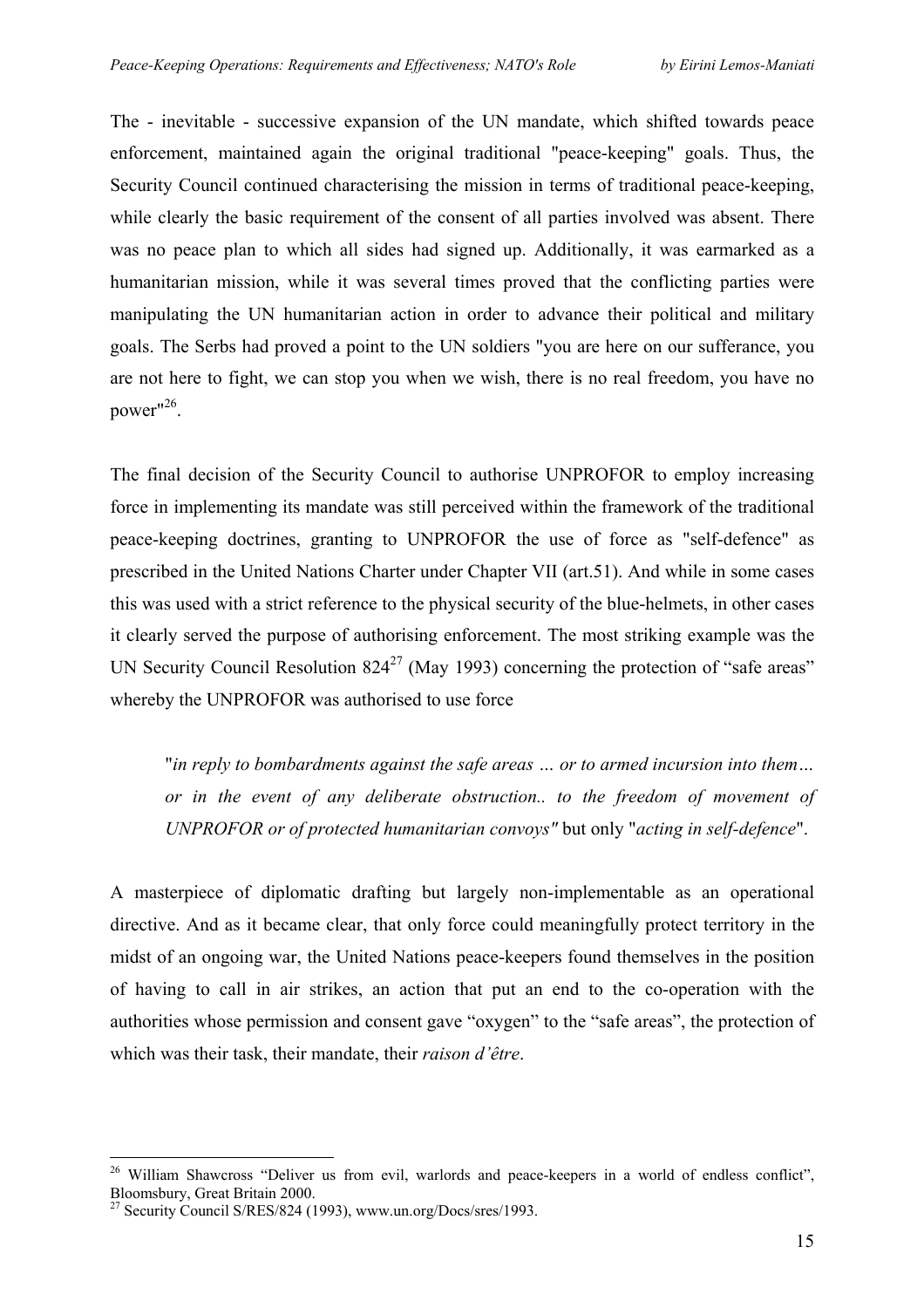And while measures involving force could have been authorised under article  $42^{28}$ , after the Security Council determined that article 41<sup>29</sup> measures "*would be inadequate or have proved to be inadequate"*, this system never worked in practice. The Council contended itself with a general formula "*acting under Chapter VII of the Charter*"<sup>30</sup> to convey the message. Article 42 has become so sensitive that it has very rarely been directly referred to, the normal practice being to refer to "*measures under Chapter VII*", while carefully avoiding reference to specific articles. Thus, the Council was continuously deadlocked, not at the level of inaction, but at the level of inadequate action. It was incapable of taking measures to restore peace while at the same time it prevented actions in collective self-defence by states willing to assist.<sup>[31](#page-15-3)</sup>

Taking the events in chronological order, in 1992 the Security Council was not ready to heed warnings from the then Secretary-General Boutros Boutros-Ghali and others on the situation. Resolution  $752^{32}$  (15 May 1992), enlarged UNPROFOR's role into Bosnia; it required UNPROFOR to provide armed escorts for humanitarian convoys in Bosnia and demanded that "*all irregular forces … be disbanded and disarmed*" [33](#page-15-5) and co-operate with the United Nations. This was totally unrealistic, and within a fortnight the fighting had got so fierce that the Secretary-General Boutros Boutros-Ghali had to order the evacuation of United Nations officials in Bosnia. He reported to the Security Council that the disarming called for in Resolution 752 could not happen without a political settlement in Bosnia. Resolution 752 was the first of more than 150 Security Council resolutions and statements on Bosnia as the demand for action dragged the United Nations further and further into the conflict without the means to limit, let alone stop it. The whirling banner of international concern did not lead towards any kind of peace  $34$ .

<span id="page-15-0"></span><sup>28</sup> Article 42 *"Should the Security Council consider that measures provided for in Article 41 would be inadequate or have proved to be inadequate, it may take such action by air, sea, or land forces as may be necessary to maintain or restore international peace and security. Such action may include demonstrations,* 

<span id="page-15-1"></span><sup>&</sup>lt;sup>29</sup> Article 41 "The Security Council may decide what measures not involving the use of armed force are to be employed to give effect to its decisions, and it may call upon the Members of the United Nations to apply such measures. These may include complete or partial interruption of economic relations and of rail, sea, air, postal,

<span id="page-15-2"></span>telegraphic, radio, and other means of communication[, and the severance of diplom](http://www.un.org/Docs/sres/1993)atic relations.<br><sup>30</sup> Security Council S/RES/824 (1993) page 2, para.5, www.un.org/Docs/sres/1993, and Security Council

<span id="page-15-3"></span>

S/RES/836 (1993) [www.un.org/Docs/sres/1993](http://www.un.org/Docs/sres/1993), page 2 para. 10<br><sup>31</sup> Jerzy Ciechanski, "Enforcement measures under Chapter VII of the UN Charter: UN Practice after the Cold<br>War", <u>International Peace-keeping</u>, Vol.3, No.4, Win

<span id="page-15-4"></span>

<span id="page-15-6"></span><span id="page-15-5"></span>

<sup>&</sup>lt;sup>32</sup> Security Council S/RES/752 (1992) www.un.org/Docs/sres/1992<br><sup>33</sup> Security Council S/RES/752 (1992) [www.un.org/Docs/sres/1992](http://www.un.org/Docs/sres/1992 para.5) para.5<br><sup>34</sup> William Shawcross "Deliver us from evil, warlords and peace-keepers in a world Bloomsbury, Great Britain 2000, pg 51.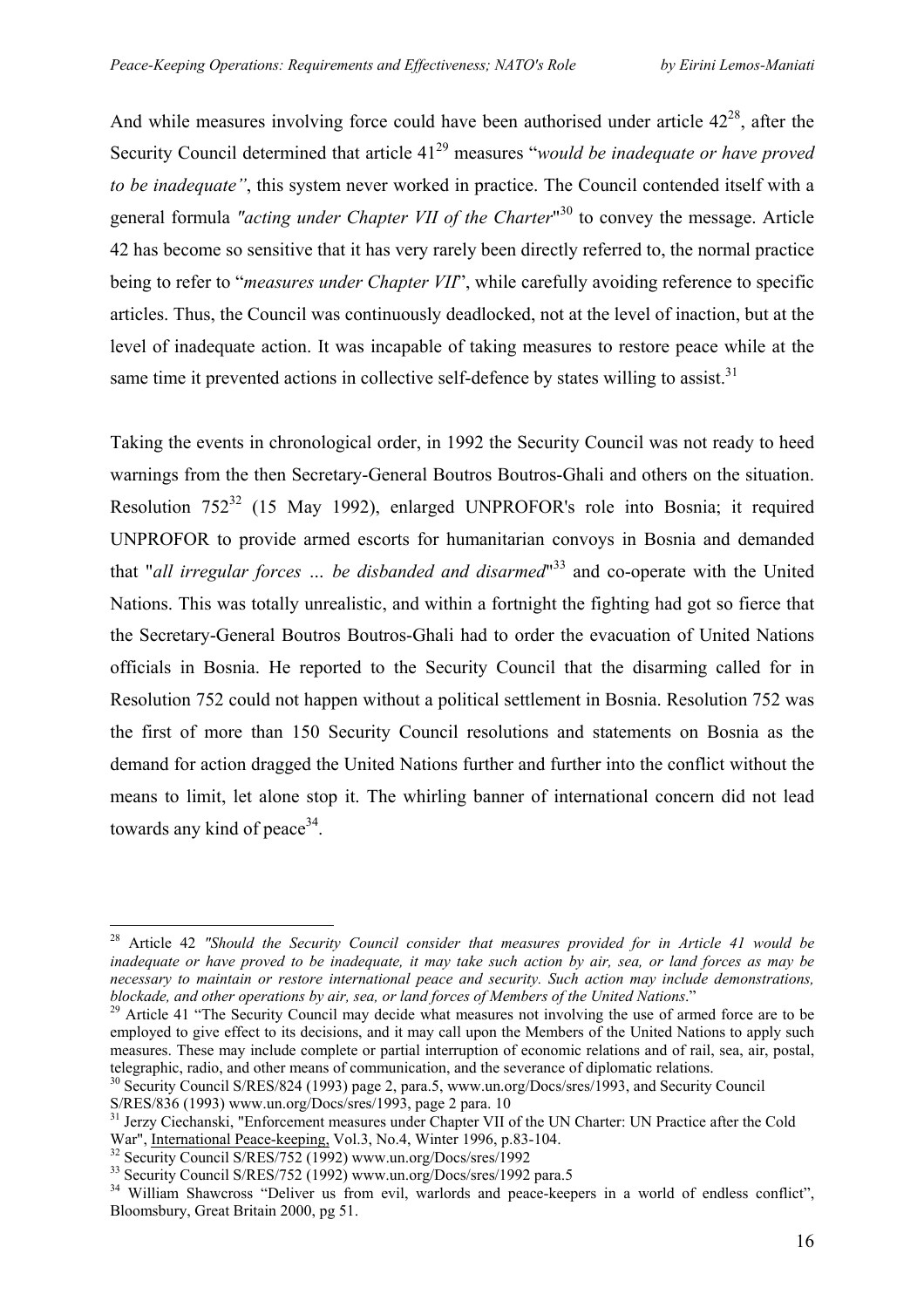Resolution  $761^{35}$  of 29 June 1992, had underlined the urgency of quick delivery of humanitarian assistance to Sarajevo and its environs. In September  $1992^{36}$ , the Secretary General recommended to the Security Council the expansion of UNPROFOR's mandate and strength, "*including the protection of convoys of released detainees if requested by the International Committee of the Red Cross".* 

In October 1992, resolution  $781^{37}$  imposed a No-Fly Zone and UNPROFOR was requested to monitor compliance with the ban, an almost impossible task. (NATO was authorised to impose the ban only six months later). In November 1992, in Resolution  $787^{38}$ , the Secretary General "*considered the observers should be deployed on the borders of Bosnia, to enforce compliance of the arms embargo on Bosnia and the sanctions on Serbia*". The Secretary-General told the Security Council that this would require another 10,000 troops. None were provided, so this mandate was never implemented. Then in 1993 came the "safe areas" Resolution 824 (May 1993), 836(June 1993)<sup>39</sup>.

Following this Resolution, UNPROFOR's personality was split. There was a fundamental clash between UNPROFOR's two principle missions, support for humanitarian assistance and the "safe area" concept. To succeed in humanitarian operations, the UN had to be seen as impartial. This was made almost impossible by the parallel mandate to deter attacks against the "safe areas". The "safe areas" resolution was essentially anti-Serb. That may have been proper, given the human rights abuses, but the new mandate of 1993 had changed UPROFOR's role radically, in effect making the United Nations the apparent protector of elements of one side in the war $40$ .

In short, UNPROFOR's task was virtually "mission impossible". The UN's commander in Bosnia General Francis Briquemont, complained about the "*fantastic gap between the resolution of the Security Council, the will to execute these resolutions, and the means available to commanders in the field*" [41.](#page-16-6)

<span id="page-16-0"></span>

<span id="page-16-6"></span><span id="page-16-1"></span>

<span id="page-16-2"></span>

<span id="page-16-4"></span><span id="page-16-3"></span>

<sup>&</sup>lt;sup>35</sup> Security Council S/RES/761 (1992) [www.un.org/Docs/sres/1992,](http://www.un.org/Docs/sres/1992) para.3 and para 4, No1.<br><sup>36</sup> Security Council S/RES/776 (1992) [www.un.org/Docs/sres/1992 para.2](http://www.un.org/Docs/sres/1992 para.1)<br><sup>37</sup> Security Council S/RES/781 (1992) www.un.org/Docs/sres [www.un.org/Docs/sres/1993](http://www.un.org/Docs/sres/1992)<br><sup>40</sup> William Shawcross "Deliver us from evil, warlords and peace-keepers in a world of endless conflict",

<span id="page-16-5"></span>Bloomsbury, Great Britain 2000, pg. 128.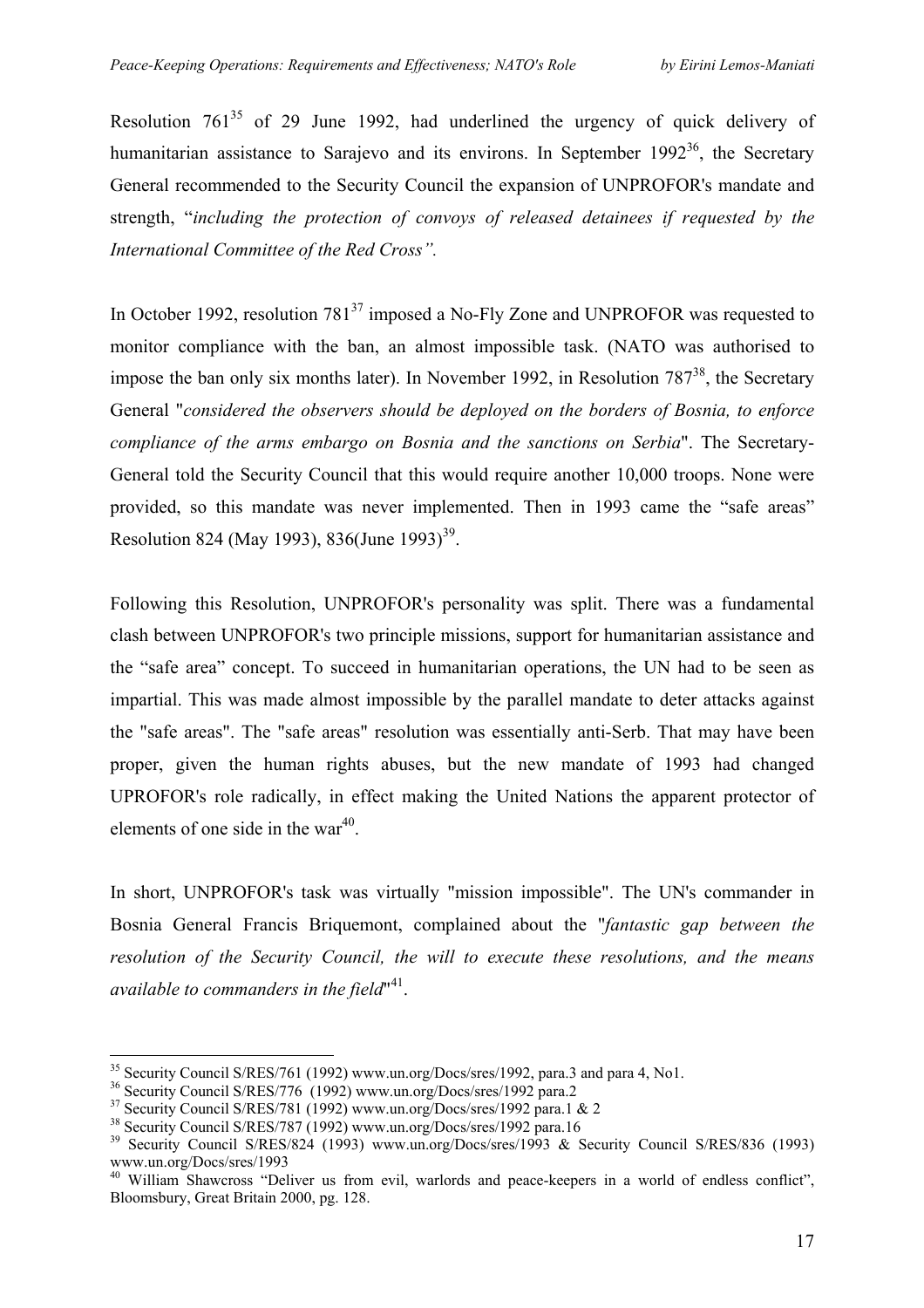The basic dilemma remained with Security Council Resolution 836, which set up the "safe areas". The mandate was ambiguous if not deceptive. The areas would never be safe. The resolution had been designed not to defend the "safe areas" but to deter attacks against them. And the Security Council never provided UNPROFOR with the number of troops needed to achieve even this lesser mission. The UN Secretariat had asked for 35,000 to defend the "safe areas". The Security Council agreed to provide only  $7.600^{42}$ . Even these were hard to assemble and were deployed slowly; many of them, like the Bangladeshi battalion in Bihac, were very poorly armed<sup>43</sup>.

To supplement the handful of troops scattered through the "safe areas", the threat of NATO air power was used. It was not always a very effective threat. UN and NATO attempts to use force were neutralised by Bosnian Serb threats against the peace-keepers. They used asymmetric responses such as hostage-taking and disrupting the distribution of humanitarian aid. In terms of a cost-benefit perspective, this was very effective for the Serbs. They managed to paralyse UN and NATO by exploiting the major weaknesses of the international operation - the vulnerability of the men on the ground. If the UN had any hope of effective action, it had to reduce that vulnerability $44$ .

The notion of "safe areas" although it might have proven successful in other missions<sup>45</sup> from the outset seemed an unrealistic task for UN. It protected and supported civilians on all sides, which was regarded as hostile act by the disadvantaged faction of the conflict. And because of their vulnerable position they offered themselves often as targets.

Symbolic gestures, "moral deterrence" or token deployments were highly unlikely to yield any results or deter further fighting or targeting. There was never any chance that the very vulnerable blue-helmets in the so-called "safe-areas" would be able to deter attacks. Deterrence, by definition, is about discouraging an enemy from attempting specified actions

<span id="page-17-1"></span><span id="page-17-0"></span>

<sup>&</sup>lt;sup>41</sup> *Ibid* p.129<br><sup>42</sup> *Ibid* footnote no.22<br><sup>43</sup> They were sent in at very short notice after the French government withdrew their soldiers almost overnight because of fears of casualties, hence the reason why they were badly equipped. View of Andy Burridge (Chief of Staff for Regional Centre Vukovar, OSCE Mission to Croatia), following exchange of opinions.<br><sup>44</sup> *Ibid* p. 133.<br><sup>45</sup> John Gerard Ruggie, "The UN and the collective use of force; whither or whether?" International Peace-

<span id="page-17-3"></span><span id="page-17-2"></span>keeping, Vol. 3, Winter 1996, No.4, pg. 1-20.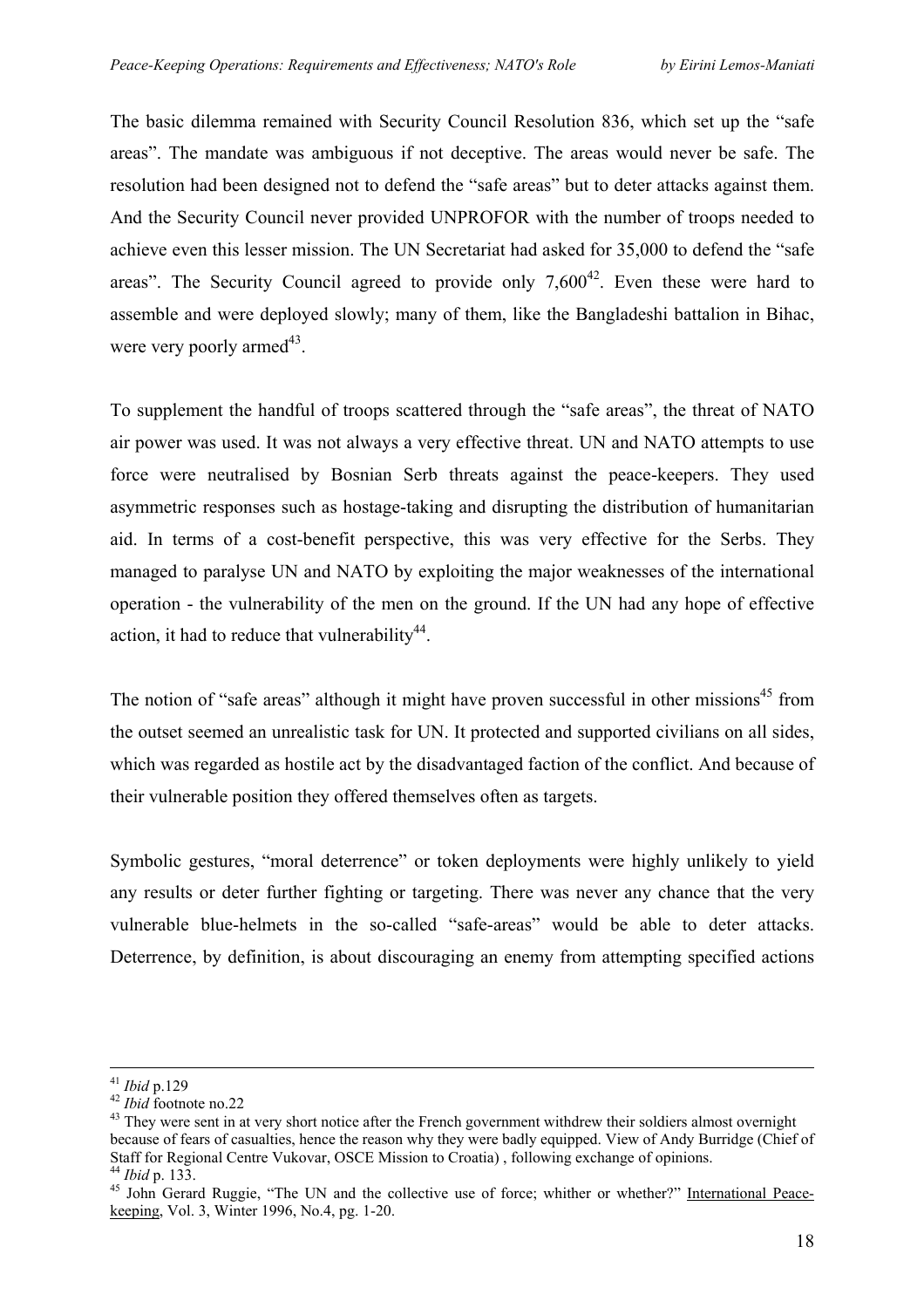before they are taken, essentially by manipulating its calculation of the cost and benefits of proceeding, exactly the opposite of what happened in Bosnia<sup>46</sup>.

One could conclude that the symbolic deployment of force was designed not to defend the "safe areas" but rather to protect peace-keepers and to rescue the reputation of United Nation and NATO. The impetus for the use of force was frequently the need to protect peace-keepers not the residents of the "safe areas". For instance the Serb assault of the "safe area" in Gorazde in the spring of 1994 unleashed a storm of controversy over the United Nation's rejection of NATO's request for air strikes. In defending the United Nation's decision Kofi Annan argued that:

"*the rationale of the air strikes is to protect lives - not just of the handful of United Nations soldiers who might be threatened by a given attack but for the thousand of lightly armed peace-keepers and hundreds of unarmed relief workers, military observers and police monitors whose lives could be threatened by precipitous military action" [47](#page-18-1)*

Yet, what was missing from Annan's list of groups to be protected were the residents of the "safe areas", for the protection of which peace-keepers were in this hostile environment.

From the UN point of view, in this perplex situation, peace-keeping was most appropriate and most effective when it operated with the consent of the parties and the United Nations maintained neutrality and impartiality. Enforcement actions were considered counterproductive and were not what the UN represented.

In practice though, this led to an ongoing saga of the United Nations mission to provide humanitarian relief, which required obtaining the consent of the very forces that had caused this humanitarian crisis. United Nations officials had to constantly obtain permission by the Serb authorities to use Sarajevo airport and the roads to the "safe areas" and quite often found their way blocked or were forced to endure numerous hardships and humiliations because of Serb intransigence. Although United Nations was authorised to use force through provisions

<span id="page-18-0"></span> $\overline{a}$ <sup>46</sup> John Gerard Ruggie, "The United Nations and the Collective Use of force: Whither or whether?" International Peace-keeping Vol.3, Winter 1996, No.4, p.12, [www.rand.org/publications/MR/MR1161/MR1161.chap4.pdf](http://www.rand.org/publications/MR/MR1161/MR1161.chap4.pdf)

James M. Skelly, "Defence, deterrence and cultural lag", UNIDIR, Geneva, "Does deterrence have a future?" Arms Control Today, October 2000, www.armscontrol.org/ACT/oct00/detoct00.html 47 Kofi Annan, "The UN Power in Bosnia", Washington Post, March 28, 1994, 21.

<span id="page-18-1"></span>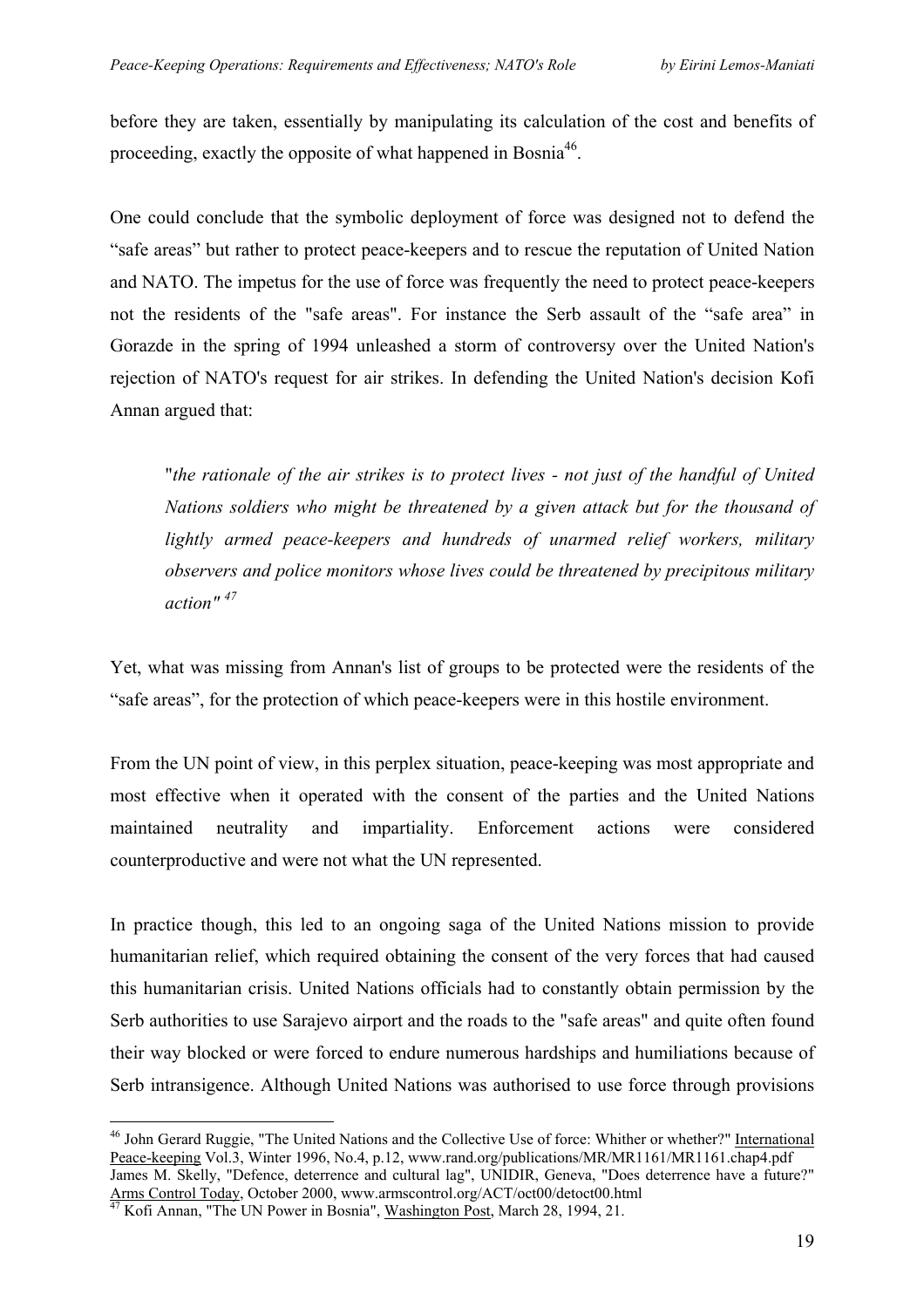of the Security Council Resolutions, since article 42 prescribes such action when "*acting under Chapter VII*<sup>"48</sup>, on few occasions did UNPROFOR elect that option, preferring instead negotiation and consent. United Nations officials defended their decision to use persuasion rather coercion with the argument that they could operate effectively only with the consent of the parties. The UN insistence on avoiding force derived not only from the negative lessons from Somalia and Rwanda but from the positive lessons from Cambodia.

The idea of peace-keeping was always subject to the principle of the minimum use of force, but now the conflict in Bosnia fundamentally altered the parameters. Secretary-General Kofi Annan once claimed that:

"*the international community want the United Nations to demarcate boundaries, control and eliminate heavy weapons, quell anarchy, and guarantee the delivery of humanitarian aid in war zones: tasks that call for teeth and muscle in addition to the less tangible qualities usually expected in the past*."[49](#page-19-1)

The three provisions of the United Nations Charter on military enforcement represent a departure from consent. Articles 43, 45 and 47, all under Chapter VII, offer mechanisms of an enforcement system, to be used in order to overcome problems that afflict the peace-keeping operations. Despite these provisions, the traditional peace-keeping modalities prevailed with lamentable repercussions.

The UN peacekeeping ethos claimed impartiality and neutrality. These principles inform of the United Nations unwillingness to militarily defend the "safe areas". In this view, the United Nations power derived from persuasion rather than coercion, which in turn was dependent on its oral authority. All parties had to be treated equally and not shown favouritism or partiality. To protect civilians might very well require taking sides, an act that would compromise the organisation's neutrality and future effectiveness.

<span id="page-19-0"></span><sup>48</sup> SC Resolution 824 (1993), para. 7: "*Declares its readiness in the event of the failure by any party to comply with the present resolution, to consider immediately the adoption of any additional measures necessary with the view to its full implementation, including to ensure respect for the safety of United Nations Personnel",* also SC Resolution 836 (1993), para. 9 "… *to take the necessary measures including the use of force, in reply to*

<span id="page-19-1"></span><sup>&</sup>lt;sup>49</sup> Kofi Annan, "UN Peace-keeping operations and co-operation with NATO", NATO Review, Oct. 1993.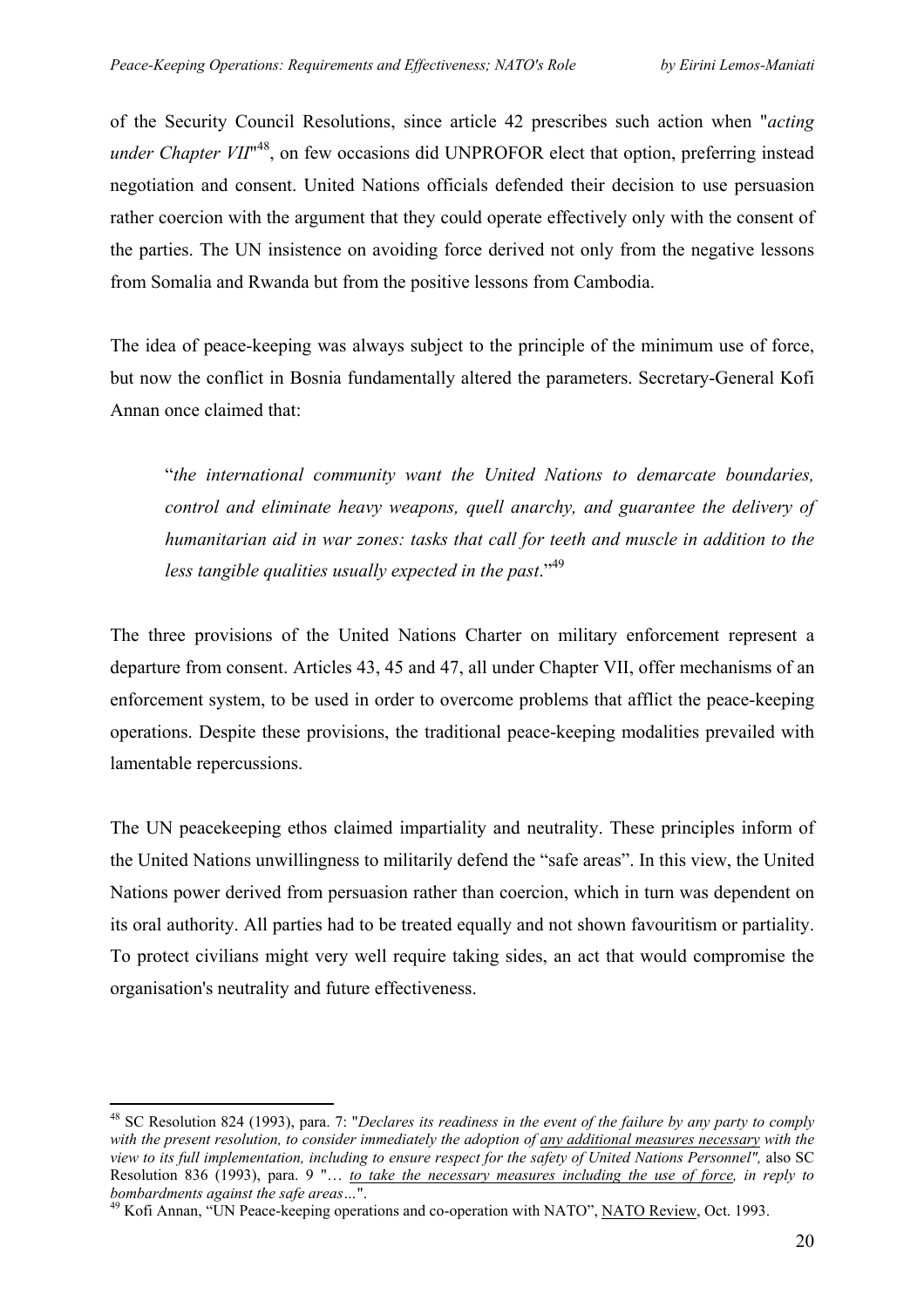The UNPROFOR'S difficulties experienced can be regrouped in the inherent limitations of a peace-keeping operation acting in an environment in which there is no peace to keep, where the parties have mutually incompatible goals, and where important member-states have different views on how to resolve the conflict. This list, impaired with disproportionate tasks but insufficient resources, can only lead to complete failure.

## *C. NATO in Bosnia – The armoured knights.*

<span id="page-20-2"></span> $\overline{a}$ 

As for NATO, although many observers and reputable scholars have repeatedly argued that NATO and peace-keeping (in its traditional form) were incompatible, recent examples of NATO's involvement in peace-keeping operation have proven the opposite. Since the fall of the Berlin Wall the North Atlantic Treaty Organisation has undergone profound transformation that has, for all intents and purposes, become a new organisation.

The Alliance's New Strategic Concept, approved in April 1999 at the Washington Summit meeting of the North Atlantic Council<sup>50</sup> states that in order to enhance the security and stability of the Euro-Atlantic area, the Alliance would stand ready case by case and by consensus to contribute to effective conflict prevention and to engage actively in crisis management including crisis response operations.

The possibility of NATO becoming involved specifically with peacekeeping or other activities alongside or in support of the UN, was certainly not on the agenda in 1991. This can be seen by the absence of any reference to peacekeeping or associated activities in the new Strategic Concept, which NATO Heads of Government adopted at a summit meeting in Rome in November  $1991^{51}$ .

However, already in 1992<sup>52</sup>, about a year after the beginning of the war in former Yugoslavia, NATO had declared its willingness and readiness to participate on a case-by-case basis in peace support operations, by placing its aspects and expertise at the disposal of the then CSCE, presently OSCE. Thus, the alliance's willingness and ability to undertake non-article V

<span id="page-20-0"></span><sup>&</sup>lt;sup>50</sup> North Atlantic Council Summit, Washington D.C, 24 April 1999, Final Communiqué, "The Alliance Strategic Concept" [www.nato.org/docu/pr/1999/p99-065e.htm](http://www.nato.org/docs) or Chaillot Papers, No. 47, "From St Malo to Nice: European Defence; core documents", Institute for Security Studies, Western European Union, Paris May 2001, p. 20–24.

<span id="page-20-1"></span><sup>&</sup>lt;sup>31</sup> "The Alliance's New Strategic Concept", NAC, Rome, 7-8 November 1991, www.nato.int/docu/comm/49-95/c911107a.htm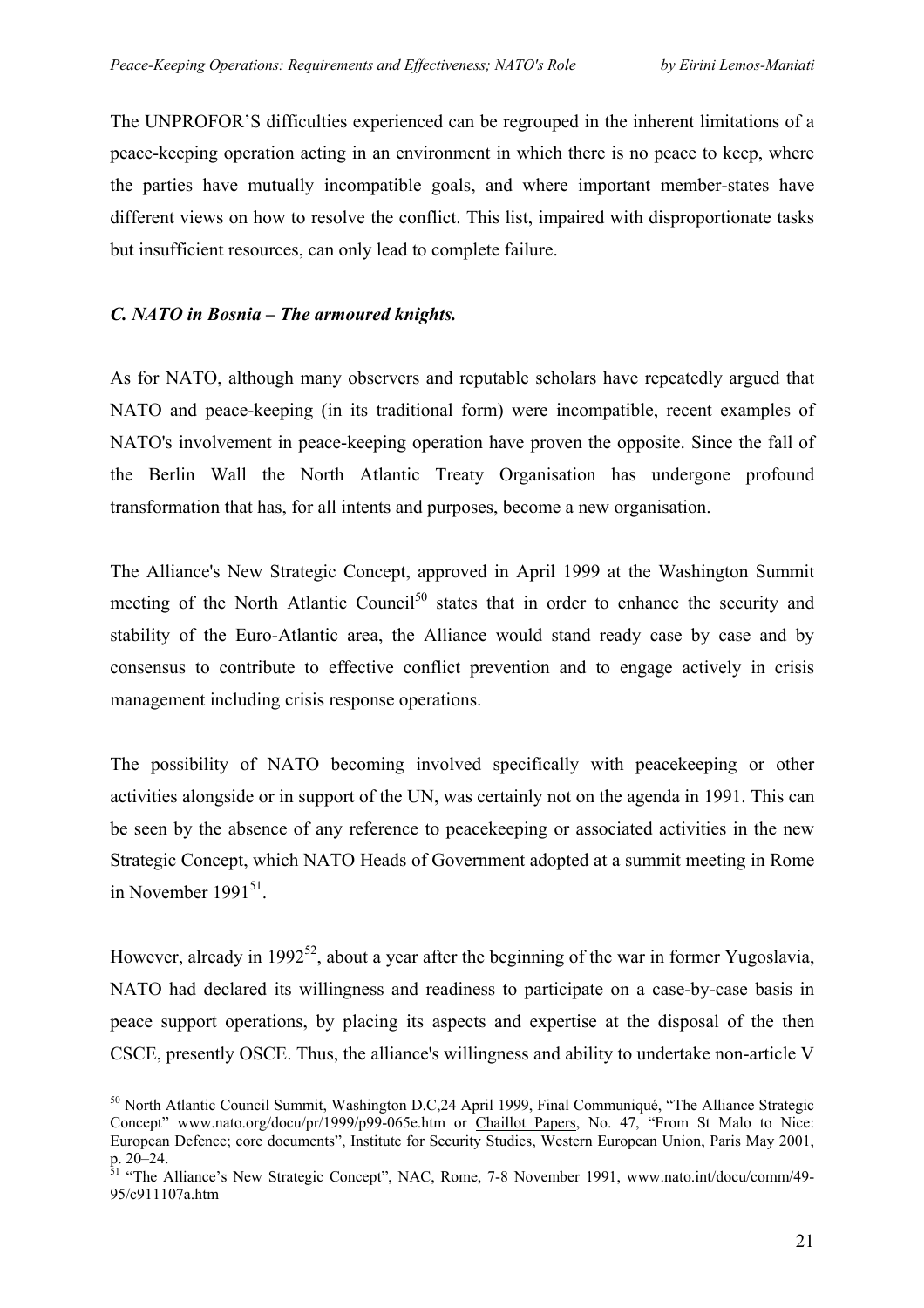(NATO Charter) missions constitutes the basis for NATO to remain an active military alliance. As the NATO foreign ministers announced:

"*we are prepared to support on a case by case basis in accordance with our own procedures, peace-keeping activities under the responsibility of CSCE, including by making available Alliance resources and expertise["53.](#page-21-0)* 

In line with this spirit and with its operational might NATO got involved in Bosnia. Its assistance to the UN in Bosnia took two main forms. Firstly there had been the utilisation and deployment of jointly owned or jointly operated alliance military assets and resources. Secondly, contingency planning support work had been undertaken by NATO and SHAPE military planners. NATO's involvement developed throughout the years starting in 1992 with sea and then air operations and culminating in 1995 with the deployment of the Rapid Reaction Force ending the three years siege of Sarajevo, a seminal moment that changed the course of the war, and finally in 1996 with the deployment of the NATO led peaceimplementation force IFOR. Throughout this involvement NATO also moved from being subcontracted to defining its own mission and mandate.

First kind of support was offered initially from the summer 1992 to 1993 with air and sea forces monitoring of the United Nations arms embargo and economic sanctions on the Adriatic Sea, *Operation Maritime Guard*<sup>54</sup> which in the course of the years developed in the *Operation Sharp Guard*, catching violators not only in the international waters of the Adriatic Sea but also extending it to the territorial waters of the Federal Republic of Yugoslavia in order to prevent coastal smuggling<sup>55</sup>.

A month after the maritime operation started, *Operation Skv Monitor* was initiated<sup>56</sup> to monitor the No-Fly Zone which became *Operation Deny Fly* in March 1993<sup>57</sup> banning all

<span id="page-21-1"></span><span id="page-21-0"></span>

<sup>&</sup>lt;sup>52</sup> Press Communiqué, M-NAC-1-(92) 51, NATO Brussels, June 1992, p.4<br><sup>53</sup> Press Communiqué, M-NAC-1(92)51, NATO, Brussels, June 1992, pg.2.<br><sup>54</sup> United Nations Security Council Resolution 787, 16 November 1992, which cha enforcement, giving NATO forces the right not only to register and report ships possibly violating the UN embargoes, but stop, inspect and divert them as required. Security Council S/RES/787 (1992) [www.un.org/Docs/sres/1992.](http://www.un.org/Docs/sres/1992)<br>
<sup>55</sup> NATO Fact sheet No.4, 3 - NATO forces in co-operation with WEU inspected and diverted up to 74,000 ships

<span id="page-21-2"></span>before the embargo was lifted. According to NATO data, "no ship" was able to break the embargo.<br><sup>56</sup>Security Council S/RES/781 (1993) www.un.org/Docs/sres/1993<br><sup>57</sup> Security Council S/RES/816 (1993) www.un.org/Docs/sres/19

<span id="page-21-3"></span>

<span id="page-21-4"></span>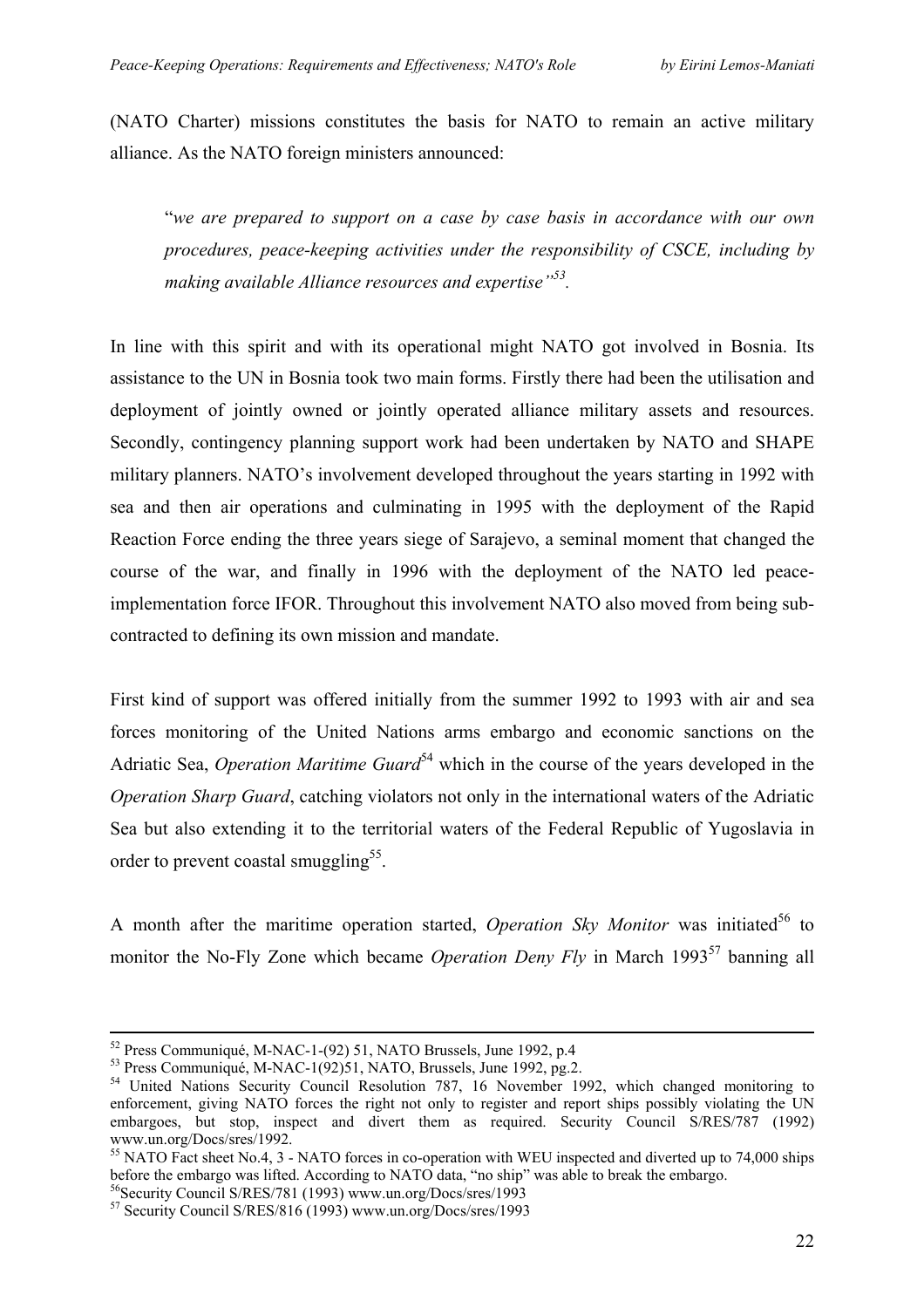flights by fixed-wing and rotary-wing aircraft. The immediate deployment of fighter and other aircraft for this operation was a testament to the flexibility of the allied air-power.

However, this operation was complicated by the limited mandate the Security Council Resolution 816 gave it, not providing authority for alliance air-power to attack systems on the ground, unless it demonstrated a direct threat to NATO aircraft. This limitation affected the effectiveness of the No-Fly Zone enforcement.

In May 1993, under Security Council Resolution 824 and 836, the legendary "safe areas" resolutions, UNPROFOR was given the task of protecting them, requiring thus a closer cooperation between the two organisations. For this operation, air-support seemed insufficient from the NATO military point of view. For the protection of "safe areas", aside from the airsupport, an additional element like air strikes, which would play the role of a larger deterrent, was deemed necessary. This expansion of NATO's role to include air strikes became a bone of contention between the two organisations, for fear that it would undermine the humanitarian aspect of the operation, putting at risk the lives of the UNPROFOR soldiers. Although the original missions assigned by the Security Council to NATO were clearly distinct from the work of the troops on the ground, from this moment onwards complications started.

This contentious issue resulted in the so-called "dual-key"<sup>58</sup> policy ensuring that UN approval was necessary for the final decision. The "dual-key" operation was impracticable when applied in action. This procedure meant that tactical decisions were made by the UN Secretary-General's Representative, an illogical formula, given the fact that he has no military staff. He had the power to decide whether or when to call in NATO strikes and which targets should be the focus of the attack. When either NATO or UN was initiating and activating the "dual-key" system, the response was very slow (as in Bihac in November 1994) or nonexistent (as in the Sarajevo shelling in May 1995).

<span id="page-22-0"></span><sup>&</sup>lt;sup>58</sup> According to this arrangement, the UN Commander and the Commander in Chief of NATO's Southern Command were to decide jointly on targeting and execution once they had received the necessary political authorisation from their respective organisations. Gordon Wilson, "Arm in Arm after the Cold War: the uneasy NATO-UN relationship", International Peace-keeping, Vol.2, No., Spring 1995, pp.84, George Shulte, "Former Yugoslavia and the New NATO", Survival, Vol.39, no.1, Spring 1997, pp.22, Martin A. Smith "On Rocky Foundations: UN, NATO and Peace-Operations in the Post-Cold War Era", University of Bradford, Peace Research Report No.37, September 1996, p.41.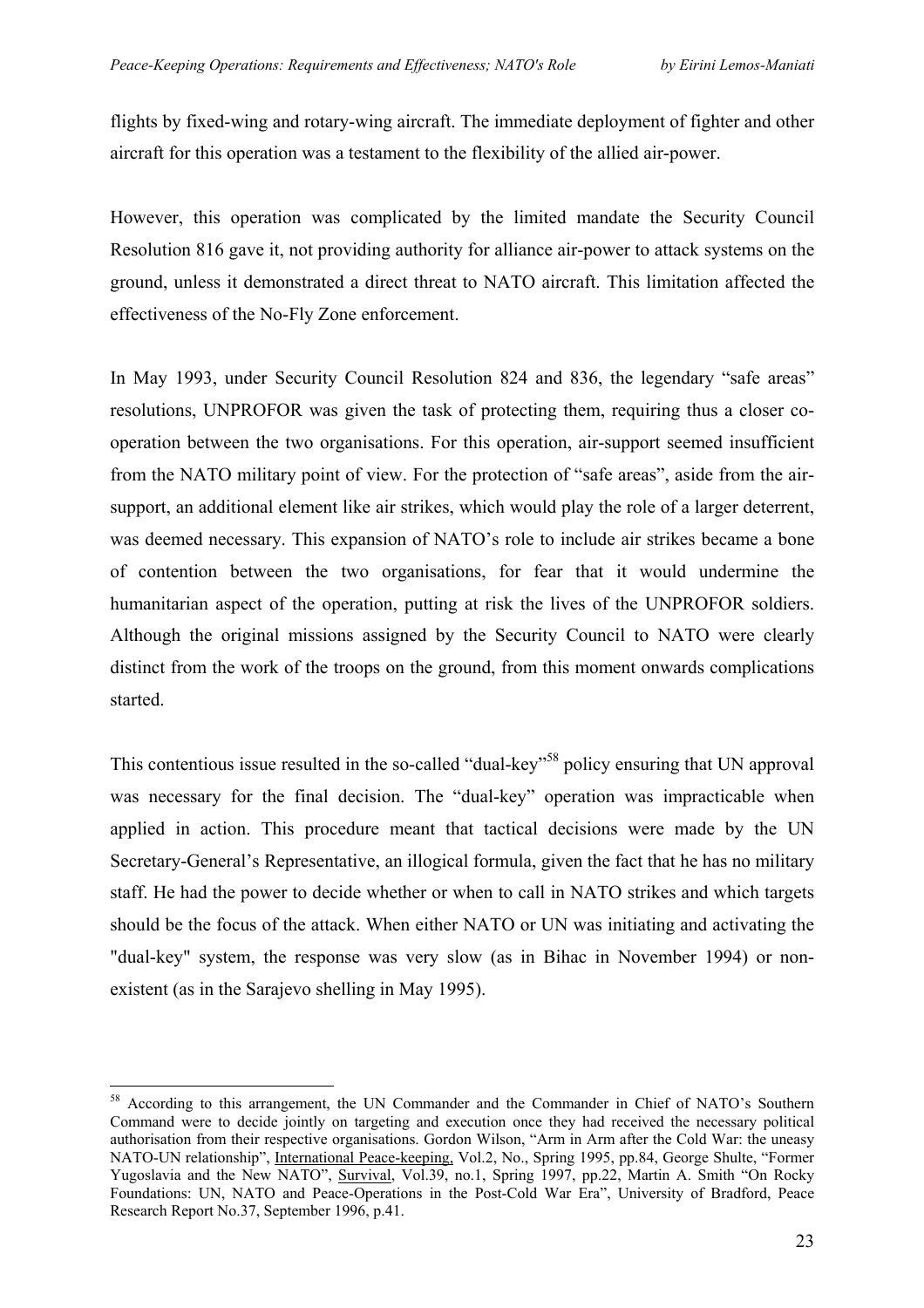The deterrent effect of NATO's support started eroding as the warring factions realised that the "dual-key" arrangements prevented an immediate and effective response to violations of the exclusion zones. The threat of air strikes was neutralised as a result of UNPROFOR's vulnerability and its reluctance to compromise its mission, which depended on goodwill and co-operation. The mismatch of mission and capabilities between the UN on the ground and NATO in the air made it difficult to pursue a concerted approach to protecting the "safe areas".

However, the turning point, with regard to the role of the UNPROFOR came when in May 1995 Bosnia Serbs took 370 UN hostages following a NATO air strike near Pale, reinforcing the UNPROFOR with a rapid reaction capability.

In the spring of 1995, the Serbs assaulted the safe areas and Sarajevo and kidnapped peacekeepers. These developments left many openly asking how to secure United Nations and NATO's future rather than how to safeguard Sarajevo. Commentators began clamouring that if NATO did not draw a line in the sand and stand firm, then NATO would unequivocally demonstrate its irrelevance in the post cold war order. After a lengthy debate, the UN authorised the deployment of the Rapid Reaction Forces of 10,000 in June 1995. Yet the intention of the force became painfully obvious as its mission was downgraded from opening the airport and delivering humanitarian relief to protecting peacekeepers dramatising that the growing involvement of NATO and the UN was designed to rescue their reputation and not to protect civilians[.59](#page-23-0) 

In July 1995, following the continual assaults on civilians and peace-keepers, crucial decisions were taken, to unlock the mechanics of the "dual-key" NATO bombing strikes. From then on the two air-strike launch keys would be held by military men - one would be the commander of UN forces (Solana rather than Akashi) the other remained in the hands of the NATO Southern Region Command. From then bombing could begin if the two commanders agreed that a "safe area" was under serious threat. It could be suspended temporarily by either NATO or UN if necessary for the safety of the troops. Once the "dual-keys" were turned, the UN's force commander would be required to continue the bombing until he and NATO commander agreed that attacks on or threats to safety had ceased. The international community started slowly to abandon the previous policy of containment.

<span id="page-23-0"></span><sup>&</sup>lt;sup>59</sup> John Pomfret, "Reaction Force for Bosnia is Fading Away" Washington Post, July 1, 1995, A1.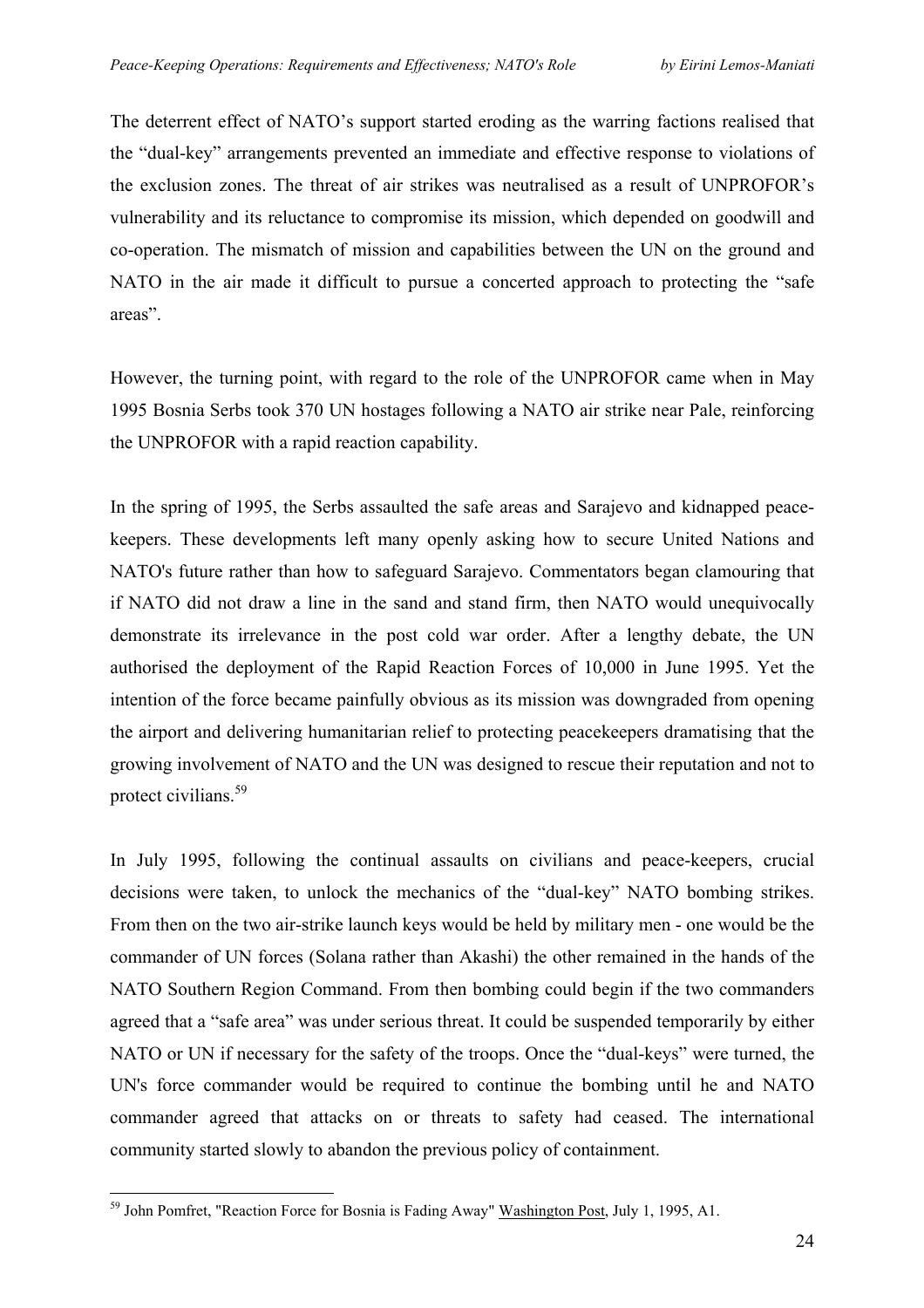Although UN Security Council Resolutions referred to NATO "acting in support of UNPROFOR in the performance of its mandate<sup>"60</sup>, NATO made it clear that it was not a "subcontractor of the United Nations" and that it had its own credibility to be concerned about. As NATO Secretary General emphasised:

*"let me emphasise that…actions in support of the UN do to mean that NATO now sees its role mainly as that of a sub-contractor for international peacekeeping duties. The Alliance, in the security interests of its own members, is prepared to assist the UN. But it cannot commit itself to supporting globally every peacekeeping operation; especially where the conditions for success are absent, where it believes that the mandate and rules of engagement are inadequate, and where it cannot exercise unity of command."[61](#page-24-1)*

NATO has repeatedly stressed that relations with UN should not curtail NATO's institutional sovereignty. Secretary General Willy Claes, made this argument in a speech:

*"I should like to clarify that NATO is not a sub-contractor to the United Nations. We are a sovereign organisation and we have duty to discuss the conditions for our support … we cannot and we will not allow the credibility of this organisation to be squandered"[62.](#page-24-2)* 

According to North Atlantic Treaty<sup>63</sup>, NATO was constituted under the authority of article 51<sup>64</sup> of the UN Charter. This article recognises the right of states to make arrangements for individual and collective self-defence against armed attack. By deciding to place the new alliance under article 51 and not Chapter VIII therefore, the signatories to the NATO treaty opted to avoid giving the UN any legal basis for exerting influence over it*.* However, this

<span id="page-24-0"></span> $60$  Security Council Resolution 836, para. 10.

<span id="page-24-2"></span><span id="page-24-1"></span><sup>&</sup>lt;sup>61</sup> Speech by Secretary General to the International Press Institute, Venice, NATO, Brussels,  $10^{th}$  May 1993, p.7.<br><sup>62</sup> The 40<sup>th</sup> General Assembly of the Atlantic Treaty Association. Address by Secretary General Willy

<span id="page-24-4"></span><span id="page-24-3"></span>

 $^{63}$  The North Atlantic Treaty, Washington D.C. 4 April 1949, www.nato.int/docu.basictxt/treaty.htm<br> $^{64}$  United Nations Charter Art. 51 "Nothing in the present Charter shall impair the inherent right of individual or *collective self-defence if an armed attack occurs against a member of the United Nations, until the Security Council has taken measures, necessary to maintain international peace and security. Measures taken by members in the exercise of this right of self-defence shall be immediately reported to the Security Council and shall not in any way affect the authority and responsibility of the Security Council under the present Charter to take at any time such action as it deems necessary in order to maintain or restore international peace and security".*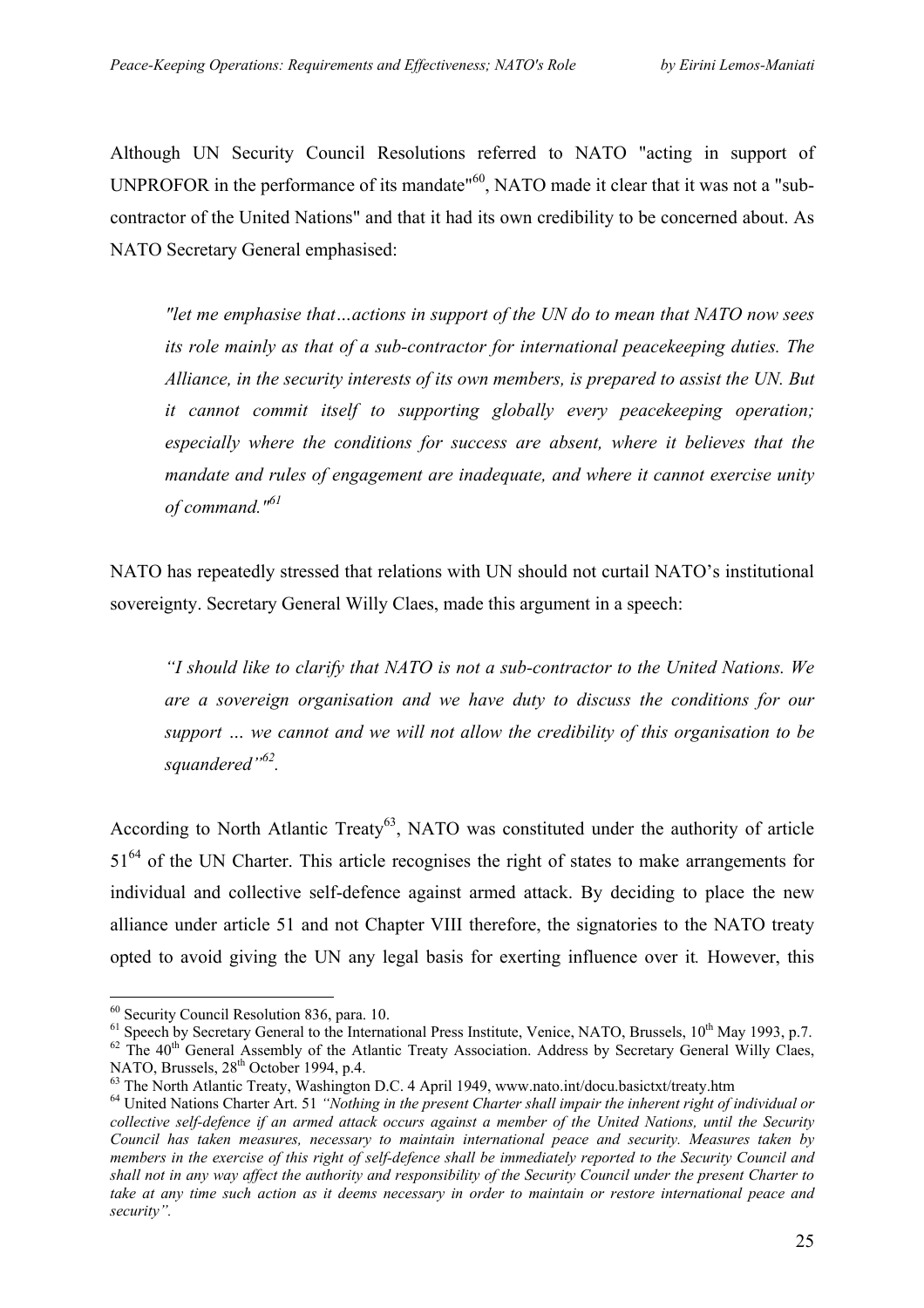specificity of NATO presented difficulties regarding the lines of communication and the levels of authority between the UN and NATO while in Bosnia.

The transformation of a fragile cease-fire into a lasting political settlement in Bosnia exposed the international community to particular strains and challenges, and required well-defined policies and effective co-ordination.

NATO clearly emerged as the winner of the game at a time where the "defence club" has been literally fighting for its life. NATO's moral and international prestige soared sky-high after the alliance ended three years of fighting in Bosnia. The firmness of NATO's approach was widely contrasted with the muddle and indecision of the UN's efforts to mitigate the fighting in Bosnia.

The relationship was soured by disputes over questions of command and control and authority to initiate air-strikes. Some less enthusiastic commentators with regard to NATO's involvement came to the conclusion that NATO was impairing rather than supporting UN operations, endangering the unity of command under UN.

NATO, a military structure de facto supports a unity of command. The difference however stems from the fact that such unity should be exercised under the NATO structures, when involved and not under an organisation with non-military structures and thus no military experience.

Whereas Boutros Boutros-Ghali was concluding that UN operations in Bosnia were already straying too far from basic peacekeeping norms, and should be brought under firmer UN control, if UN was to stay involved, the NATO agenda favoured much looser real UN operational control and, it seemed, a stronger mandate which would take the operation beyond peacekeeping and into the realms of peace enforcement was desired in order to halt an ongoing war.

NATO as an alliance has its own consultative and decision making system. Efforts to achieve common approach with UN was rather complicated, for NATO commanders must receive instructions from their own superiors, formulated through NATO's decision-making bodies, remaining yet compatible with the objectives of the Security Council.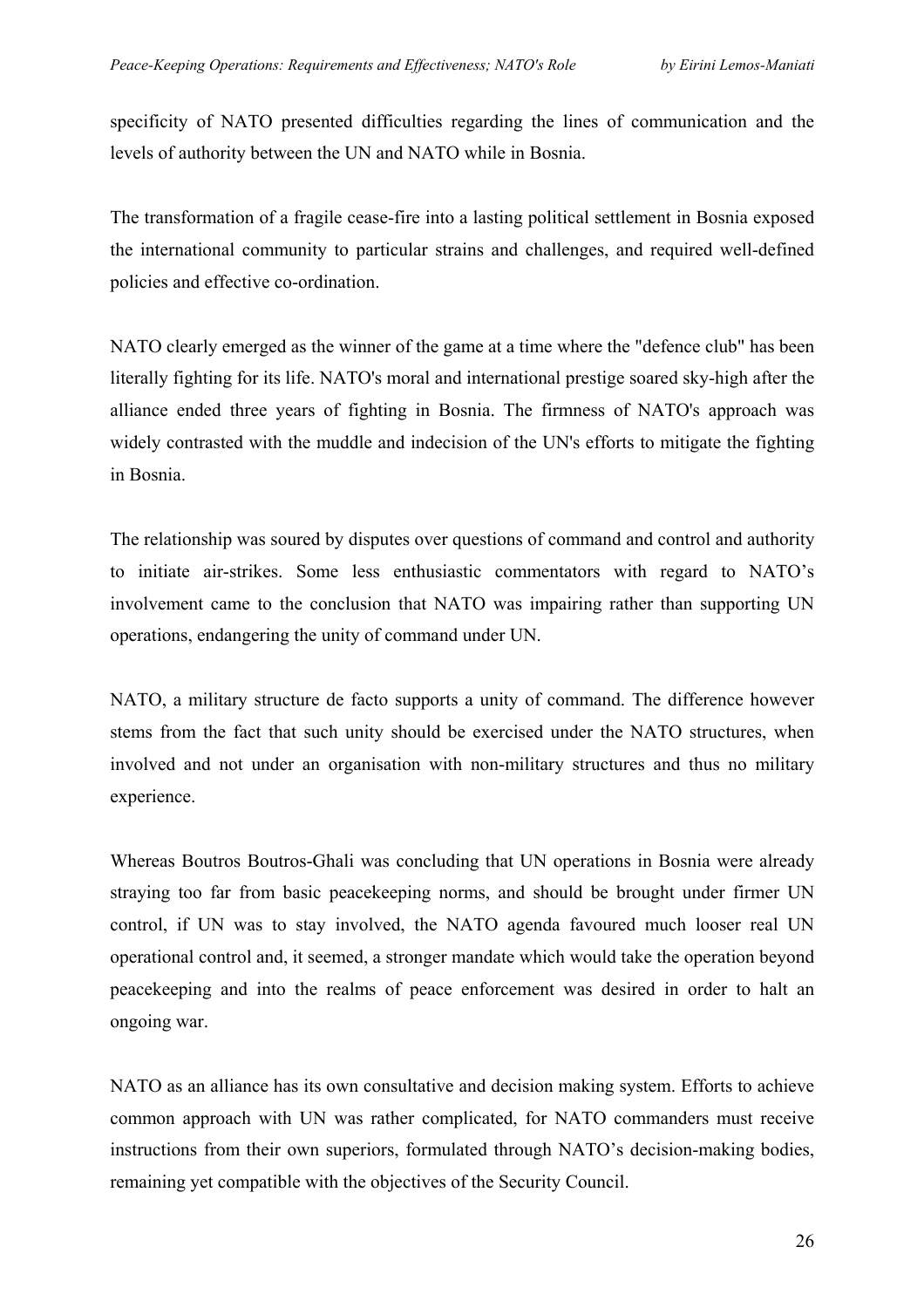The UN lacks the structure to cope effectively with a crisis. NATO has the will and the resources to promote or keep the peace. In comparison with the UN system NATO has crisp and clear lines of command and control, flexible rules of engagement and powerful welltailored, readily available forces. Military establishments boast a hierarchical structure, relative regular funding, logistic capabilities, a pool of labour and a backing of the state that sends them. This is not to say that UN would not like such luxuries, but these are unachievable without permanently assigned forces controlled by a comprehensive infrastructure.

A particularly important and sensitive area, in which NATO resources were of value to the UNPROFOR in Bosnia, was in the field of intelligence gathering and processing. This has been an area of which the UN has traditionally been wary. In part for fear of compromising its reputation for impartiality in peacekeeping operations by getting involved itself in secretive or covert intelligence-gathering activity.

UN-NATO co-operation remained reticent on the grounds that the different cultures within the two organisations did not fit naturally or easily together. While the tasks and priorities differ from one institution to the other the greater principle remains the same: avert humanitarian catastrophes and maintain international peace and security.

## *Part III*

# *A. NATO in Kosovo; go it alone*

Unlike the mission in Bosnia and all the indecisiveness characterising it, the Kosovo operation claimed a uniqueness and demonstrated the effects of a more muscle-bound operation.

The Kosovo operation was the first sustainable use of force by NATO in its 50-year history. The first time force was used to implement a Security Council Resolution without specific authorisation from the Security Council. The first time a major bombing campaign was launched against a sovereign state to bring a halt to crimes against humanity within that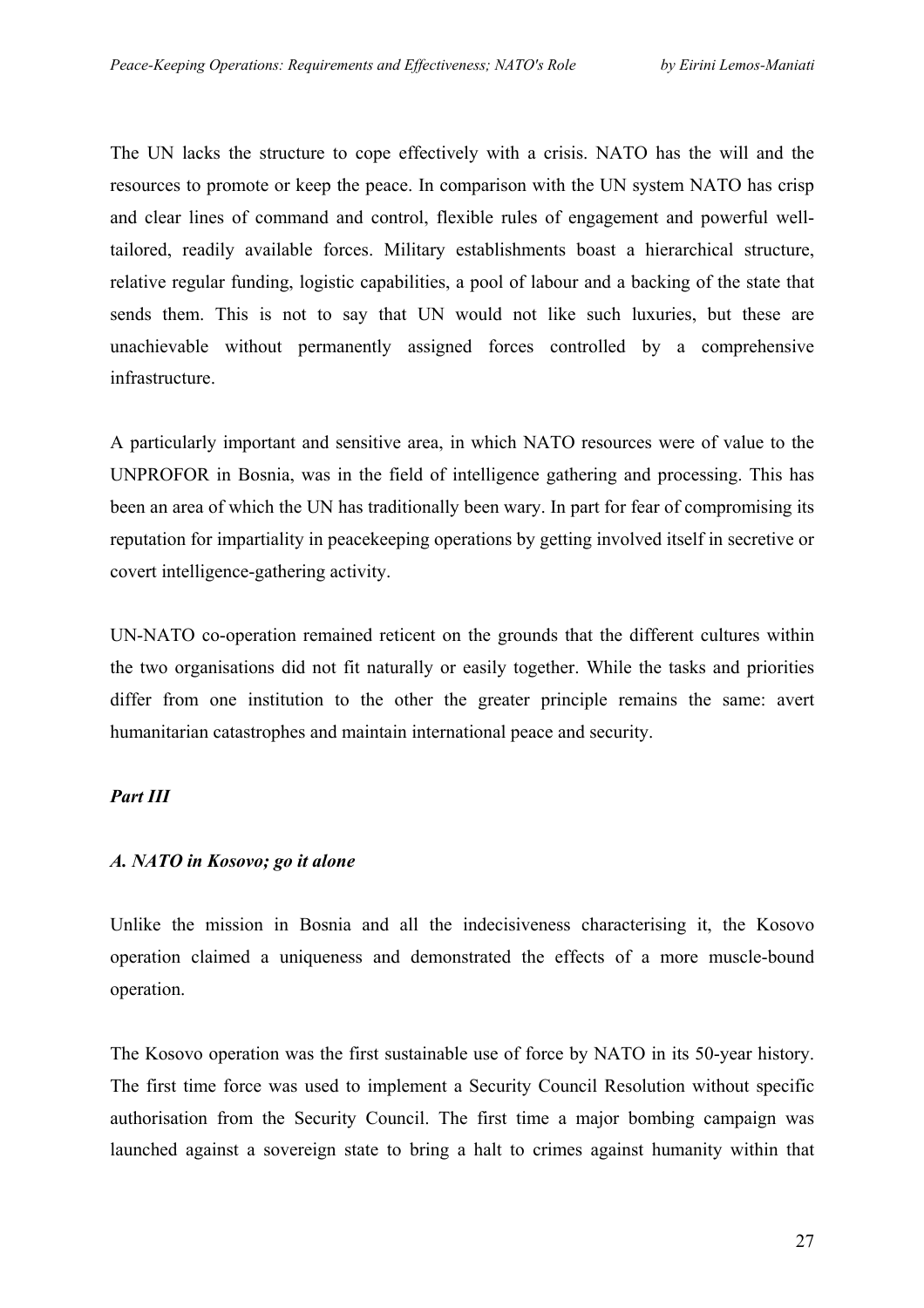country. And the first time that a bombing campaign alone, without the assistance of ground troops appeared to succeed in its aims.

The bombing campaign marked significant changes in NATO practices. It committed its forces to a major exercise in strategic coercion, seeking to influence the outcome of a civil war within a Balkan state, and this without an explicit UN Security Council Resolution.

A sense of shame of what happened in the former Yugoslavia, and the continuous lack of respect for the international organisations on the ground (OSCE KVM Mission, ECMM) coupled with repeated diplomatic failed efforts, united NATO states. NATO acted in support of demands made repeatedly by the international community to bring an end to repression in Kosovo. As the situation deteriorated, NATO could not afford another massacre on its doorstep. The essential goals of the Alliance's campaign remained within the military scope namely to disrupt the violent attacks of Serb forces and to weaken their ability to continue repression.

NATO intervened in Kosovo to halt a humanitarian catastrophe and restore stability in a region lying between alliance's member states. Despite strains, the Alliance held together during 78 days of air-strikes in which more than 38,000 sorties – 10,000 of them strike sorties - were flown<sup>65</sup>. *Operation Allied Force*<sup>66</sup> launched a systematic air-campaign to attack, disrupt and deter further actions.

NATO was determined to act and therefore not to seek a Security Council resolution because it would certainly would have been vetoed by China or Russia. It would have actually been more difficult to get public support for a military action which had been vetoed in the UN.

<span id="page-27-1"></span>UN and its interface the Secretary General Kofi Annan was in a dilemma. He could not be seen to support Milosevic by insisting on the need for Security Council authorisation of the use of force or that he disregarded the uncontested evidence of committed atrocities. Nor could he encourage the apparent disregard of international law by allowing NATO to act without such authorisation. In other words, Annan had to balance two moralities - the assault on the civilians against the demands of the UN Charter.

<span id="page-27-0"></span><sup>&</sup>lt;sup>65</sup> "NATO's role in Kosovo", Operation Allied Force, www.nato.int/kosovo/kosovo.htm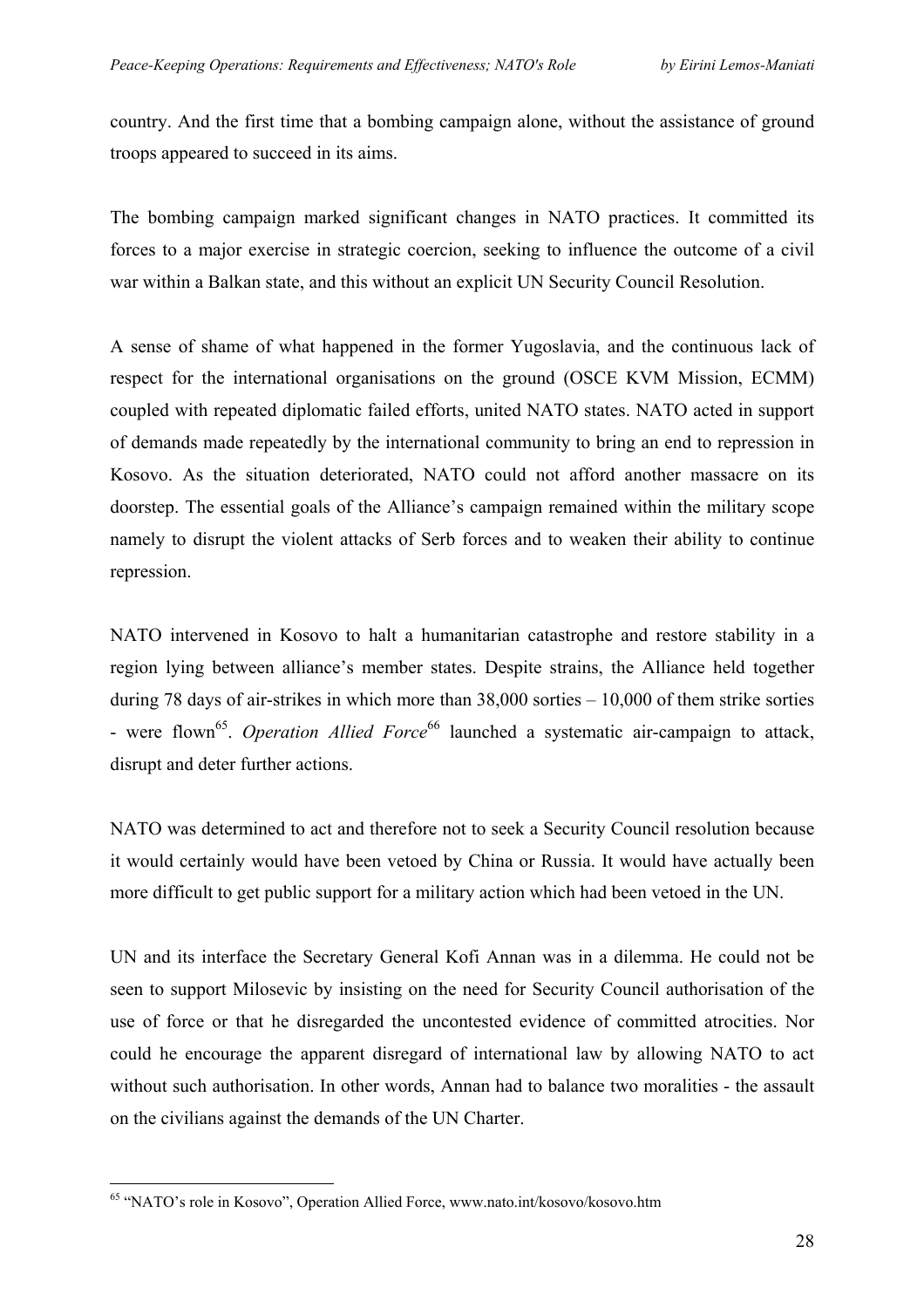The 24 March NATO decision to intervene came as a shock to the international community. In the face of the *Operation Allied Force*, the prevailing attitude was contradictory, whilst the intervention was not legal according to the existing rules of international law; it was obviously justified because of the impeding humanitarian catastrophe, and the risk of regional destabilisation.

Strictly speaking, the use of force by NATO could not be justified as self-defence under article 51 and would contravene article  $53^{67}$  on the need for the Security Council to authorise the use of force. But the US and other NATO powers could and did argue that NATO already had a Security Council authority to act under Security Council Resolution 1199 of 1998, in which the Security Council had affirmed that the deterioration of the situation in Kosovo, constituted a threat to peace and security in the region, and demanded that all parties cease hostilities and maintain a cease-fire there<sup>68</sup>. The Security Council Resolution 1303 had reaffirmed the analysis and the demands. Such decision of the Security Council were binding and Yugoslavia's failure to comply placed it in violation of its obligations under the Charter.

Indeed in the legal context, NATO may be seen as being at fault. Some people argue that the use of force without Security Council approval was the greatest threat to the imperfect but resilient security system created after World War II. But no legal text could give an answer to the crimes. The UN Secretary General showed awareness to that at the beginning of the bombing campaign when he issued a statement, which recognised that there were occasions where force might be necessary, however under the Security Council's mandate $^{69}$ .

The meaning of NATO's victory was inevitably disputed. Its costs were high. More Kosovo Albanians were killed and driven out of their homes than had ever happened before the bombing campaign started. The manner in which NATO had chosen to fight, only from 15,000 feet, had saved NATO lives - not one soldier had died in combat - but had cost lives of

<span id="page-28-0"></span>

<sup>66</sup> *Ibid* <sup>67</sup> Article 53 "*The Security Council shall where appropriate utilise such regional arrangements or agencies for enforcement action under its authority. But no enforcement action shall be taken under regional arrangements or by regional agencies without the authorisation of the Security Council, with the exception of measures against any enemy state, as defined in para.2 of this article, provided for pursuant to article 107 or in regional arrangements directed against renewal of aggressive policy on the part of any such state, until such time as the Organisation may, on request of the Governments concerned, be charged with the responsibility for preventing* 

<span id="page-28-1"></span>*further aggression by such a state."*<br><sup>68</sup> Simmo Bruno, "NATO, the UN and the Use of force: legal aspects", <u>European Journal of International Law</u>, Vol. 10, 1999, pp.8

<span id="page-28-2"></span><sup>&</sup>lt;sup>69</sup> Adam Roberts, "NATO's Humanitarian War over Kosovo", Survival, Vol.41, no.3, Autumn 1999, p.102-123.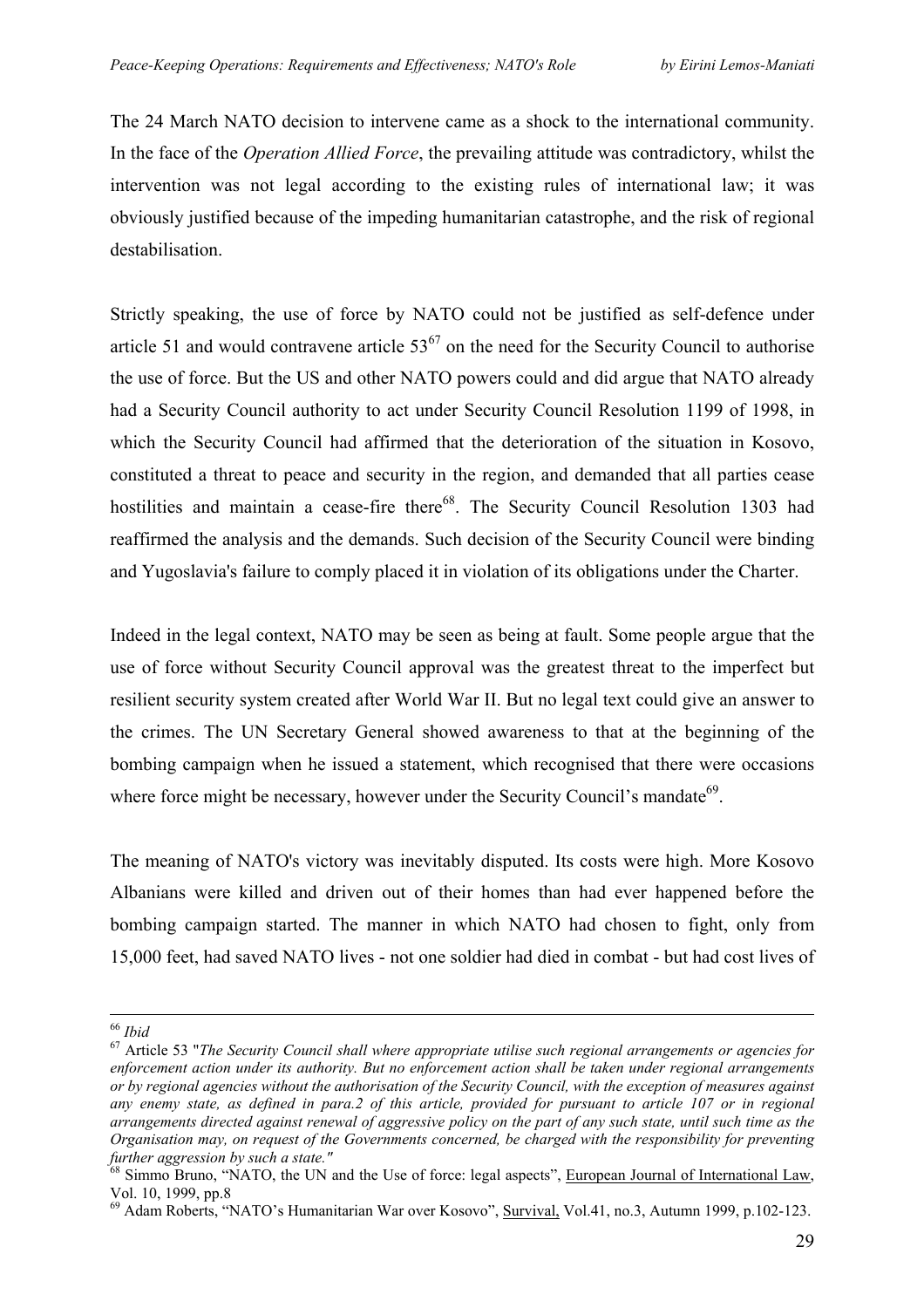those whom the war was supposed to save, the Kosovo Albanians. Both Kosovo and Serbia had been devastated, albeit in different ways and for different reasons.

The operation indeed revealed serious limitations about the extent to which NATO was able to perform the military tasks effectively and minimise damage to civilians. In particular the use of smart weapons, exposing problems of collateral damage, errors in identifying and attacking targets, pressure to attack targets whose destruction had significant effect on the civilians, shadowed NATO's claim of victory. The undoubted evidence, once KFOR entered Kosovo<sup>70</sup>, that the Serbian Army was much less damaged than previously believed, revealed that the campaign's most effective aspect involved hurting Serb civilians rather than directly affecting Serb forces in Kosovo and protecting Kosovo Albanians since Serbia "*clearly suffered enormous damage, particularly to its roads, bridges and industry after 11 weeks of increasingly intensive bombing".[71](#page-29-1)* Furthermore, the illustrative reliance by 65% on US power to operate the campaign effectively, notably unveiled another default of the organisation, namely the lack of interoperable, flexible capabilities to carry out in a coherent and balanced way such demanding missions<sup>72</sup>.

Notwithstanding the above mentioned setbacks, the zero-victim obsession of the participating states and a tail wagging operation, placed the campaign and NATO's performance on the winners side.

In starting their operation the NATO powers largely cut the UN out of the process. The international community, which had ignored the UN during the war, however, turned to it to enforce the peace. One UN official said, " it was a NATO war, it will be a UN peace" $^{73}$ .

The difference between Bosnia and Kosovo is that NATO used its military structure to carry out an operation, without delays over deployment, equipment and other necessary "components" to carry out an operation. Managing a military operation successfully required clear political objectives, a unified command structure and firm political control of the

 $\overline{a}$ 70 June 1999

<span id="page-29-1"></span><span id="page-29-0"></span><sup>&</sup>lt;sup>71</sup> Steven Lee Myers, "NATO Air War May Have Done Less Damage Than Alliance Thought", International Herald Tribune, 29 June 1999, p.4.<br><sup>72</sup> Rachel Anne Lutz "Military Capabilities for a European Defence", Danish Institute of International Affairs,

<span id="page-29-2"></span>DUPI, Copenhagen 2001, p.49, Rob De Wijk "Convergence Criteria: Measuring Input or Ourput?", European Foreign Affairs Review, No.5, 2000, p.401.<br><sup>73</sup> William Shawcross "Deliver us from evil, warlords and peace-keepers in a world of endless conflict",

<span id="page-29-3"></span>Bloomsbury, Great Britain 2000, p.348.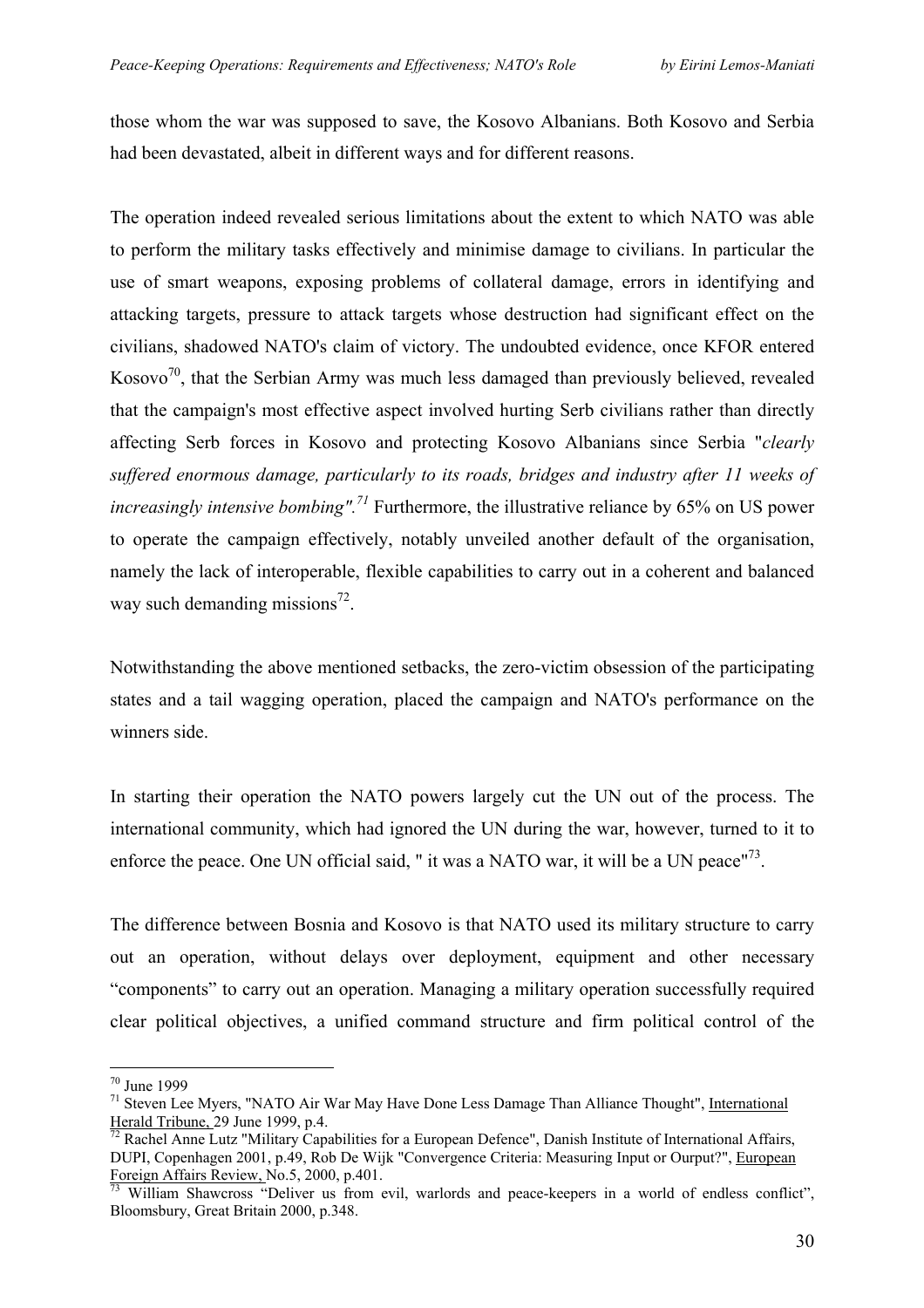military all of which exist in the Alliance's structures. Military action required an extremely close relation between intelligence gathering and operations, a smoothly functioning decisionmaking machine and force with some experience of working together to perform dangerous and complex tasks. These things were more likely to be achieved through existing national armed forces, alliance and military relationships than they are within the structure of a United Nations command.

Moreover, this mission marked a new thinking over the international instruments, where they were perceived, or at least wanted to be perceived, as flexible texts, as living documents, to be applied in structures of international relations, which are subject to unpredictable and radical changes.

## *Part IV*

## *A. Regional peacekeeping*

Risks and costs for operations that must function in complex circumstances are much greater than for traditional peacekeeping. The complexity of the tasks assigned to these missions and the volatility of the situation on the ground tend to increase together. Since the end of the cold war, such complex and risky mandates have been the rule rather than the exception.

It should have come as no surprise to anyone that these missions were hard to accomplish. Initially, the 90s offered more positive prospects: operations implementing peace accords were time-limited, rather than of indefinite duration, and successful conduct of national elections seemed to offer a ready exit strategy. However, United Nations operations since then have tended to deploy where conflict has not resulted in victory for any side but in events where the conflict was unfinished.

The UN concurs that consent of the local parties, impartiality and use of force only in selfdefence should remain the bedrock principles of peacekeeping. Experience showed, however, that in the context of modern peace operations dealing with intra-state/trans-national conflicts, consent may be manipulated in many ways by the local parties. A party may give its consent to United Nations presence merely to gain time to retool its fighting forces and withdraw consent when the peacekeeping operation no longer serves its interests. A party may seek to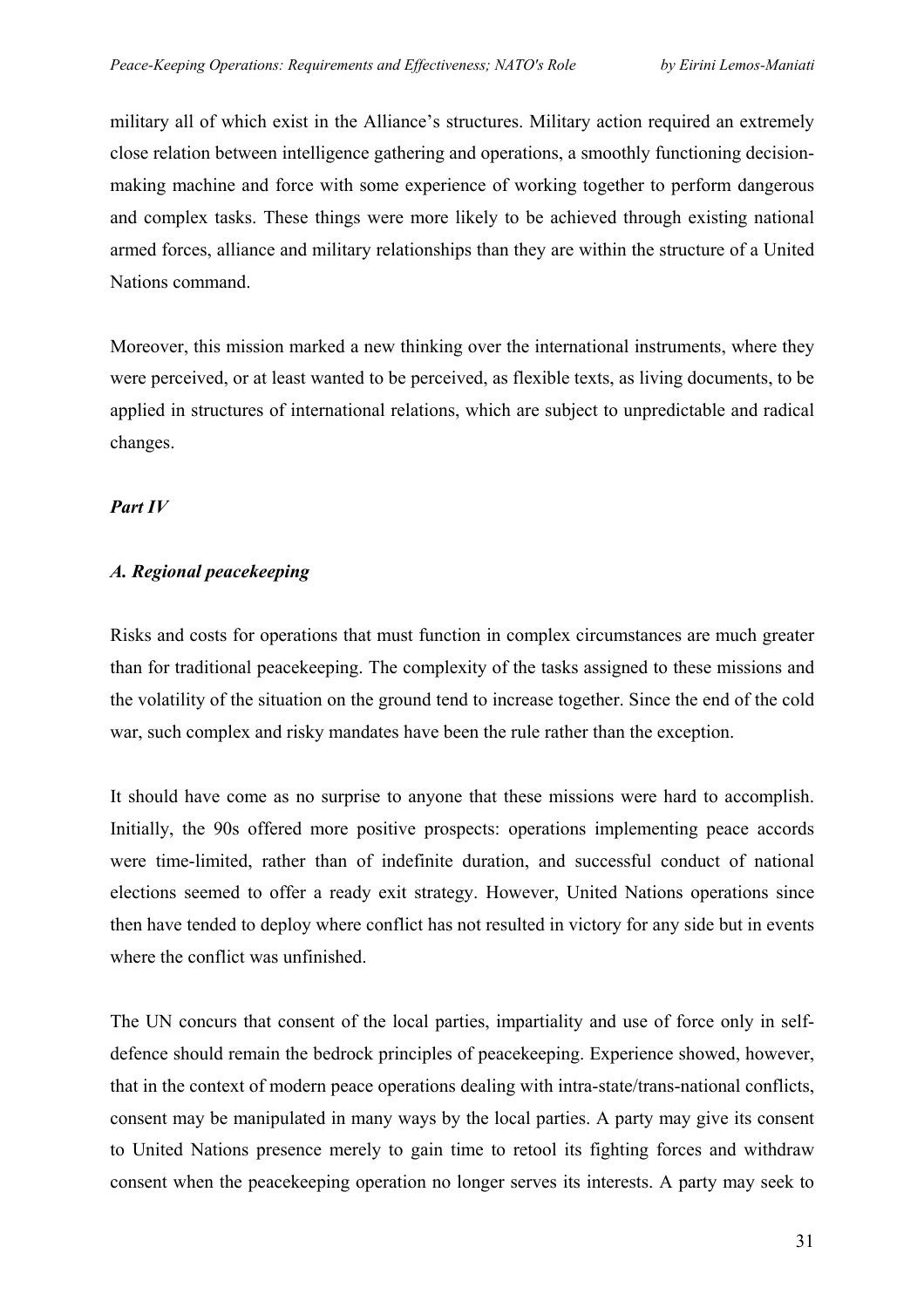limit an operation's freedom of movement, adopt a policy of persistent non-compliance with the provisions of an agreement or withdraw its consent altogether. Moreover, regardless of faction leader's commitment to the peace, fighting forces may simply be under much looser control than conventional armies with which traditional peacekeepers work, and such forces may split into factions whose existence and implications were not contemplated in the peace agreement under the colour of which the United Nations mission operates.

The United Nations has often found itself unable to respond effectively to such challenges. Partly because the political will is not present, partly because necessary forces for complex operations are not sized and configured so as to leave no doubt of their deterrent role.

Since the end of the Cold War, as part of the revival of the interest in the UN's unrealised potential as a security institution, attention has focused increasingly on the fact that there is a middle ground between peacekeeping and peace-enforcement - a more muscular peacekeeping. United Nations does not and cannot wage war. Among the possible approaches a much increased reliance upon regional organisations and defence alliances was emphasised.<sup>74</sup> Where enforcement action is required, it has consistently been entrusted to coalitions of willing states, with the authorization of the Security Council, "*acting under Chapter VII of the Charter".* 

The Charter clearly encourages co-operation with regional and sub-regional organisations to resolve conflict and establish and maintain peace and security. The United Nations is actively and successfully engaged in many such co-operation programmes. Where peacekeeping operations are concerned, however, caution seems appropriate, because military resources and capability are unevenly distributed around the world, and troops in the most crisis-prone areas are often less prepared for the demands of modern peacekeeping than is the case elsewhere.

Peace-keeping today is not only the UN blue-helmets. Today, the forces keep the peace also under the banner of the North Atlantic Treaty Organisation, or the Commonwealth of Independent States (CIS), or the Economic Community of West African States (ECOWAS) in partnership with the United Nations.

<span id="page-31-0"></span><sup>&</sup>lt;sup>74</sup> Eric Berman "The Security Council's increasing reliance on burden-sharing: collaboration or abrogation?" International Peace-keeping, Vol.5, No.1, Spring 1998, pp.1-20.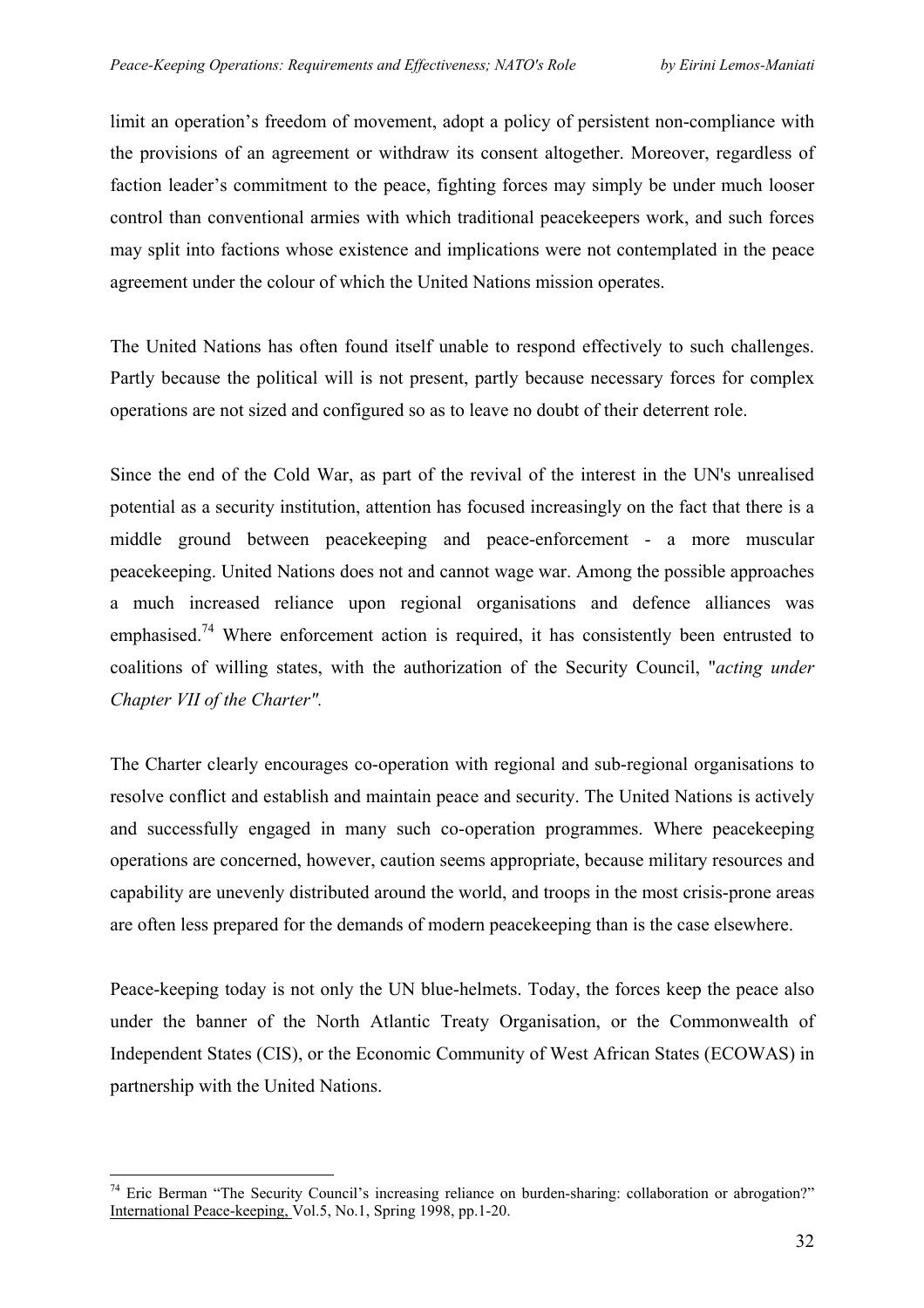The Security Council has favoured increasingly "franchising" in places where the domestic situation is unstable; in these cases, a peace-keeping force is provided by a regional or subregional arrangement, or an ad hoc group of states, while the United Nations deploys a smaller and usually unarmed, operation to carry out monitoring and/or capacity-building functions. This kind of co-operation can help United Nations missions operate in difficult situations, and can bring the world organisation's expertise to more places.

Franchising undertaken with a force that is based around a local organisation can also pair the motivation and knowledge of local actors with the legitimacy, expertise, and resources of the world organisation. The potential for close working relationships with regional organisations is, therefore, obvious, but experience can also demonstrate certain limitations. Many regional organisations do not have the capacity to conduct peacekeeping operations, though they may be able to deploy small observer missions. The successful deployment of regional or subregional operations from developing countries often requires major logistical, financial, and political support from developed countries. Political problems may arise as a result of the concerns of the host government. There is always a risk that a regional organisation may perpetrate or promote a new regional hegemony, whereas the United Nations traditionally deploys troops from member states half a world away from the conflict in which the governments of the UN peace-keepers have no direct stake. Franchising may also result in the UN being associated with and held responsible for activities over which it has no control. There is thus both promise and peril in reliance on the ability of regional organisations. But since the United Nations force, mandated adequately and equipped, has not yet occurred in complex emergencies, more effective solutions should be immediately sought rather than circling around a rhetoric which takes time to be materialised.

It is true that peacekeeping is often best done by people from outside the region who are more easily accepted as truly detached and impartial. Whereas in the past many regional players took advantage of their geopolitical position, exploiting weaknesses of their neighbours at war, with their national economies becoming increasingly regionalist, few governments now want to risk the economic dislocation and refugee flows that are the major by-products of nearby conflicts. Hence the growing strength of regional organisations across the globe, from the Regional Forum of the Association of the South East Asia Nations (ASEAN) to the Organisation of American States (OAS). Many of these groups began as economic bodies but have since developed security arms.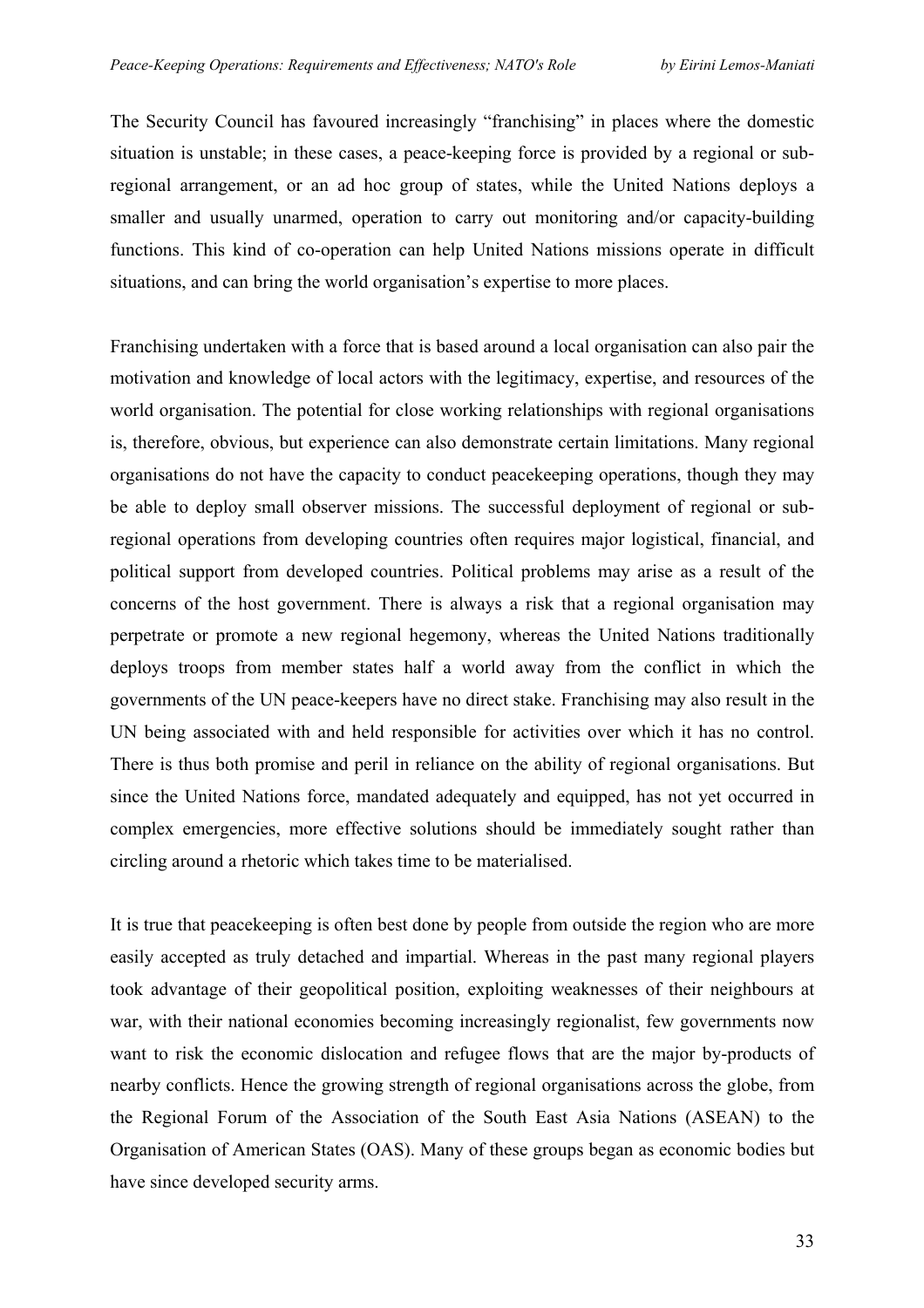The Secretary-General Kofi Annan appealed to the United Nations for serious consideration to the idea of a rapid reaction force. However, in view of the differences between United Nations member countries involved in efforts to settle the conflicts in former Yugoslavia (Bosnia and Kosovo), and in particular on the respective roles of peace-keeping units and NATO forces in that conflict, there were and still are poor chances that member countries will follow the recommendations of the United Nations Secretary General, beyond paying lip service to his suggestions.

Ideas and proposals regarding the necessary reforms of the United Nations in order to adapt its Charter and its capabilities to the new challenges are not lacking. Among several proposals is that:

*"the United Nations must devolve certain responsibilities to regional organisations that exist or are to be created. Fire-fighting is all right, fire-prevention is better and neighbours are the best placed for that*" [75.](#page-33-0) 

In a more general context, there are increasing problems among member countries in making troops and equipment available. As the Supplementary Report of the Secretary General on the occasion of the  $50<sup>th</sup>$  anniversary of the United Nations clearly pointed out<sup>76</sup> the availability has considerably declined as measured against United Nations requirements.

*"A considerable effort has been made to expand and refine stand-by arrangements, but these provide no guarantee that troops will be provided for a specific operation".* 

Furthermore, it has been said by several leading defence politicians, that there is on the contrary a tendency to request that military operations authorised by the Security Council should be executed under the exclusive responsibility of relevant military organisations such as NATO.

<span id="page-33-1"></span>There is still much work to be done to elaborate a comprehensive approach for using the different possibilities for further enhancing peace-keeping. The division of labour between the United Nations and regional organisations in the sense of Chapter VIII of the United Nations

<span id="page-33-0"></span><sup>&</sup>lt;sup>75</sup> Gerard Fuchs, Secretary of the French Socialist Party, Le Monde, 28 September 1994.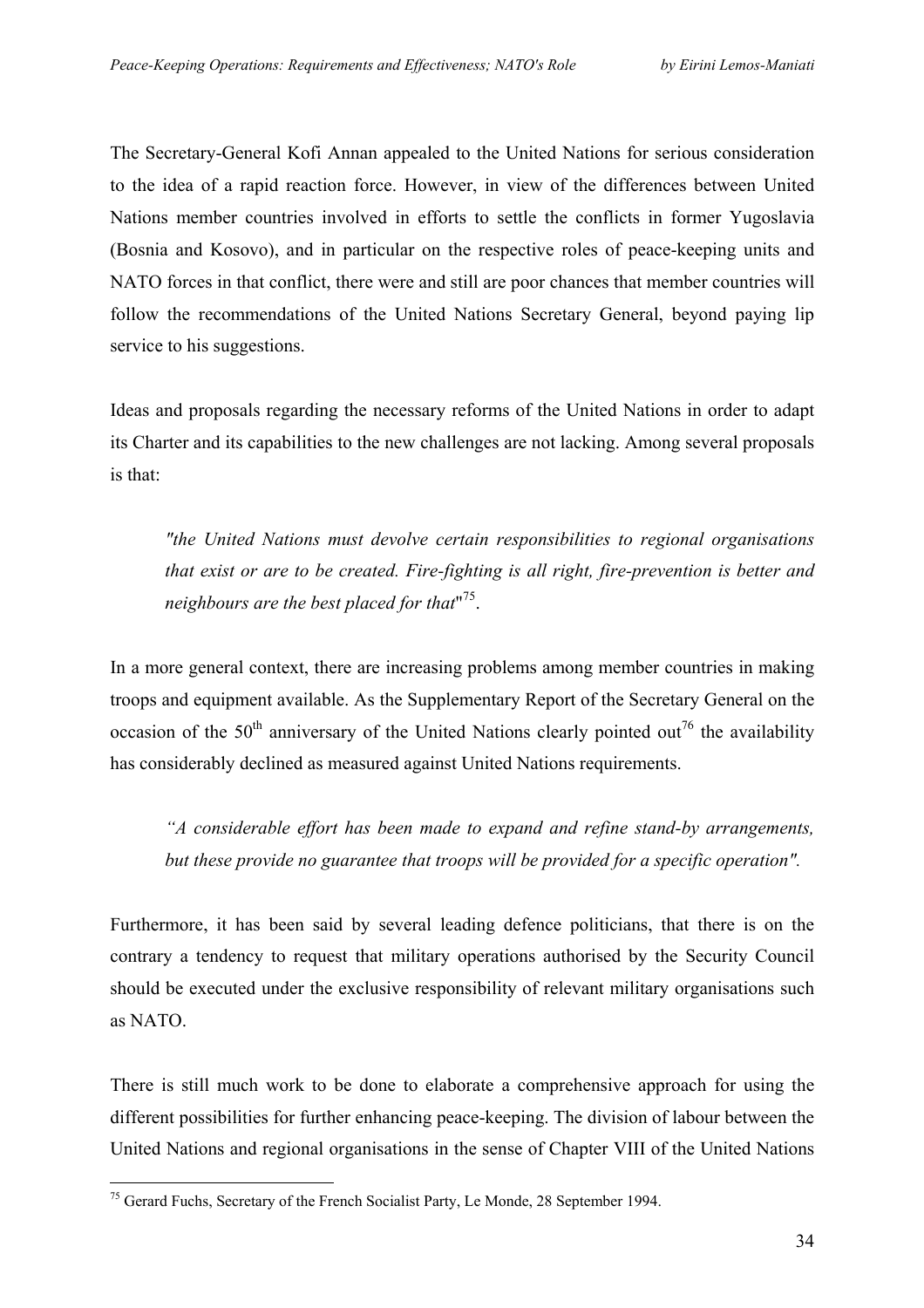Charter and between the United Nations and groups of states in the sense of Chapter VII of the United Nations Charter should be worked out.

Intervention will continue. But if we stick to the present system, this intervention is doomed to remain amateurish, late and under-resourced. Without a force or a coalition of forces representing regional military muscle, a perpetual cash-strapped United Nations is certain to continue to lose credibility.

However, nowhere has the new regional approach to peace-keeping been better demonstrated than in Kosovo. After the failures of Bosnia, as argued in the previous chapter, the international community went into Kosovo with a bone in its teeth, determined to run the campaign through NATO alone. The UN was not given a role at all at the beginning.

Regionalism of peace-keeping is not a new solution, since affirmed in the United Nations Charter Chapter VIII, a Chapter usually ignored. The problem that lies with this Chapter is that it has to treat the regional organisations as a fully operational partners rather than a subservient element of its own organisation. Particularly when this partner is NATO, a proven guarantor for international security and peace, and the only organisation the UN can count upon to lend substance to its aims. Chapter VIII however fails to prescribe a specific division of labour between the UN and other regional organisations with the result that the division of competences has developed in a mostly ad hoc and crisis driven manner.

Both Boutros Boutros-Ghali and later reinforced by Kofi Annan, they supported that enforcement mandates should be delegated to regional organisations.

*"The United nations does not have at this point in history, the institutional capacity to conduct military enforcement measures under Chapter VII. Under present conditions, ad hoc member states' coalitions of the willing offer the most effective deterrent to aggression or to the escalation or spread of an ongoing conflict. As in the past, a mandate from the Security Council authorising such a course of action is essential if the enforcement operation is to have broad international support and legitimacy["77.](#page-34-0)* 

<span id="page-34-0"></span>

<sup>&</sup>lt;sup>76</sup> Document A/50/60/S1995/1, 3<sup>rd</sup> January 1995.<br><sup>77</sup> "Supplement to An Agenda for Peace; Position Paper of the Secretary-General on the Occasion of the 50<sup>th</sup> Anniversary of the United Nations", UN Doc., A/50/60-S/1995/1, 3 January 1995, paras. 33, 80, 85-7. "Renewing the United Nations: A Programme for Reform. Secretary General's Report" UN doc., A/51/950, 14 July 1997, para.107.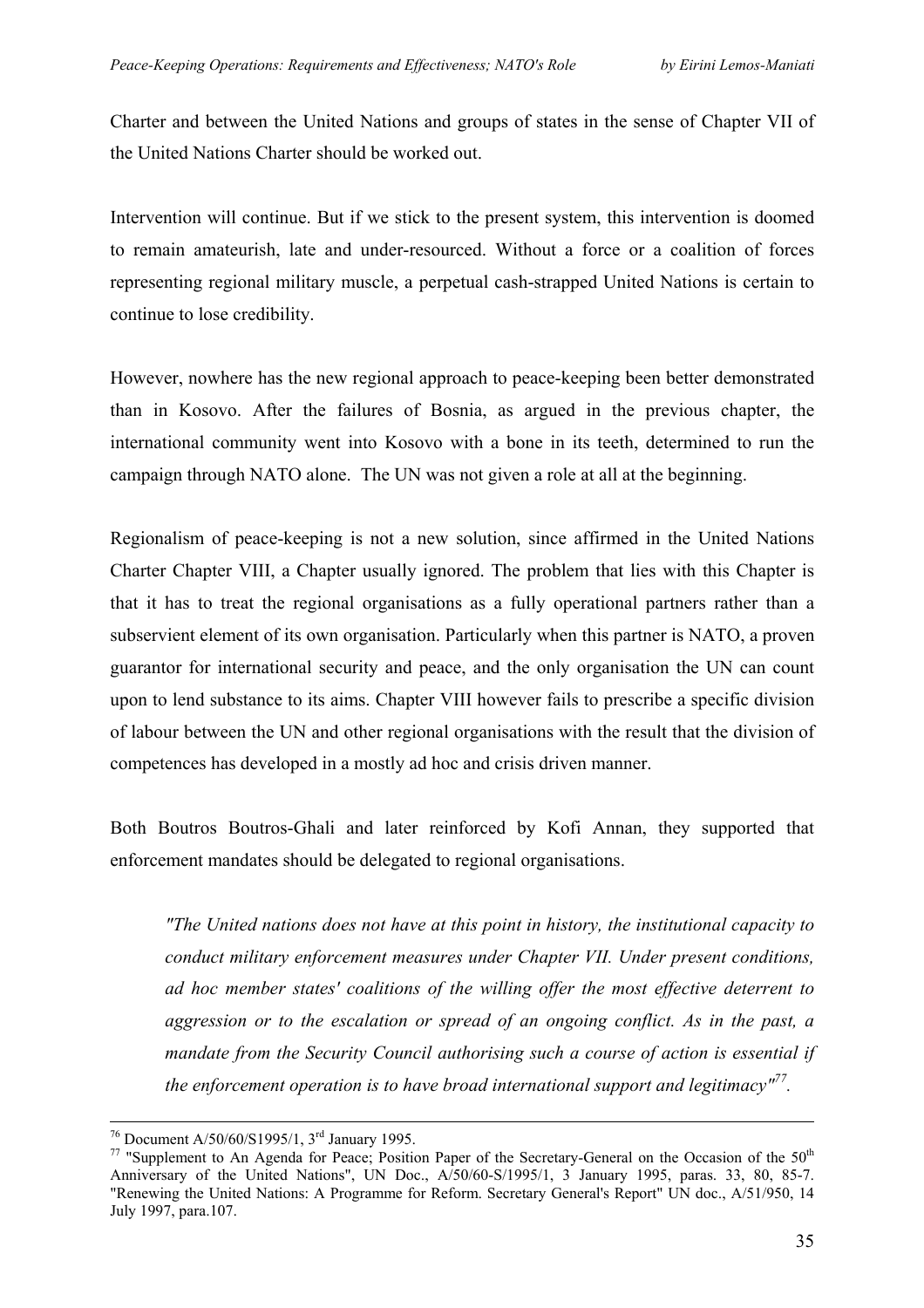This trend raises the question as to whether we might not be witnessing the beginning of a "Fourth Generation" of peace operations<sup>78</sup>, a generation in which "subsidiarity" becomes a new principle of peace-keeping, where the authority of policy-making resides at the level most appropriate to the problem being addressed. Or even of a "Fifth Generation" where a subsidised "one organisation" with military and civilian component under "one hammer" enters the theatre. Where, within one headquarters, the different units contribute to the development and carrying out of the operations $\beta$ .

*Part V* 

 $\overline{a}$ 

#### *A. NATO's role as regional "peace-keeper"*

NATO's emergence as a peace-keeping contributor is an evolving phenomenon. However, its muscular contributions in both Bosnia and Kosovo suggest that the alliance's support is necessary in complex situations. Annan's support to NATO involvement:

*"With its existing military structure, resources and political weight, NATO has a lot to contribute to the concept of peacekeeping, particularly in its more muscular form… As the Security Council makes increasing use of its enforcement powers under the Charter, UN operations have to be equipped with military and protective means that go far beyond the traditional white painted soft-skinned vehicles and small arms… In this context, NATO's willingness to participate in UN operations… holds the promise of a vast qualitative as well as quantitative expansion of the means for collective action that are at the disposal of the UN".[80](#page-35-2)*

In the multifunctional peacekeeping NATO can make significant contributions in light of the potential scale of complexity of such operations, the possible requirement to use coercive measures, the need for multi-nationality, and the requirement for sophisticated communications and command, control and co-ordination mechanisms and procedures. The

<span id="page-35-2"></span><span id="page-35-0"></span><sup>&</sup>lt;sup>78</sup> Michele Griffin, "Retrenchment, Reform and regionalism; Trends in UN Peace Support Operations", International Peace-keeping, Vol.6, No.1, Spring 1999, p.1-31.

<span id="page-35-1"></span> $\frac{1}{19}$  Idea stemming from exchange of Opinions with Col. Ivar Viddal, who served as a Chief Civil Military Cooperation in Kosovo from March 2000-March 2001 and Chief of Personnel branch in MFO Sinai from January 1996 to January 1997.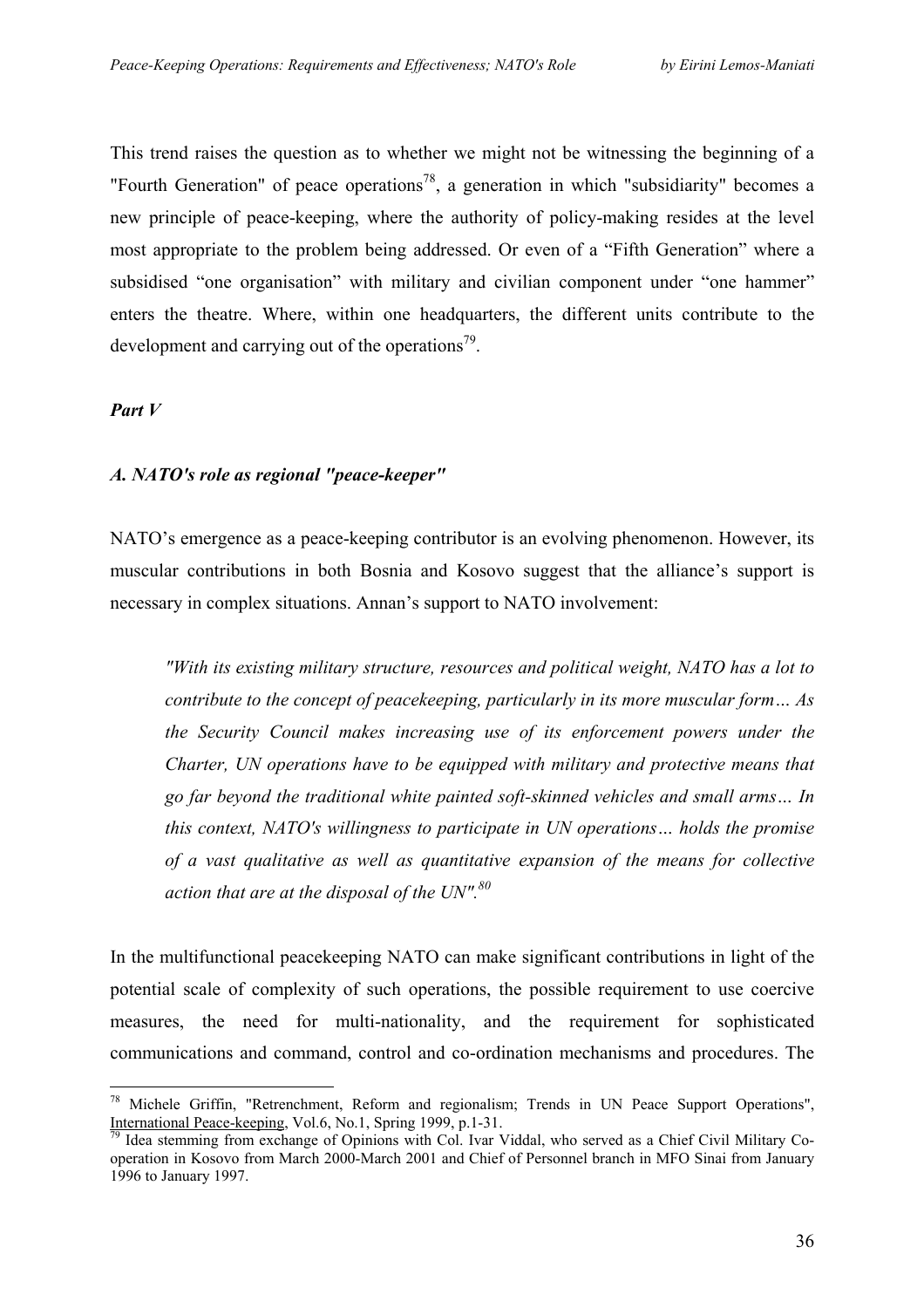Alliance by applying capabilities developed over the years, and by co-operating with other nations and organisations, is in a position to contribute effectively to meeting these emerging challenges.

As former Supreme Allied Commander Shalikashvili argued:

*"the days of pristine peacekeeping as we understood it for years are probably over. Prudence dictates that in our planning we take that aspect of combat into account"*. [81](#page-36-0)

Manfred Woerner developed a similar theme:

*"The Yugoslav crisis is inevitably changing the way we think about Peace-keeping and Peacemaking. … The old approach of sending a few hundreds blue helmets whose authority is based more on what they represent than on their military prowess is no longer sufficient… We see more clearly that Peace-keeping covers the entire spectrum of operations from humanitarian and police tasks in a non-hostile environment right up to major enforcement actions under Chapter VII of the UN Charter. This requires troops that are trained not only for classical Peace-keeping missions, but who have professional expertise in a variety of missions, the agreed procedures and the standardised equipment necessary to cope with dangerous and deteriorating situations". [82](#page-36-1)*

NATO's collective capabilities bring a proven structure and experience to bear complex security and humanitarian situations in a timely manner. By means of a functioning multinational security organisation NATO allies have developed common operating procedures, command and control systems and logistic systems and capabilities. Particularly the intelligence-sharing capability, the standing naval force and the rapidly deployable air assets, can provide the necessary support in the complex operations. NATO finally can provide a range of military forces on a scale and degree of readiness not available elsewhere and finally an extensive and experienced multi-dimensional planning capability.

<sup>&</sup>lt;sup>80</sup> Kofi Annan, "UN Peace-keeping Operations an C-operation with NATO", <u>NATO Review</u>, Vol. 41, No.5, October 1993, pp.5-5.

<span id="page-36-0"></span><sup>&</sup>lt;sup>81</sup> Martin Smith "On Rocky Foundations: NATO, the UN and Peace Operations in the Post-Cold War Era", University of Bradford, September 1997, p.60<br><sup>82</sup> Speech by the Secretary General to the International Press Institute, Venice, NATO, Brussels, 10<sup>th</sup> May 1993,

<span id="page-36-1"></span>p.3.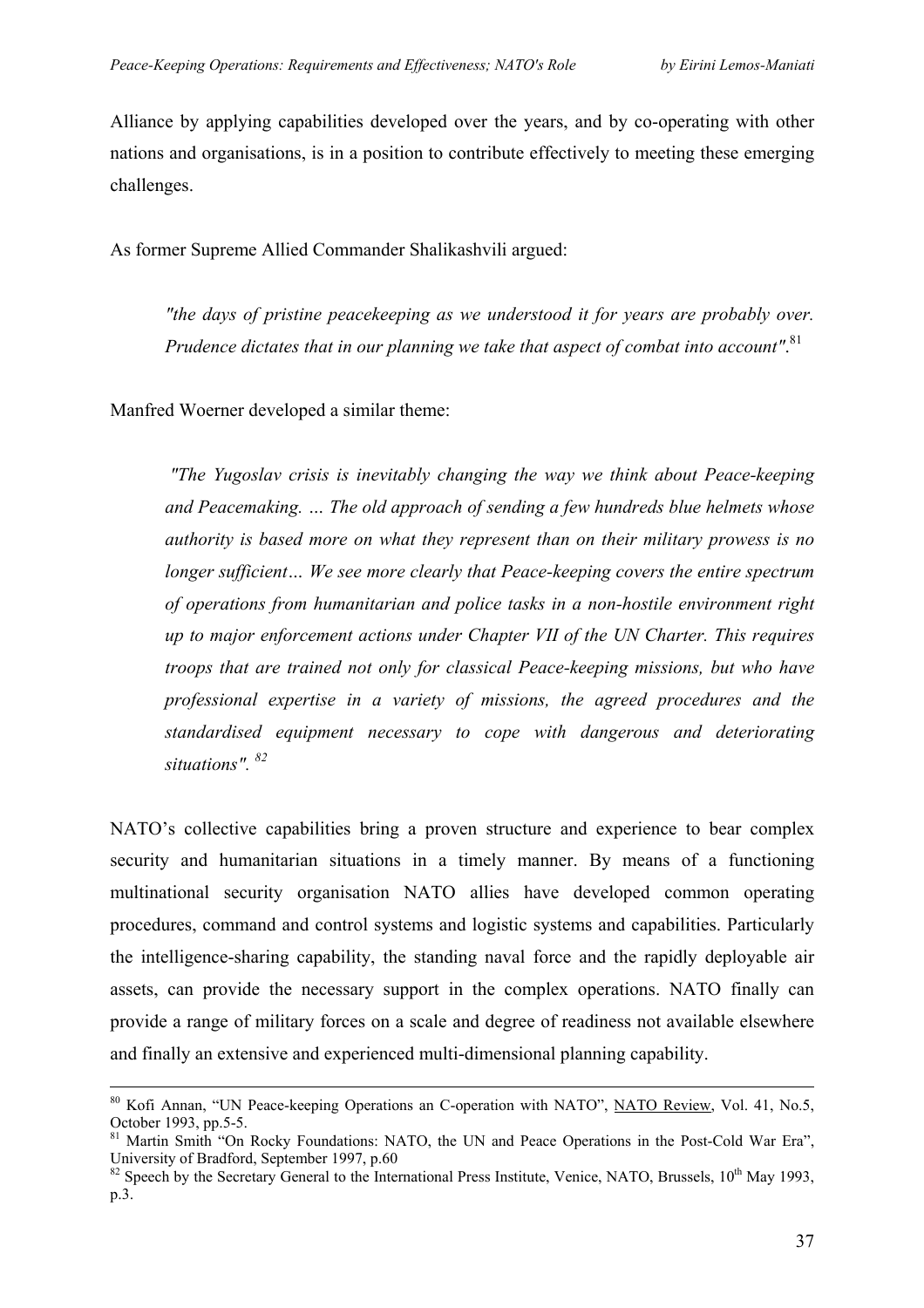While advanced weapon systems, with extraordinary accuracy were used, they gave rise to serious questions about their effectiveness against armed forces and their impact on civilians. The reluctance of NATO governments to risk the lives of their forces, the difficulty in developing a credible threat of land operations and above all the narrowness of the line between success and failure, suggest that there are still many lessons to be drawn from these events. Yet, in view of all room of improvement within the NATO context, no other regional organisation possesses such characteristics for the foreseeable future, or the EU with its new steps, which seek to take her towards creating a credible unified military force.

However, even this optimistic picture with regard to NATO's role can become grim if one considers the prospect of a downsized NATO, which creates a manning problem for the future, and thus for the peace-keeping operations it can be called to undertake, an issue that has never been the case in the NATO context. However, countries tend to concentrate their troops for they cannot afford to be all over the world. This, coupled with the perspective of professional armies, can constitute a major challenge for the regional peace-keeper and may have to consider sub-contracting alternatives for its own use.

Monopoly cannot be NATO's choice, even for its capability supremacy. While at least some UN operational control may be considered for peace-keeping operations, for peace enforcement missions (defined as operations likely to involve combat) command and control will invariably be exercised by national or other reliable authorities, such as NATO command structures. Division of labour is a more appropriate approach for muscled operations.

NATO's intervention in both missions, but especially in Kosovo, confirmed the Alliance's new role as guarantor of peace and stability in the region. NATO's regional role has been widely perceived as legitimate and in accordance with the purposes and principles of the UN Charter, and was later implicitly recognised by the Security Council. Therefore, NATO's role is a regional contribution to global international peace and security, just as self-defence is an individual contribution to the same end. Being an inherent right of the state, self-defence is enshrined in article 51 of the UN Charter. However, the new role of regional organisations with regard to international peace and security, particularly the relationship between the UN and NATO, will have to be worked out on the basis of relevant practice.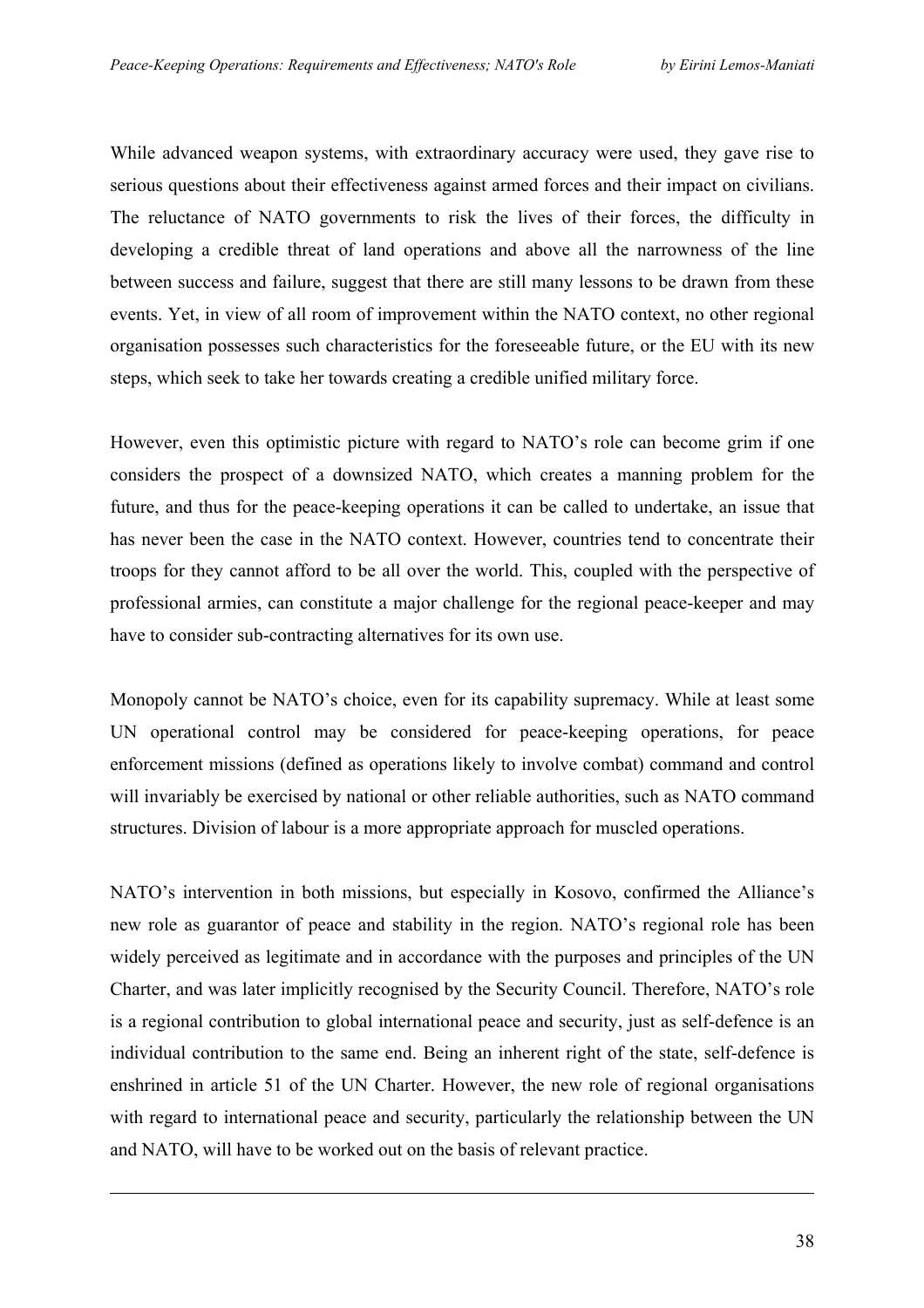This development is so novel that it is for the present hard to draw definitive lessons. Nevertheless, it is clear that NATO's regional role is in conformity with the UN Charter. The Alliance's April 1999 New Strategic Concept presented NATO as a body that is ready to contribute actively to crisis management in the Euro-Atlantic area, along with other organisations. This does not mean that NATO is supplanting the UN Security Council in this area, since NATO underscores that the Security Council has the primary responsibility for the maintenance of international peace and security. Indeed, NATO's Strategic Concept suggests that there is a panoply of organisations that can contribute to the same end, each one with its specific capabilities. It is true that the Strategic Concept refers to risks that may affect members' security and therefore require action, possibly out-of-area action. But those risks are not just a threat to NATO members; they also threaten other states in the area, and international peace and security in broader terms.

Paragraph 20 of the Concept states that:

*"The security of the Alliance remains subject to a wide variety of military and nonmilitary risks which are multi-directional and often difficult to predict . . . The resulting tensions could lead to crises affecting Euro-Atlantic stability, to human suffering, and to armed conflicts. Such conflicts could affect the security of the Alliance by spilling over into neighbouring countries, including NATO countries, or in other ways, and could also affect the security of other states."* 

NATO is therefore ready to act for crisis management not only to assure its member's security but also in order to increase other state's security. According to its Strategic Concept, NATO defends the purposes and principles of the UN Charter with means that are not always at the disposal of the Security Council or other regional organisations. This is good news for the region but also for the international community, since there is a regional organisation willing and capable to act according to the UN's purposes and principles. However, the fact that NATO member states are applying the purposes and principles of the UN to a particular regional situation implies, of course, that those principles will be interpreted by NATO members and not by the Security Council. This makes all the more important the obligation of NATO members to interpret and apply those principles correctly.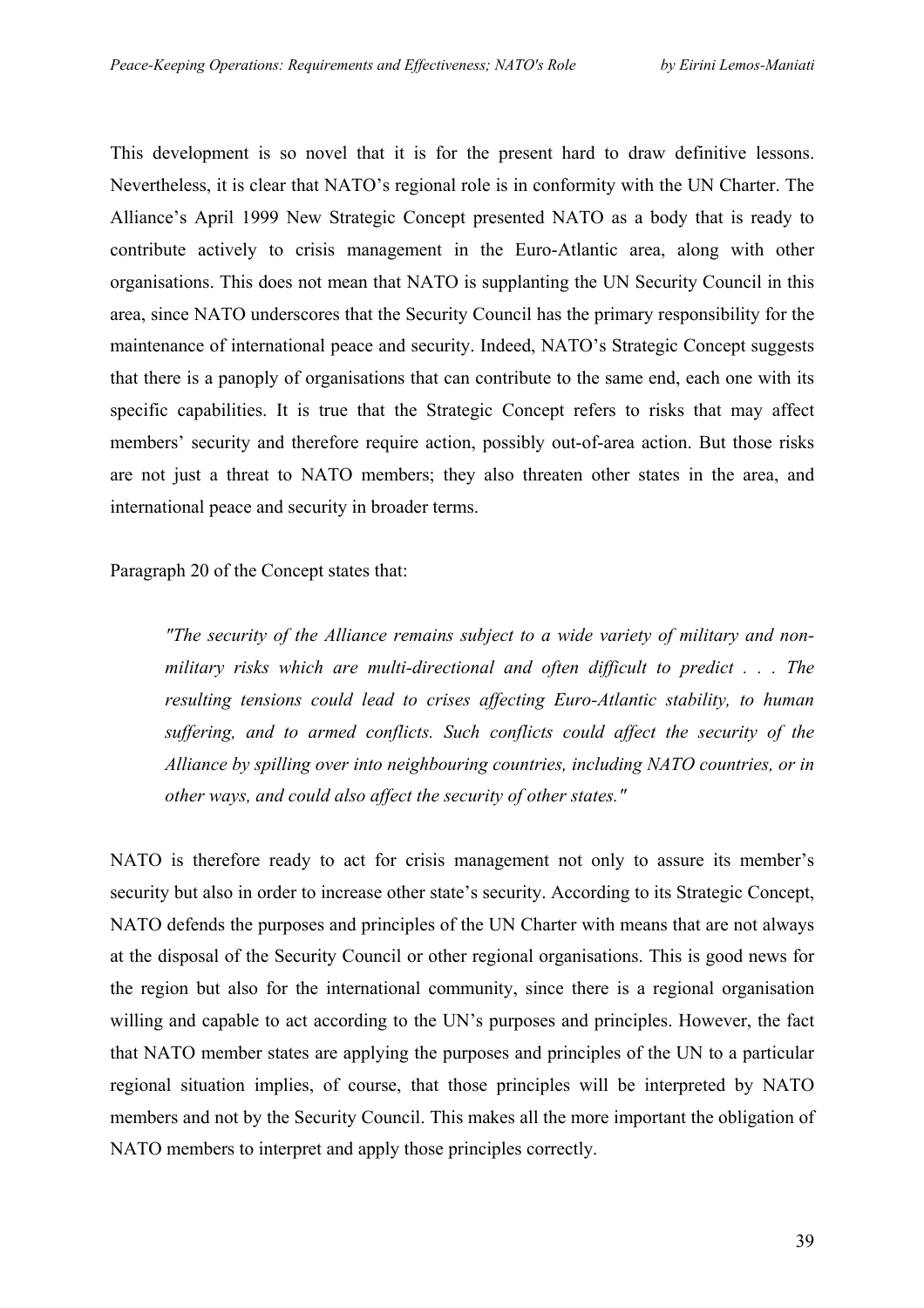#### *Conclusions*

The evolution of UN peacekeeping from the traditional patrolling of buffer zones and ceasefire lines to the modern, more complex manifestations in the former Yugoslavia and elsewhere was neither smooth nor preordained. The early 90s, which witnessed an explosion in the number of peacekeeping missions, were indeed a period of constant experimentation. When global opinion called for the world to "do something" about a crisis, UN became the "doers," whether or not it was given the tools. Indeed, the task of managing peacekeeping in those days, as it expanded rapidly in both size and complexity was a mission impossible. The result was conceptual confusions and inflated expectations, betrayed hopes and blemished reputations.

The more complex missions absolutely require extensive and professional support. Gone are the days when the UN could maintain peacekeeping missions on its own, without at least a functioning operations centre to support them. Words like "intelligence" are no longer taboo and peace-keeping missions must make use of the most potent instrument for waging an operation. There is the crucial importance of coherent, comprehensive strategies to address the multiple facets of the conflicts. The mere deployment of peacekeeping troops without parallel action to lay the foundation of a durable peace, will lead, at best, to long drawn out missions where the presence of troops only serves to freeze the situation on the ground. At worst, it may embroil peacekeepers in fresh outbreaks of fighting.

Until the end of the cold war, United Nations peacekeeping operations mostly had traditional ceasefire-monitoring mandates and no direct peace-building responsibilities. The "entry strategy" or sequence of events and decisions leading to United Nations deployment was straightforward: war, ceasefire, invitation to monitor ceasefire compliance and deployment of military observers or units to do so, while efforts continued for a political settlement. Intelligence requirements were also fairly straightforward and risks to troops were relatively low. But traditional peacekeeping, which treats the symptoms rather than the sources of conflict, has no built-in exit strategy and associated peacemaking was often slow to make progress. As a result, traditional peacekeepers have remained in place for 10, 20, 30 or even 50 years (as in Cyprus, the Middle East and India/Pakistan). By the standards of more complex operations, they are relatively low cost and politically easier to maintain than to remove. However, they are also difficult to justify unless accompanied by serious and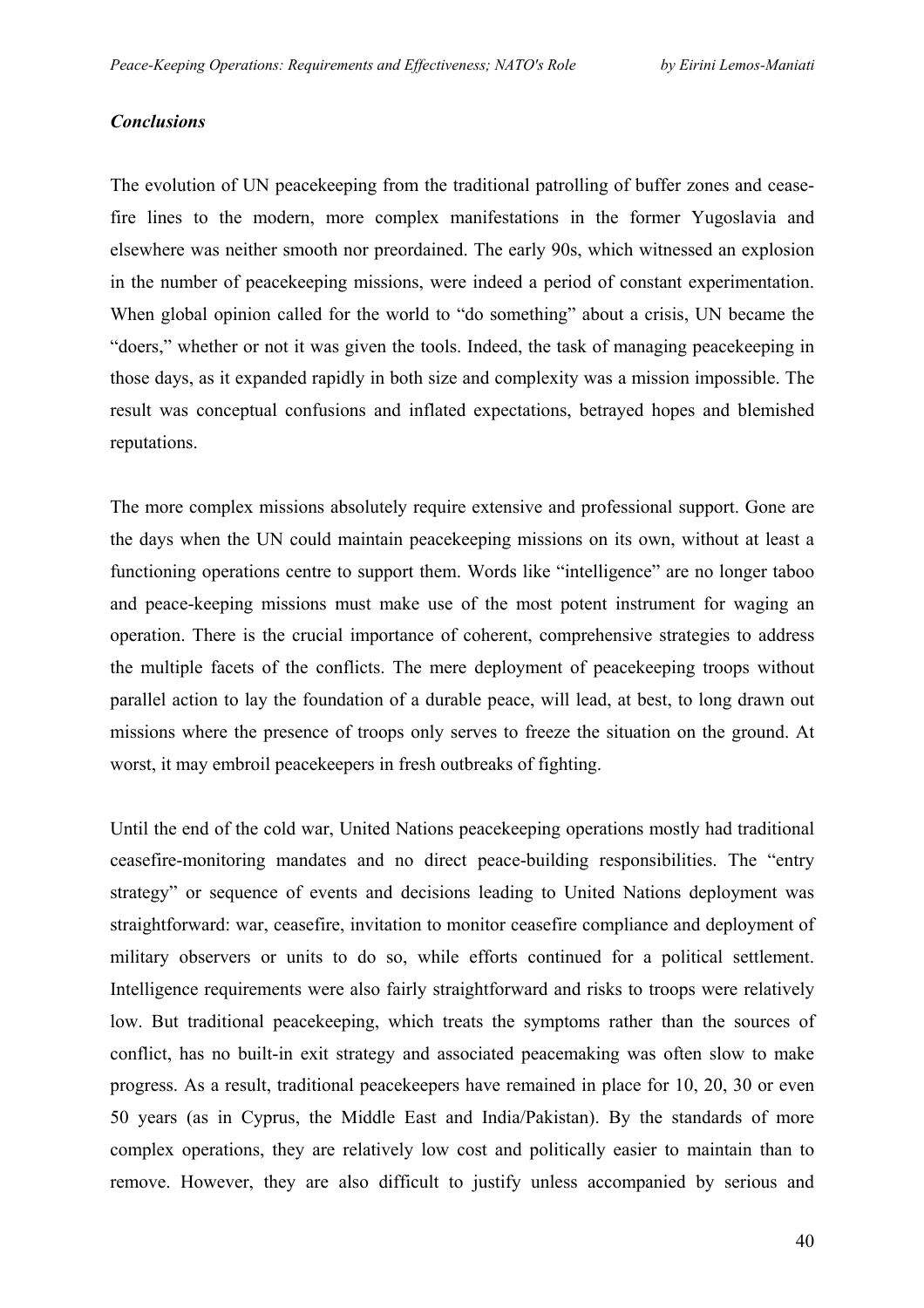sustained peacemaking efforts that seek to transform a ceasefire accord into a durable and lasting peace settlement.

The geopolitical challenges still surrounding the European continent have rendered clear that such peace-keeping is insufficient and that there is need for new forms of co-operation, which will withhold any threat to the international security. So far the models of co-operation have not been devoid of defaults. In every conflict, the actors intervening perform a wide variety of tasks operating with different perspectives and different agendas, and often overlapping or contradictory activities. Conflicting policies struggle for predominance within a single international mission, producing more than vague and ambiguous compromise as to the scope and purpose of the intervention.

Furthermore, the international community wants low-cost fixes, and seems to lack the patience and persistence to assure that a conflict will be unlike to recur. Lack of funding is a major problem, particularly as new crises emerge, and drain finds from "old wars". Trained manpower is in short supply. Unwelcome danger to civilian and military personnel adversely affects domestic political constituencies.

Accommodating all these adverse issues lead to missions impossible. However, one way to accomplish this is by developing a division of labour within a system - both by clarifying currently ambiguous responsibilities, and by improving coordination among different but equally valuable actors. The actors ought to remember that enlarged operation is not an end in itself, but an instrument to help the victims of war. In order to use that instrument flawlessly, the actors must know where they stand in the international arena; what their relations are to the states, to the combatants, to other actors; and finally, to their stated principles. Certainly it is not an easy task to find oneself between the devil and the deep blue sea - and still effectively ease suffering.

In the case of conflicts that have predictable outcomes and where the level of violence is low, traditional peace-keeping operation does not present a problem. However, if limited peacekeeping measures are to be applied to dynamic conflicts, as in Bosnia, mandates will tend to be more restricted as the risk of conflicts getting out of control increases. At the same time, as the requirement to protect peacekeepers, preserve their mandate and enforce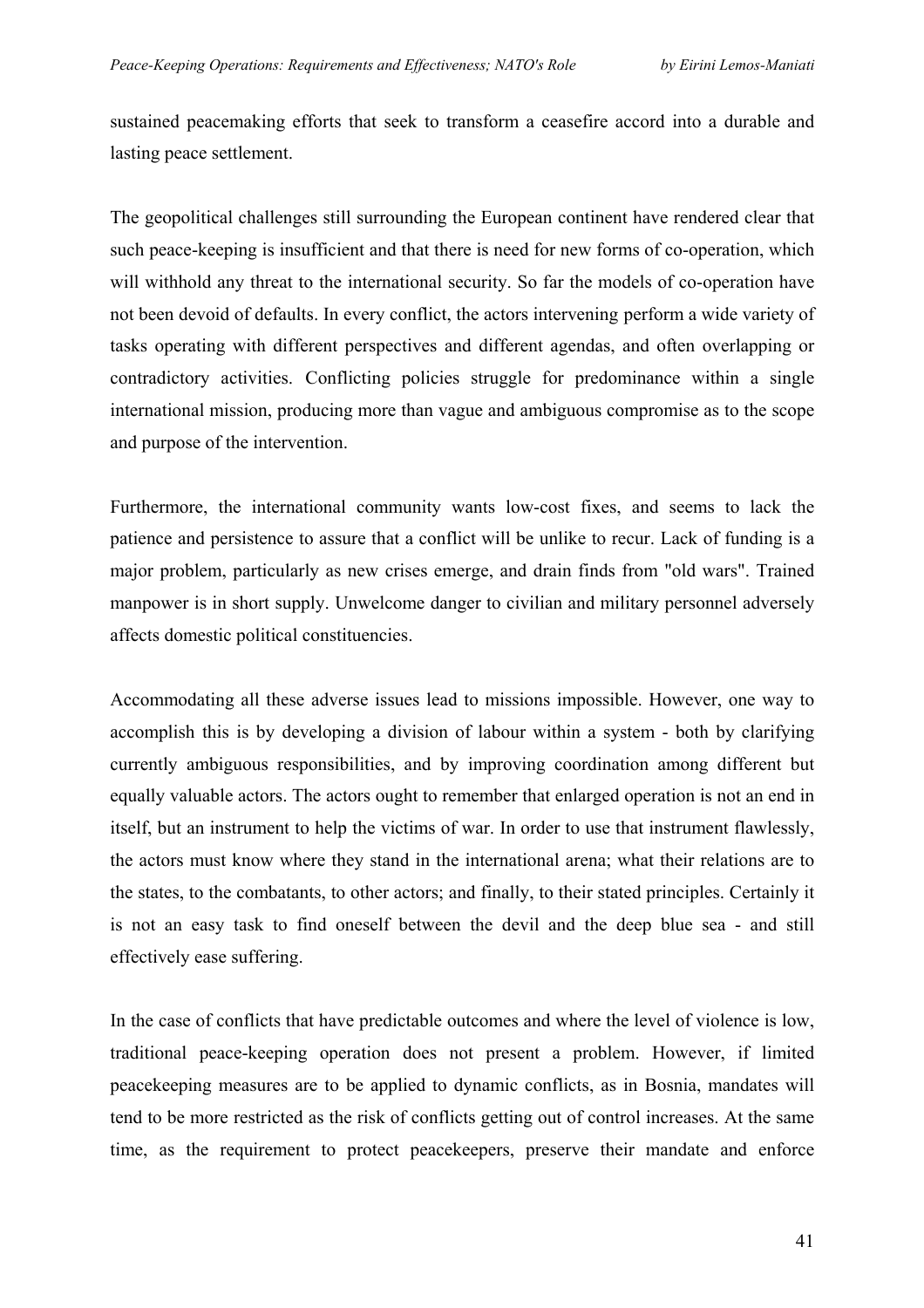humanitarian measures becomes more demanding, the less limited and restrictive the mandate will be in regard to roles and equipment.

The events of 1989 created an atmosphere of optimism about multilateral security cooperation. This atmosphere however eroded in the course of the 90s, but despite declining optimism the advocacy for action became more adamant than ever before. It was planted very firmly in the military mind that the UN involvement in the former Yugoslavia had been a failure, and that the white steed of NATO was galloping to the rescue.

The changing nature of military conflicts against which NATO is meant to provide some form of protection has already changed the role of the organisation. And it is not only the fact of the increasing number of conflicts in the post cold-war era, nor the lack of the effective approach that is critical. It is, rather, the nature of current and future challenges, which is different from what the Alliance had to deal with during the Cold War era and the necessity to adjust accordingly.

The experience of the past years has introduced new dimensions on co-operation. NATO assets and infrastructure have been made available. Out of area missions in support of nonmembers have become accepted practice. NATO has agreed to the possibility of military strikes outside the traditional NATO area. NATO has agreed in principle to provide close air support for peacekeeping forces in emergency. It has been accepted that NATO air strikes can be used to contain conflict in specified areas. Major NATO missions to protect the withdrawal of peacekeeping forces in a hostile environment are being planned. These measures are important, not merely in terms of their actual impact, but they constitute precedents which reflect modified rules of engagement and which will facilitate future actions and indeed the development of more effective concepts.

The experience in Bosnia has painfully brought two lessons: no institution will be able to resolve a major crisis on its own, and co-operation between institutions requires concepts and arrangements that tend to affect the *modus operandi* of all the institutions involved. Bosnia therefore does not disprove the potential usefulness of existing institutions, but rather reinforces the need to develop them further.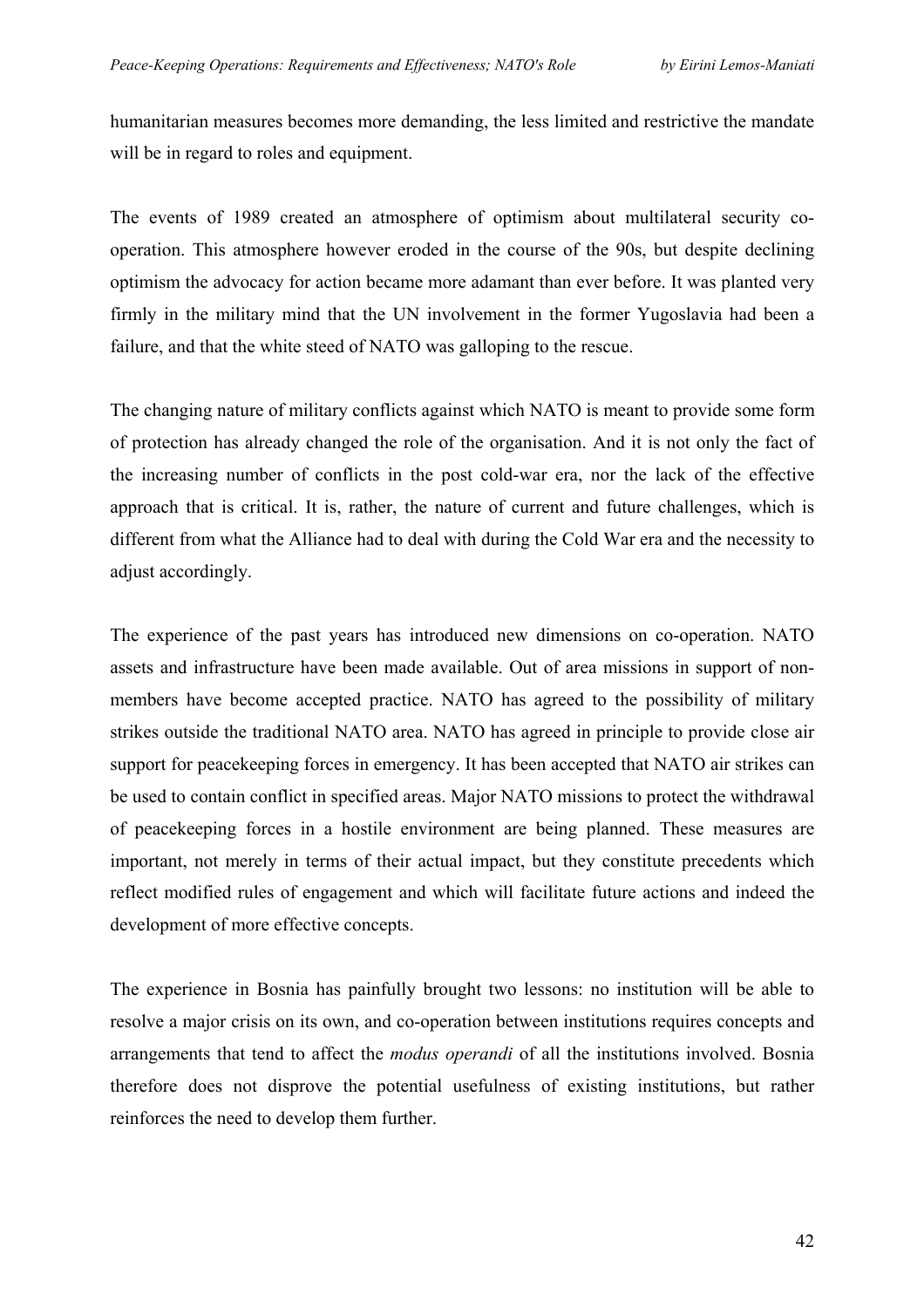A fundamental lesson to be learned from Bosnia and from Kosovo is the continuing need for the Alliance in Europe. These experiences have shown that the UN depends on collective defence organisations like NATO. NATO is needed to help consolidate the peace in Bosnia and in Kosovo and it will be required to promote stability in the region over the longer term.

Experience has also shown that half way missions can only increase casualties. Vague or ambiguous mandates that appeared to promise more than was actually intended (clearly the case for the safe areas of Bosnia) damaged gravely the credibility of both actors in the theatre of operation.

The world is doing better in Kosovo than it did in Bosnia. However, the reason why Bosnia was a mission impossible was because it was the first classroom of modern peace-keeping operations. And if it had not been for Bosnia, we may had been faced with a mission impossible in Kosovo. It seems we had to go through the painful first classroom before we moved on ready to work in Kosovo.

In conclusion, the flexible responses which have been demanded of regional arrangements and defensive alliances in volatile and rapidly evolving situations mean that new pragmatic patterns of co-operations need to be developed, in order to suit the complexities of the new threats. And this represents the fundamental imperative of action and not reaction for the future.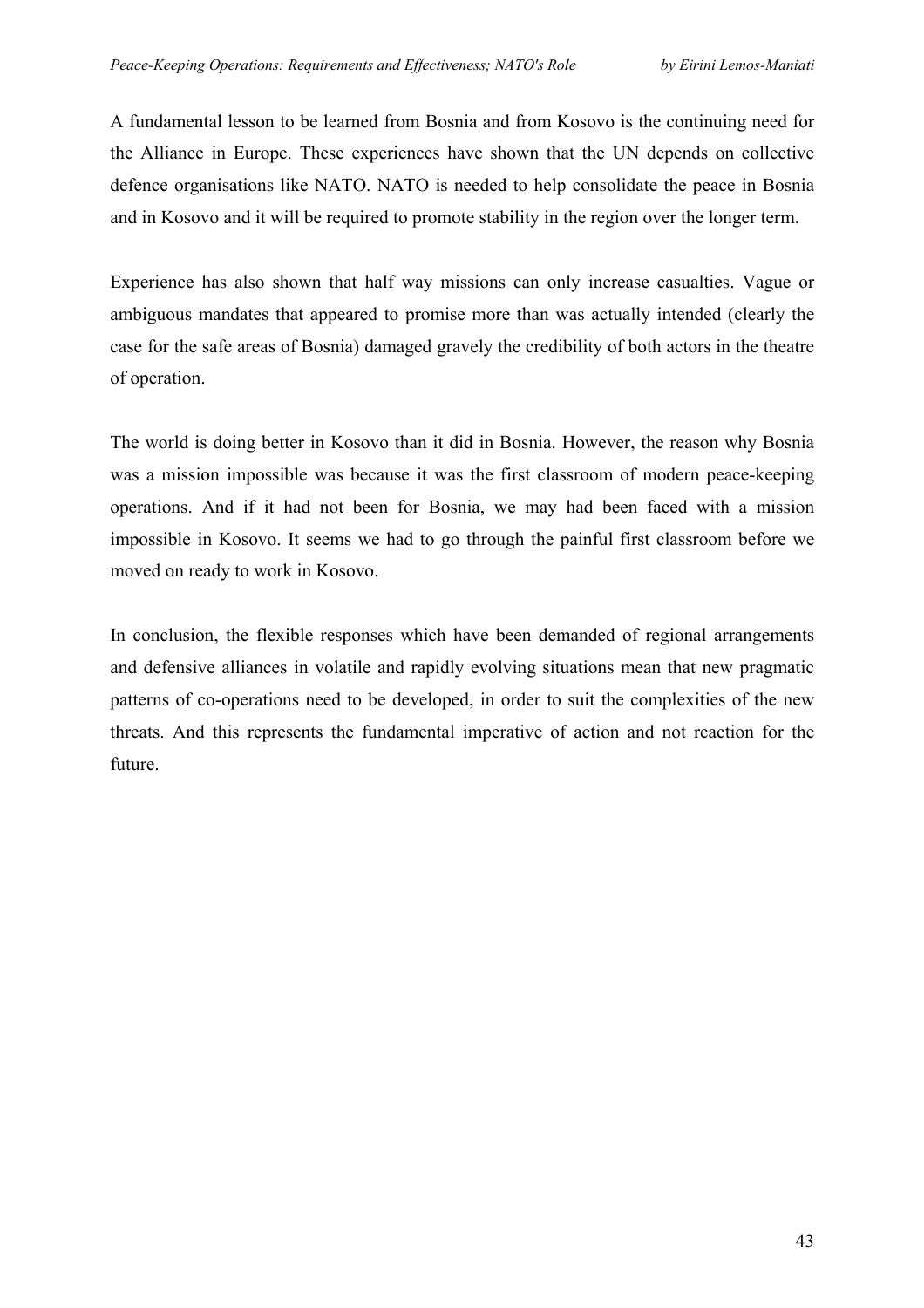## **Bibliography:**

#### **Books:**

Carl Bildt "Peace Journey: The Struggle for Peace in Bosnia", Weidenfeld and Nicolson, Great Britan 1998.

Danish Institute for International Affairs, "Humanitarian Intervention; Legal and Political Aspects", DUPI, Copenhagen 1999.

David Rohde "A Safe Area; Srebrenica: Europe's Worst Massacre Since the Second World War", Pocket Books, Great Britain 1997.

David Yost, "NATO Transformed: the Alliance's new roles in International Security" Washington DC: US Institute of Peace Press, 1998.

Jan Willem Honig & Norbert Both, "Srebrenica; Record of a War Crime", Penguin Books, London, 1996.

Lawrence Martin and John Roper (eds.) "Towards a Common European Defence Policy", A study by the European Strategy Group and the Institute for Security Studies of the Western European Union, Paris 1995.

Martin A. Smith, "On Rocky Foundations: NATO, the UN and Peace Operations in the Post-Cold War Ear", Peace Research Report No.37, September 1996, University of Bradford, Department of Peace Studies, UK.

Michael Ignatief, "Virtual War: Kosovo and Beyond", Chatto & Windus, London 2000.

Mortern Kelstrup and Michael Williams (eds.), "International Relations Theory and Politics of the European Integration: Power, Security and Community", Routledge, 2000.

NATO Handbook,  $50<sup>th</sup>$  Anniversary Edition, Office of information Press, 1998-1999.

Noel Malcolm, "Bosnia: A Short History", Papermac, London 1994.

Peter Viggo Jakobsen (ed.) "CIMIC; Civil-Military Co-operation; Lessons Learned and Models for the Future", Danish Institute for International Affairs, Copenhagen 2000.

Rachel Anne Lutz, "Military Capabilities for European Defence", DUPI, Danish Institute for International Affairs, Copenhagen 2001.

Richard Holbrooke " To End A War", Random House, New York 1998.

Robert B. Oackley, Michael J. Dziedzic and Elliot M. Goldberg eds., "Policing the New World Order: Peace Operations and Public Security", Washington, National Defence University Press 1998.

Thomas Cushman and Stjepan G. Mestrovic (eds.), "This Time we knew; Western Reponses to Genocide in Bosnia", York University Press, New York 1996.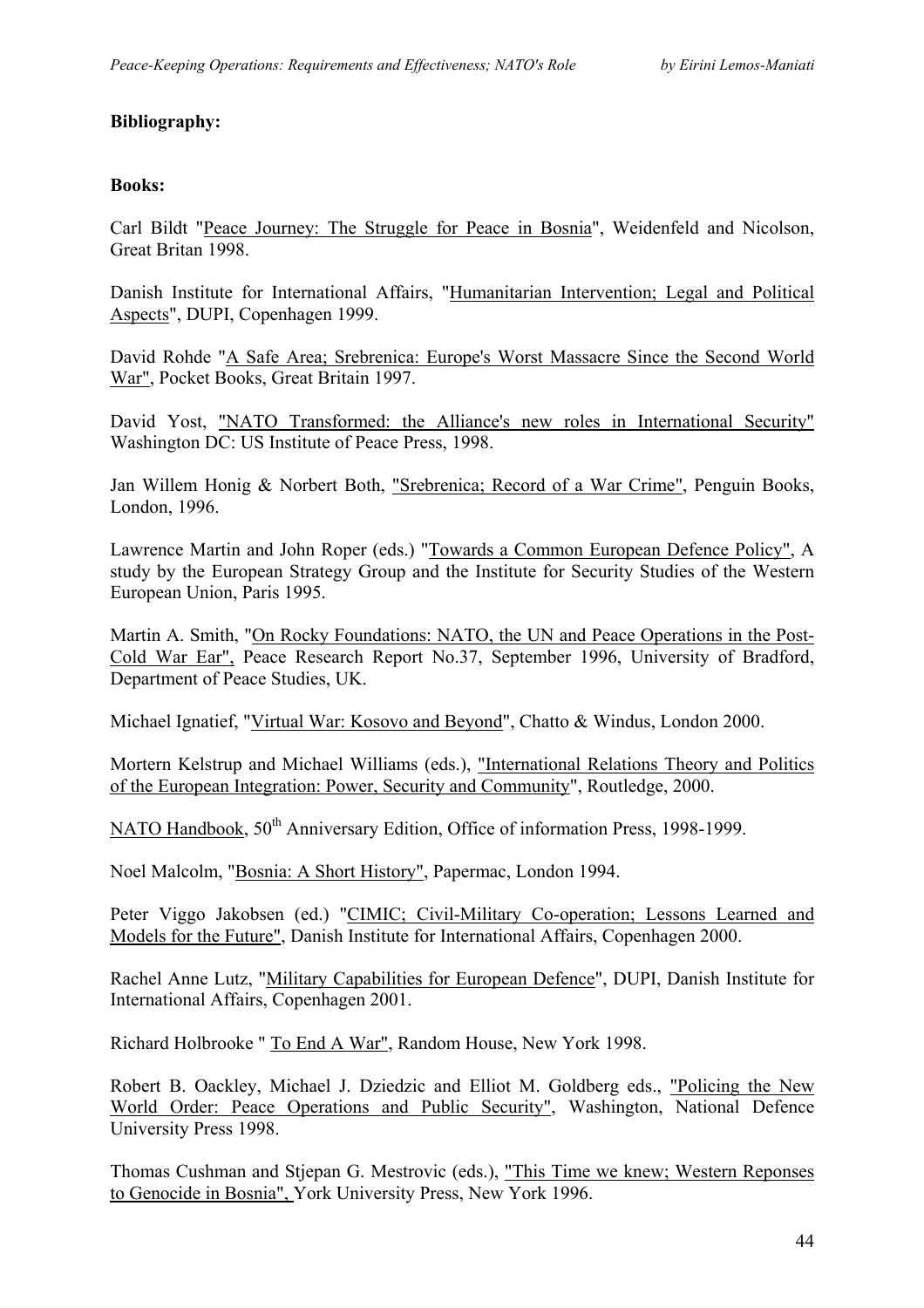Tim Judah "The Serbs; History, Myth and the Destruction of Yugoslavia", Yale University Press, 1997.

Tom Woodhouse, Robert Bruce and Malcolm Dando (eds.), "Peacekeeping and Peacemaking: towards effective intervention in the post cold-war conflicts", New York, St Martin's Press 1998.

United Nations, "Lessons Learned; The United Nations Transitional Administration in Eastern Slavonia, Baranja and Western Sirmium (UNTAES); January 1996-January 1998", Department of Peacekeeping Operations, United Nations July 1998.

William Shawcross, "Deliver us from Evil, Warlords & Peacekeepers in a world of endless conflict", Bloomsbury, 2000, Great Britain.

Wolfgang Biermann and Martin Vadser (eds): "UN Peacekeeping in trouble: Lessons Learned from the former Yugoslavia", Aldershot: Ashgate, 1999.

# **Articles:**

Adam Roberts, "From San Fransisco to Sarajevo: The UN and the use of force", Survival, vol. 37, no.4 , Winter 1995-96, p. 7-28.

Adam Roberts, "NATO's Humanitarian War over Kosovo", Survival, vol.41, no.3, Autumn 1999, pp.102-123.

Anthony Cragg, "A New Stretegic Concept for a new era", NATO Review, Web Edition, Vol. 47, No.2, Summer 1999, p.19-22.

Antonio Donini, "Asserting Humanitarianism in Peace maintenance", Global Governance, Vol.4, No.1, 1998, p. 82.

Boutros Boutros-Ghali, "An Agenda For Peace, Preventive Diplomacy, peacemaking and peace-keeping", United Nations Documetns, A/47/277 - S- 24111, 17 June 1992.

Boutros Boutros-Ghali, "Supplement to an Agenda For Peace: Position of the Secretary General on the Occasion of the  $50<sup>th</sup>$  Anniversary of the United Nations", United Nations Documents, A/50/60 - S/1995/1, 3 January 1995.

Boutros Boutros-Ghali, Speech by the Secretary-General to the International Press Institute, Venice, NATO, Brussels  $10^{th}$  May 1993.

Brahimi Report, "Report of the Panel on United Nations Peace Operations", United Nations Documents, A/55/305 - S/2000/809.

Carl Kaysen and George W. Rathjens, "Send in the troops: a UN Foreign Legion", Washington Quarterly, Vol.20, No.1, Winter 1997.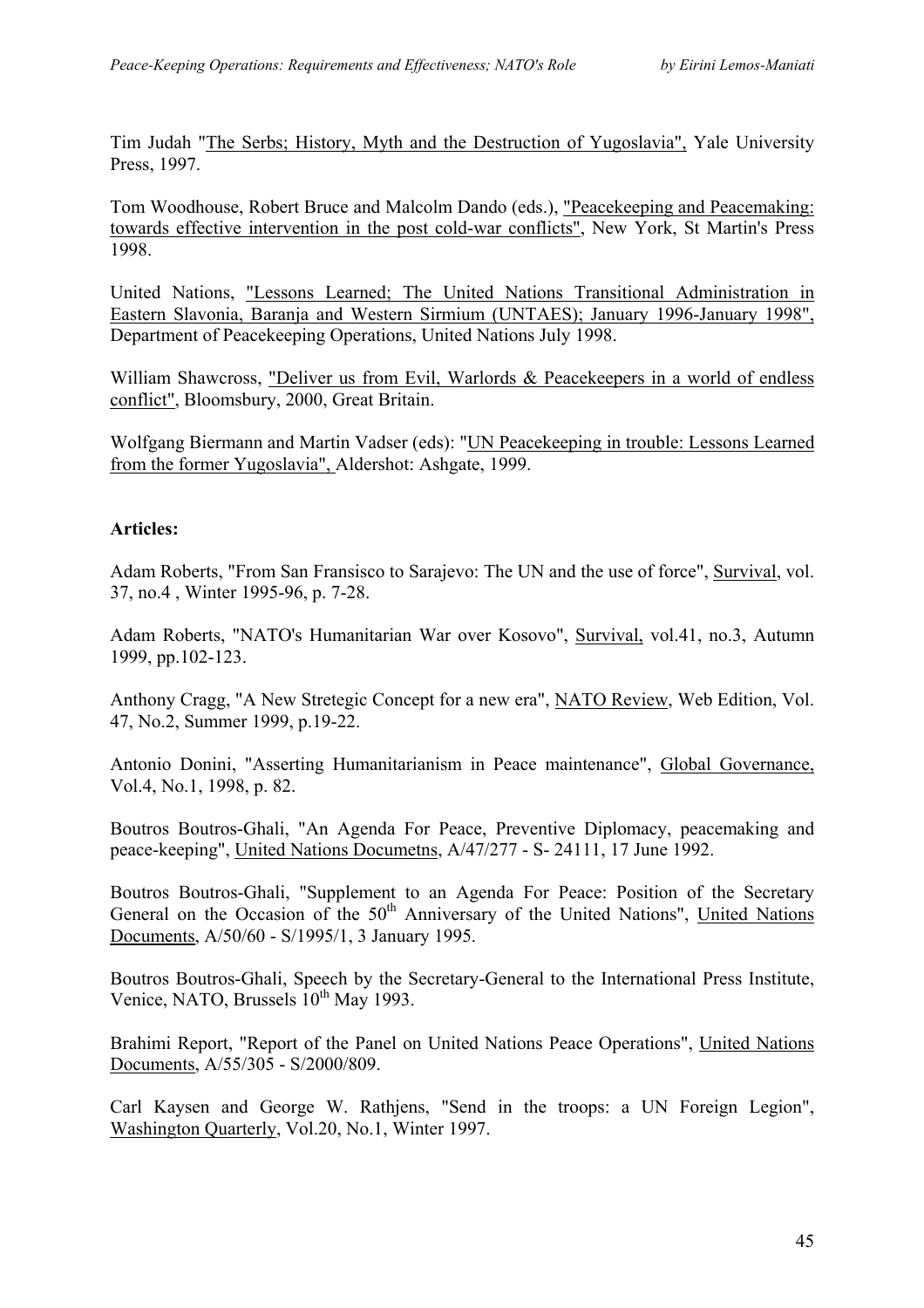Carlos Echeverria, "Cooperation in Peacekeeping among the Euro-Mediterranean Armed Forces", Chaillot Papers 35, February 1999, Institute for Security Studies, Western European Union, France.

Catherine Guicherd, "International Law and the War in Kosovo", Survival Vol.41, no.2, Summer 1999, p.19-34.

David Lightburn, "NATO's Division of Defence Planning and Policy", NATO Review, Web edition, No. 2 -March1996, Vol. 44, p.10-14.

Duane Bratt, "Explaining Peacekeeping Performance; The UN Internal Conflicts", International Peacekeeping, Vol.4, No.3, Autumn 1997, p. 45-70.

Eric Berman "The Security Council's increasing reliance on burden-sharing: collaboration or abrogation?" International Peace-keeping, Vol.5, No.1, Spring 1998, pp.1-20.

George L. Schulte, "Former Yugoslavia and the New NATO", Survival, vol.39, no.1, Spring 1997, p.19-42.

Gordon Wilson, "Arm in Arm After the Cold War? The uneasy NATO-UN Relationship", International Peacekeeping, Vol.2, No.1, Spring 1995, p. 74-92.

Gregory P. Giletti, "The UN's Capacities for Strategic Lift", International Peace-keeping, Vol. 5, No.3, Autumn 1998, p.42-57.

Geofrey Hoon, MP, Secretary of State for Defence, "Lessons from the Crisis", UK Ministry of Defence, Presented to Parliament by Command of Her Majesty, June 2000, www.mod.uk/index.php3?

Gerard Fuchs, Secretary of the French Socialist Party, Le Monde, 28 September 1994.

"Improving the Capacity of the United Nations for Peacekeeping: Report of the Secretary General", A/48/403, para 4.c New York: United Nations, 1994.

J. Taylor Wentges, "Force, Function and Phase: Three Dimension of UN Peacekeeping", International Peace-keeping,Vol. 5, No.3, Autumn 1998, p.58-77.

James M. Skelly, "Defence, deterrence and cultural lag", UNIDIR - Geneva, "Does deterrence have a future?" Arms Control Today, October 2000, www.armscontrol.org/ACT/oct00/detoct00.html

Jean-Marc Sorel, 'L'ONU et les Règlement des crises", Problèmes Politiques et Sociaux, No.725, 8 April 1994.

Jerzy Ciechanski, "Enforcement measures under Chapter VII of the UN Charter: UN Practice after the Cold War", International Peace-keeping, Vol.3, No.4, Winter 1996, p.83-104.

Jesse Helms, "Saving the UN; A challenge to the next Secretary General", Foreign Affairs, Sept./Oct. 1996, Vol. 75, No.5.

John Gerard Ruggie, "The United Nations and the Collective Use of force: Whither or whether?" International Peace-keeping Vol.3, Winter 1996, No.4, p. 1-20.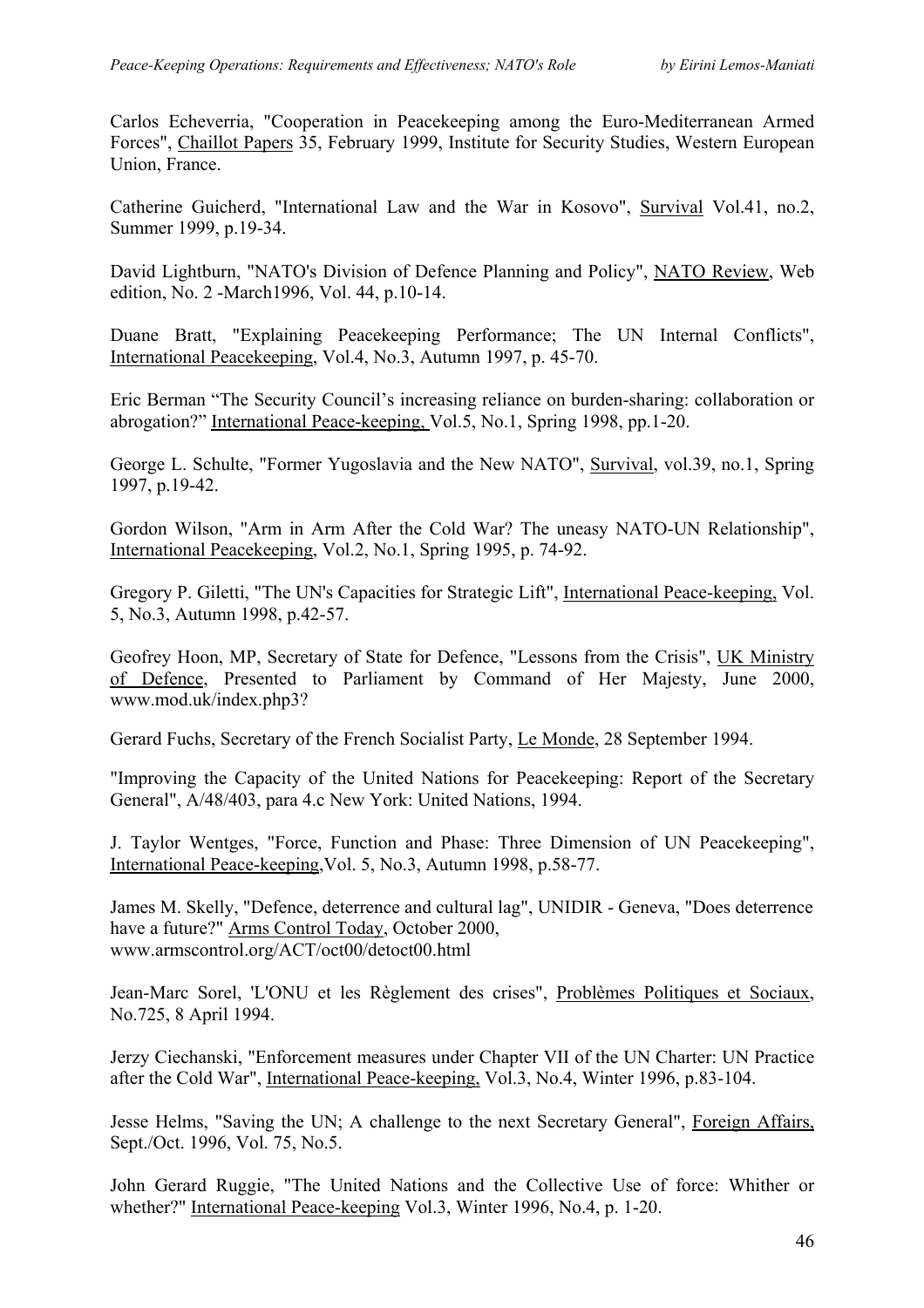John Mackinlay and Randolph Kent, "International responses to complex emergencies: Why a new approach is needed", NATO Review, Web-edition, No.3, May-June 1997, Vol.45, p.27- 29.

John Pomfret, "Reaction Force for Bosnia is Fading Away" Washington Post, July 1, 1995, A1.

Jolyon Howorth, "Britain, NATO and CESDP: Fixed Strategy, Changing Tactics", European Foreign Affairs Review, 5, 2000, p.377-396.

Jolyon Howorth, "European Integration and defence: the ultimate challenge", Chaillot Papers, No. 43, November 2000, Institute for Security Studies, Western European Union, France.

Justin Morris and Hilaire Mc. Coubrey "Regional Peace-keeping in the Post-Cold War Era", International Peace-keeping, Vol.6, No.2, Summer 1999, p.129-151.

Katarina West, "Humanitarian Intervention in a New Security Environment", WEU ISS - Occasional Paper, No.5, April 1998, WEU Institute for Security Studies.

Kofi Annan, "The Future of United nations Peace-Keeping", George Town University, A Council For Livable World, Education Fund Project Publications, 23 February 1999, www.clw.org/pub/clw/un/annan2-23.html.

Kofi Annan, "Renewing the United Nations: A Programme for Reform. Secretary General's Report" UN doc., A/51/950, 14 July 1997, para.107.

Kofi Annan, "The UN Power in Bosnia", Washington Post, 28 March 1994, p. 21.

Kofi Annan, "UN Peace-keeping operations and co-operation with NATO", NATO Review, Oct. 1993.

Lawrence Freedman "Does Peace-Support make any sense?", NATO Review, Web Edition, No.6, Nov. 1995, Vol. 43, p. 19-23.

Maartje Rutten, "From St. Malo to Nice: European Defence: core documents", Chaillot Papers, No.47, May 2001, Institute for Security Studies, Western European Union, France.

M. Marshall (Rapporteur) "Europe and the establishment of a new world order for peace and security", submitted on behalf of the Political Committee, WEU Assembly Document 1456, 15 May 1995.

Marie-Janine Calic, Nicole Gnesotto, Jane Sharp and Susan Woodward, edited by Sophia Clement, "The issues raised by Bosnia and the transatlantic debate", Chaillot Papers No. 32, May 1998, Institute for Security Studies, Western European Union, France.

Martin A. Smith, "At Arm's Length: NATO and the United Nations in the Cold War Era", International Peacekeeping, Vol.2, No.1, Spring 1995, p.56-73.

Martin Ortega, "Military Intervention and the European Union", Chaillot Papers No. 45, March 2001, Institute for Security Studies, Western European Union, France.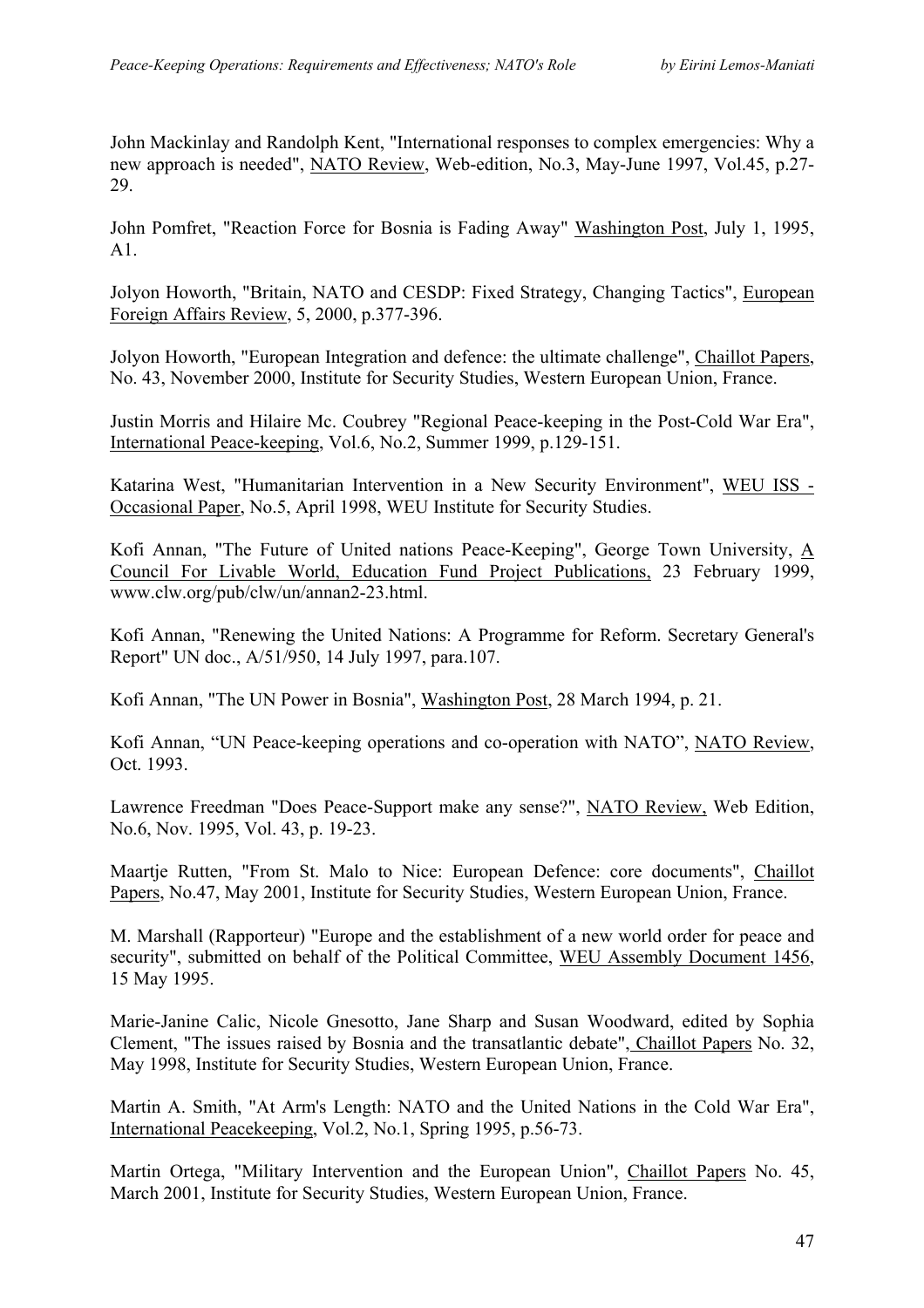Mats R. Berdal, "Wither UN Peace-keeping", Adelphi Papers, No.281, 1993.

Michael N. Barnett, "The Politics of Indifference at the United Nations and Genocide in Rwanda and Bosnia", in the book "This time we Know; Western Responses to Genocide in Bosnia; Thomas Cushman and Stjepan G. Mestrovic (eds), New York University Press 1996.

Michael C. Williams, "Civil-Military Relations and Peacekeeping", Adelphi Paper 321, 1998.

Michael Hirsch, "Calling All Regio-Cops; Peacekeeping's Hybrid Future", Foreign Affairs Nov./Dec.2000, Vol.79, No.6, p. 2-8.

Michael Mandelbaum, "A Perfect Failure; NATO's war against Yugoslavia", Foreign Affairs, Sept./Oct. 1999, Vol.78, No.5, p.2-8.

Michael Pugh ed., "Special Issue: The UN, Peace and Force", International Peacekeeping, Vol.3, Winter 1996, No.4.

Michael Pugh, "Civil-military relation in the Kosovo Crisis: an emerging Hegemony?", Security Dialogue, vol. 31, No. 2, June 2000, p. 229-242

Michael C. Williams, "Civil-military Co-operation and Peace-keeping", Adelphi Paper, No. 321, 1998.

Michele Griffin, "Retrenchment, Reform and Regionalisation; Trends in UN Peace Support Operations", International Peacekeeping, Vol.6, No.1, Spring 1999, p.1-31.

"NATO Role in Kosovo", Operation Allied Force, www.nato.int/kosovo/kosovo.htm

Nicole Gnesotto, " Lessons of Yugoslavia", Chaillot Papers, No.14, March 1994, Institute for Security Studies, Western European Union, France.

Partick McCarthy, "Building a Reliable Rapid-Reaction Capability for the United Nations", International Peace-keeping, Vol.7, No.2, Winter 2000.

Pauline Neville-Jones "Dayton, IFOR and Alliance Relations in Bosnia", Survival, Vol.38, No.4, Winter 1997-7, p. 45-65.

Philip H. Gordon, "Their own Army?", Foreign Affairs; Vol. 79, issue 4, New York; Jul./Aug. 2000, p. 12-17.

"Renewing the United Nations: A Programme for Reform. Secretary-Genera's Report", UN doc., A/51/950, 14 July 1997.

Richard Butler, "Bewitched, Bothered and Bewildered; Repairing the Security Ciubcul", Foreign Affairs, Sept./Oct. 1999, Vol.78, No.5, p.9-11.

Rob De Wijk, "Convergence Criteria: Measuring Input-Output", European Foreign Affairs Review, 5, 2000, p. 397-417.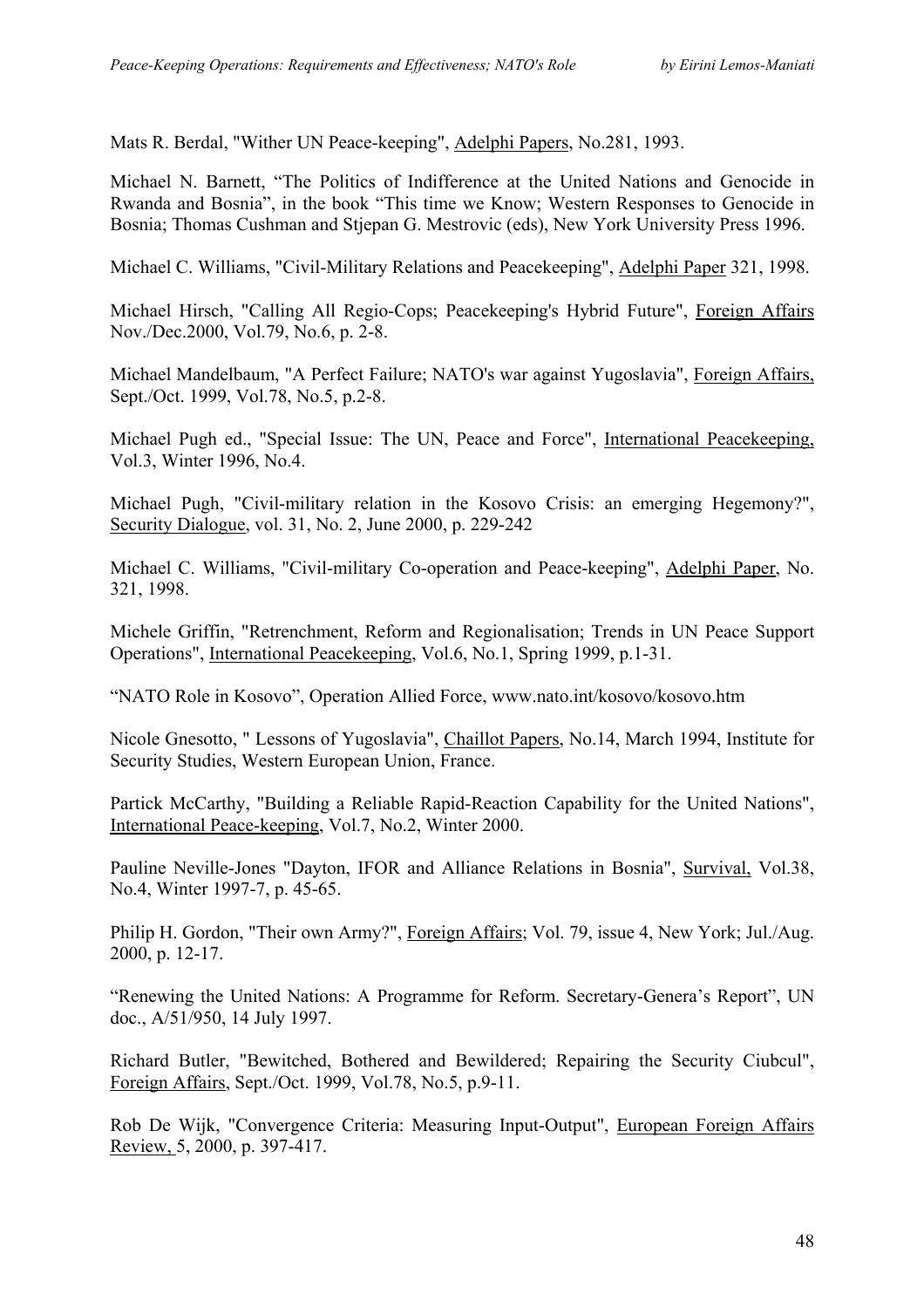Roland Paris," Blue Helmet Blues: The end of the United Nations as a Security Organisation?" Washington Quarterly, vol.20. no.1, Wintern 1997.

Shashi Tharoor, "Should Peacekeeping Go Back to Basics?", Survival, vol. 37, no.4, Winter 1995-96, p. 52-64.

Shashi Tharoor, "United Nations Peacekeeping in Europe", Survival, vol.37, no.2, Summer 1995, p.121-134.

Simmo Bruno, "NATO, the UN and the Use of Force: Legal Aspects", European Journal of International Law, Vol.10, 1999.

Stanley Hoffman, "The Politics and Ethics of Military Intervention", Survival, Vol.37, No.4, Winter 1995-6, p. 29-51.

Steven Lee Myers, "NATO Air War May Have Done Less Damage Than Alliance Thought", International Herald Tribune, 29 June 1999, p.4.

Survey on NATO, "Knights in Shining Armour", The Economist, April 24, 1999.

"The UN's Missions Impossible", The Economist, August  $5<sup>th</sup>$ , 2000.

The 40<sup>th</sup> General Assembly of the Atlantic Treaty Association. Address by the Secretary Genera Willy Claes, NATO Brussels  $28<sup>th</sup>$  October 1994.

Tim Judah, "Kosovo's Road War", Survival Vol.41, no.2, Summer 1999, pp. 5-18.

Tom Woodhouse, "The Gentle Hand of Peace? British Peace-keeping and Conflict Resolution in Complex Political Emergencies", International Peacekeeping, Vol. 6, No.2, Summer 1999, p.24-37.

'War of Intervention: Why and when to go in" The Economist, January 16, 2001 pp.3.

WEU, "Audit of Assets and Capabilities for European Crisis Management Operations -Recommendations for strengthening European capabilities for crisis management operation", WEU Council of Ministers, 22-23 November 1999.

Yasishi Akashi, "The limits of UN Diplomacy and the future of conflict mediation", Survival, vol.37, no.4, Winter 1995-96, p.83-98.

# **Other Resources:**

Allied Joint Operations Doctrine, AJP-01 (A), September 1998.

Berlin Summit Communiqué, M-NAC-1(96)6, 3 June 1996.

NATO Fact Sheet, No. 4, 3

NATO Strategic Concept, NAC-S(99)65, Washington, 23-24 April 1999.